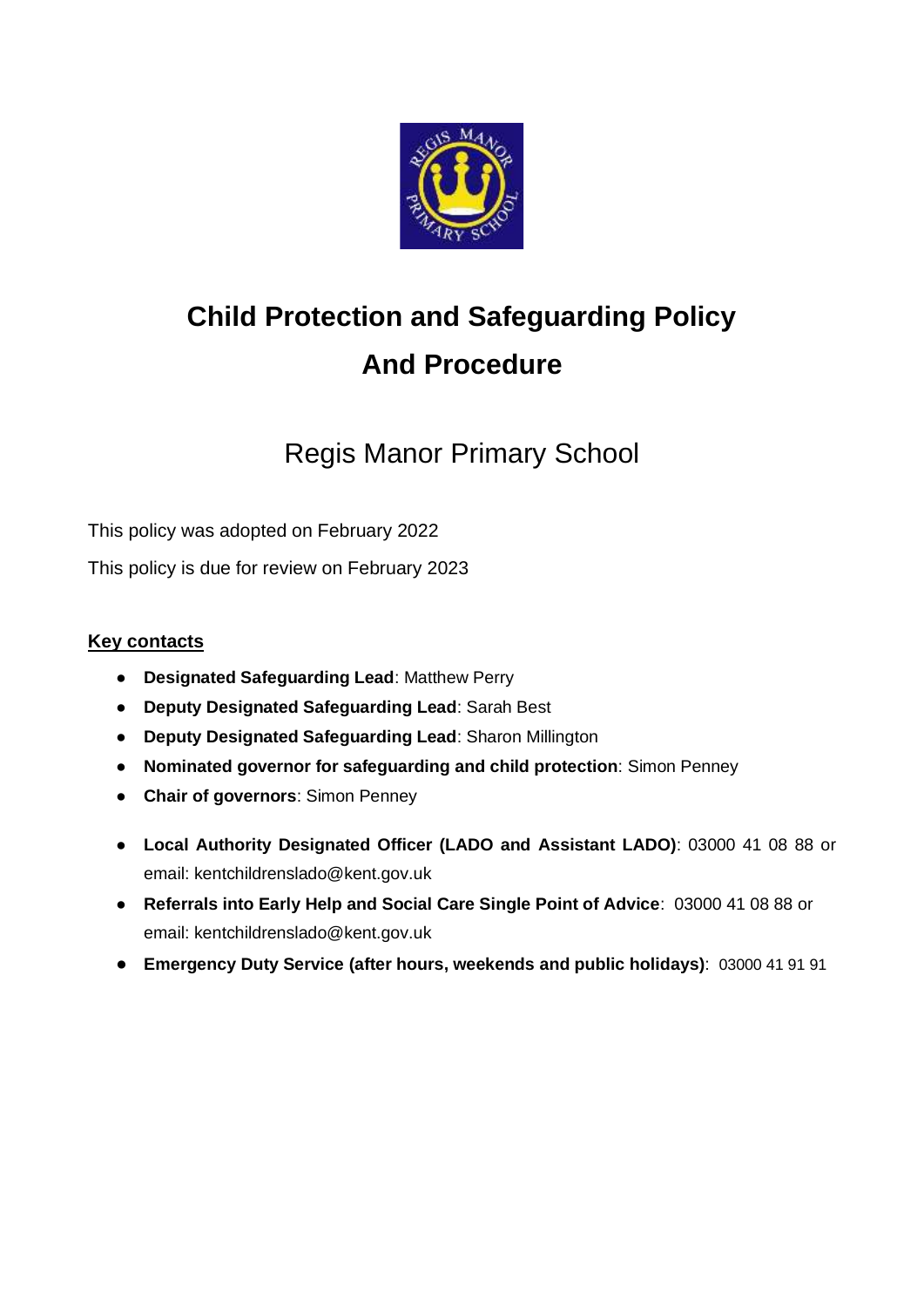## **CONTENTS:**

| <b>Child Protection and Safeguarding Policy</b>          | page 3  |
|----------------------------------------------------------|---------|
| Appendix A: Child Protection and Safeguarding Procedure  | page 16 |
| Appendix B: Specific Safeguarding Issues                 | page 27 |
| Appendix C: Peer on Peer Abuse                           | page 31 |
| Appendix D: Preventing Extremism and Radicalisation      | page 36 |
| Appendix E: The Role of the Designated Safeguarding Lead | page 39 |
| Appendix F: Managing Allegations Flowchart               | page 44 |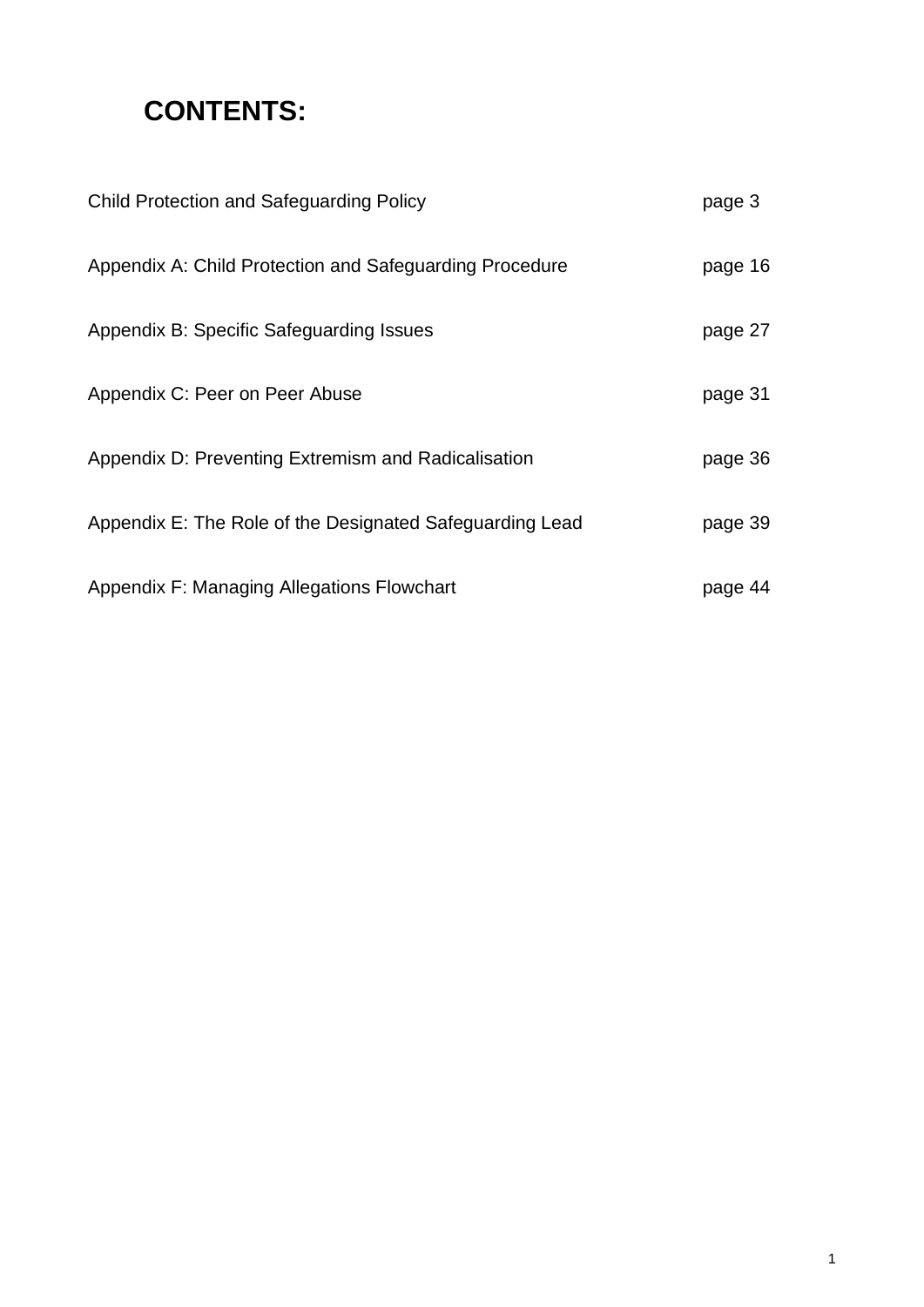## **Child Protection and Safeguarding Policy**

#### **1 INTRODUCTION**

- 1.1. Our whole school approach to safeguarding is based upon an understanding of the local context and an attitude of '*it could happen here'*. Regis Manor's values of collaboration, empathy, independence, creativity and perseverance are key to ensuring our pupils understand our whole school approach.
- 1.2. Our pupils' welfare is our paramount concern. The governing body will ensure that our school will safeguard and promote the welfare of children and work together with other agencies to ensure that our school has robust arrangements to identify, assess and support those children who are experiencing or likely to experience harm.
- 1.3. Our school is a community and all those directly connected, staff, volunteers, governors, parents, families and pupils, have an essential role to play in making it safe and secure.
- 1.4. Safeguarding is not an isolated activity which is undertaken by a select few within only certain areas of school practice. Safeguarding children is everyone's responsibility and everyone at our school who has contact with children and families must play an active role in keeping children safe from harm. In that respect we take a whole school approach to safeguarding, ensuring that it is at the forefront of all our work, that it underpins all of our policies and processes and that everything we do is always with the best interests of the children at heart.
- 1.5. Our school will provide a caring, positive and stimulating environment that promotes the social, physical, emotional and moral development of the individual child, and where children feel safe.
- 1.6. We always take a child centred approach to our work and ensure that we listen to the voice of the child so that all children feel heard and understood. When children talk to an adult about a concern they may have they will always be taken seriously, they will always be supported and kept safe, they will never be given the impression that they are creating a problem or have anything to feel ashamed about.
- 1.7. So that children are able and confident to raise concerns with adults we ensure that our safeguarding systems are well promoted, easily understood and easily accessible. Alongside this we expect all staff to develop positive relationships with children, which build trust and facilitate communication.
- 1.8. So that children are supported to identify and manage risk in their lives we teach a range of knowledge through specific topics related to safeguarding as part of our broad and balanced preventive curriculum.
- 1.9. Although some curriculum areas are better placed for the delivery of teaching and learning around some areas, e.g. IT lessons can lead on online safety and PSHE can lead on healthy relationships, all teachers recognise that there are opportunities to reinforce the learning around these topics within all subject areas, and will plan to do so. Non-teaching members of staff recognise that they too can support learning in these areas through broader modelling of behaviours or messages.
- 1.10. The use of technology is a significant component of many safeguarding issues so as part of our whole school approach to safeguarding we are developing a separate Online Safety Policy which will cover this area of work. This policy includes details of how internet use at the school is filtered and monitored and how we teach children to stay safe online whether they are at school or at home.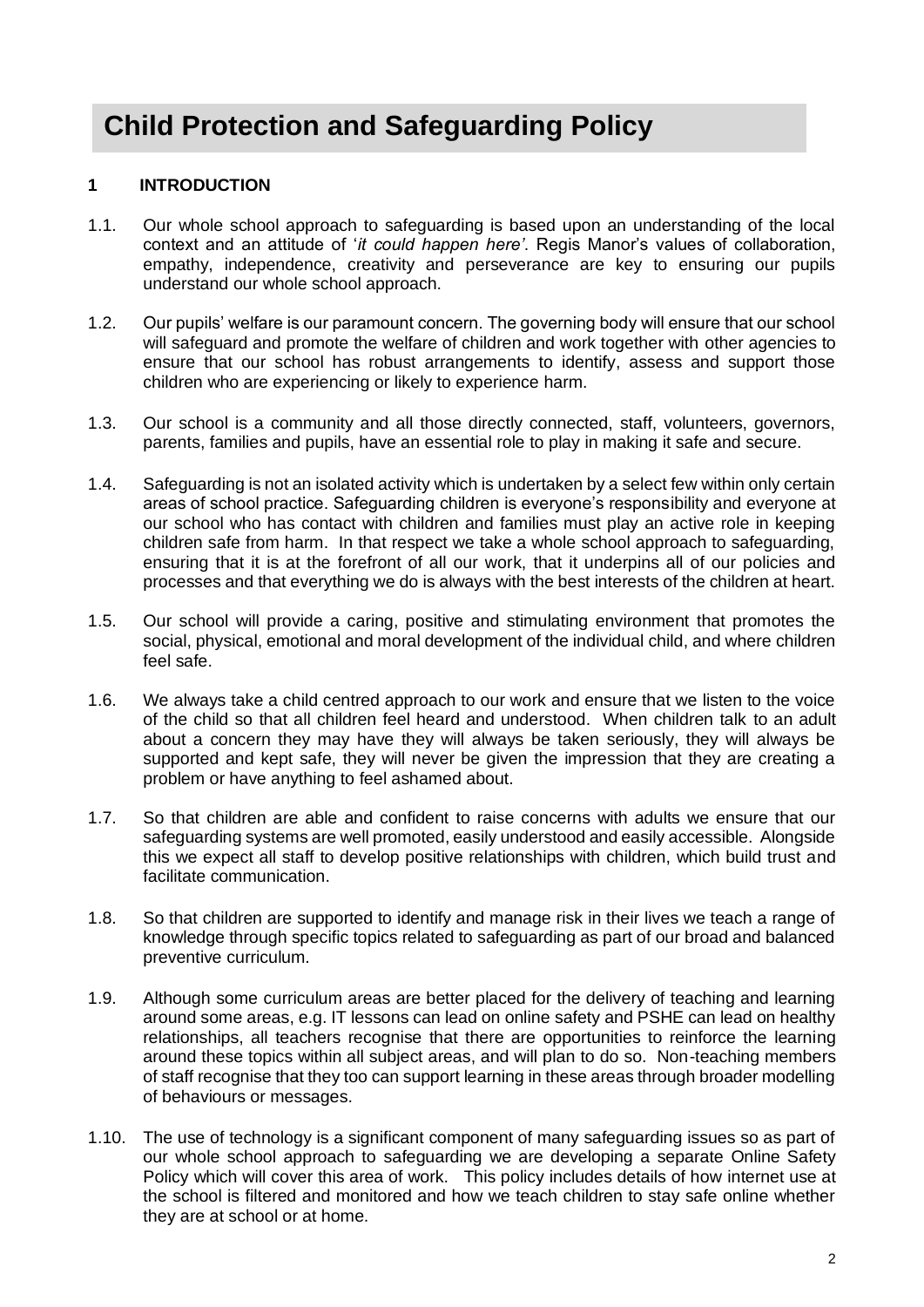- 1.11. We recognise that abuse may occur in a range of situations: within families or households, within the community, or online or face to face. We also recognise too that it is not only adults who may abuse children but also that children can abuse other children as well.
- 1.12. We recognise that just because children are not raising concerns, that is not to say that there are no concerns. For example, there may be no reported cases of peer on peer abuse, but such abuse may still be taking place and is simply not being reported, this is why it is so important to listen to children, teach them about risk and safety and raise awareness around how to seek support and what the school will do.
- 1.13. We take a zero-tolerance approach to peer on peer abuse taking into account the Ofsted Review of Sexual Abuse in Schools and Colleges. Further information on this area of work is within Appendix C of this policy. This should also be read alongside the Behaviour and Anti-Bullying policies.
- 1.14. We will work with parents to build an understanding of the school's responsibilities to ensure the welfare of all children, including the need for referrals to other agencies, such as Children's Social Care, in some situations.

#### **2 SCOPE**

- 2.1 In line with the law, this policy defines a child as anyone under the age of 18 years.
- 2.2 Safeguarding and promoting the welfare of children is defined as
	- Protecting children from maltreatment
	- Preventing impairment of children's mental and physical health or development
	- Ensuring that children grow up in circumstances consistent with the provision of safe and effective care
	- Taking action to enable children to have the best outcomes
- 2.3 Child protection is the activity that is undertaken to protect specific children who are suffering, or are likely to suffer, significant harm.
- 2.4 This policy applies to all adults engaged in any activity at the school, including all permanent, temporary and support staff, governors, volunteers, contractors and external service or activity providers. Within this document the term 'staff' will be used to denote those adults, specified within the previous sentence.

#### **3 ROLES AND RESPONSIBILITIES**

- 3.1 The schools lead person with overall responsibility for child protection and safeguarding is the Designated Safeguarding Lead (DSL). At our school the DSL is Matthew Perry. To ensure that there is cover for this role; we have 2 deputy DSLs. They are: Sharon Millington and Sarah Best. The DSL's responsibilities are described in Appendix E of this policy.
- 3.2 The DSL will be on our school's leadership team and their role of DSL will be explicit in their job description. This person will have the appropriate authority and be given the time, funding, training, resources and support to provide advice and support to other staff on child welfare and child protection matters, to take part in strategy discussions and inter-agency meetings – and/or to support other staff to do so – and to contribute to the assessment of children. The DSL's lead responsibility will not be delegated.
- 3.3 The school has a Designated Teacher who is responsible for promoting the educational achievement of children who are looked after. At our school the Designated Teacher is Charlie Beevis. They will work with the Virtual School headteacher to discuss how available funding can be best used to support the progress of looked after children and meet the needs identified in the child's personal education plan.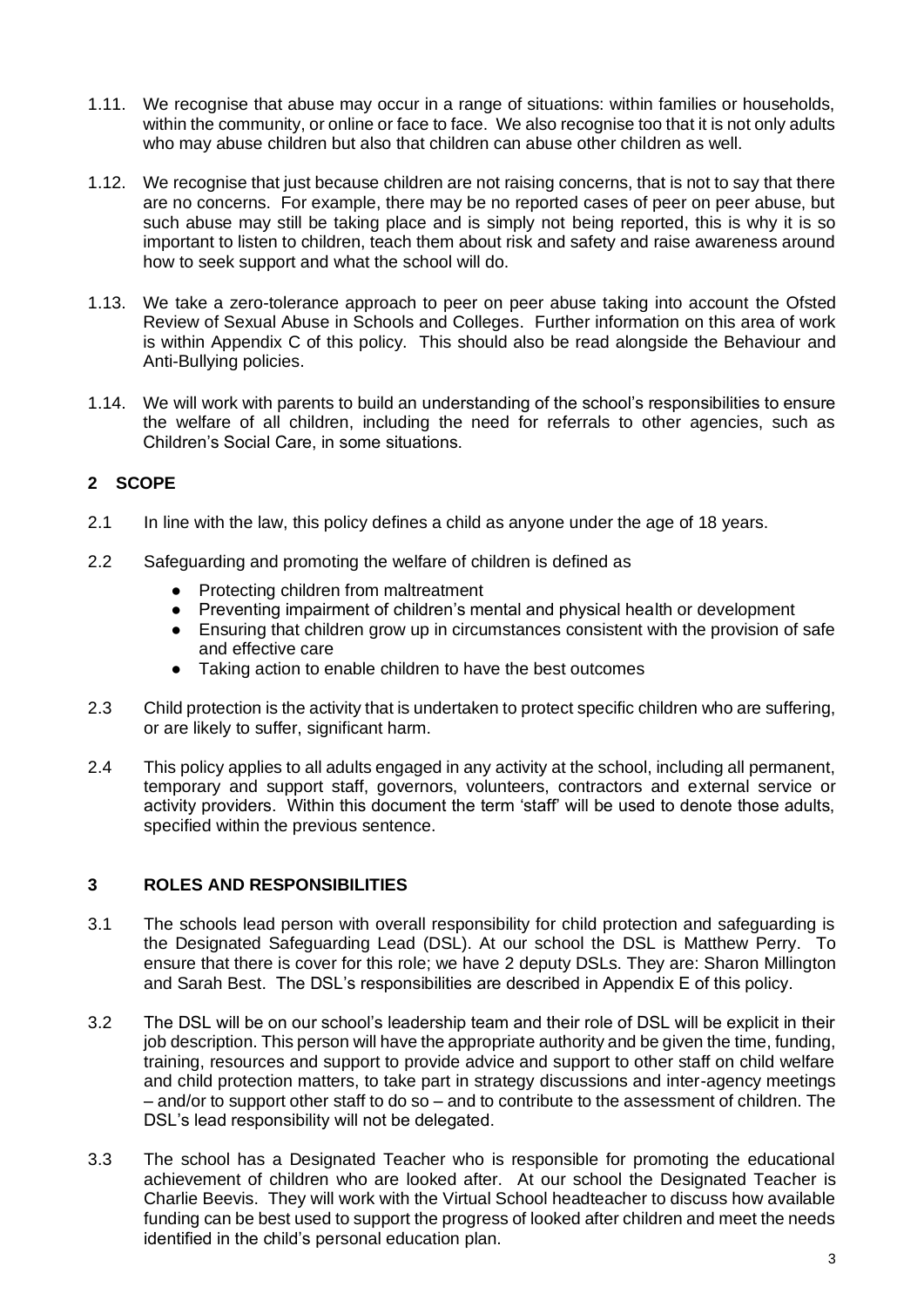- 3.4 The school has a nominated governor responsible for safeguarding. They will champion good practice, provide critical challenge, liaise with the headteacher and provide information and reports to the governing body.
- 3.5 The case manager for dealing with allegations of abuse made against school staff members is the headteacher. The case manager for dealing with allegations against the headteacher is the chair of governors. The procedure for managing allegations is detailed in Appendix A of this policy.
- 3.6 The headteacher will ensure that the policies and procedures adopted by the governing body are fully implemented, and resources and time are allocated to enable staff to discharge their safeguarding responsibilities.
- 3.7 The governing body is collectively responsible for ensuring that safeguarding arrangements are fully embedded within the school's ethos and reflected in the school's day-to-day practice as part of a whole school approach.
- 3.8 We will ensure that all staff members, governors, volunteers and external providers have received training so that they know how to recognise potential safeguarding concerns, how to respond to children who disclose concerns and what to do if they are concerned about a child.
- 3.9 All new staff will be provided with a copy of this policy as part of their induction. Existing staff are expected to read the policy at least annually, to familiarise themselves with any updated practice. In either circumstance staff are expected to read the document in its entirety to ensure that they are aware of not just their own role and responsibilities but also the role of other key members of staff such as the headteacher and the DSL.

#### **4 SUPPORTING CHILDREN**

- 4.1 Our school will support all pupils by:
	- taking a child centred approach to all aspects of our work;
	- providing a preventive curriculum which includes social and emotional aspects of learning;
	- ensuring a comprehensive response across the curriculum to online safety, enabling children and parents to learn about the risks of new technologies and social media and to use these responsibly at school and at home;
	- filtering and monitoring internet use, to safeguard from potentially harmful and inappropriate online material,
	- ensuring that safeguarding is included across the curriculum to help children stay safe, recognise when they do not feel safe and identify who they might or can talk to;
	- recognising that a one size fits all approach to the teaching of safeguarding may not be appropriate for all children, and a more personalised or contextualised approach for more vulnerable children, victims of abuse and some children with SEND might be needed;
	- providing pupils with appropriate adults to approach if they are in difficulties;
	- ensuring that our safeguarding systems are well promoted, easily understood and easily accessible to children;
	- ensuring that when children talk to an adult about a concern they may have they will always be taken seriously, they will always be supported and kept safe, they will never be given the impression that they are creating a problem or have anything to feel ashamed about.
	- Ensuring that our systems of gathering pupil voice capture the full breadth of the pupil demographic, including pupils with SEND and those who are vulnerable or have experienced challenges in their lives, to understand the experience of pupils at the school, so that this can inform the development of safeguarding practice.
	- supporting the child's development in ways that will foster security, confidence and independence;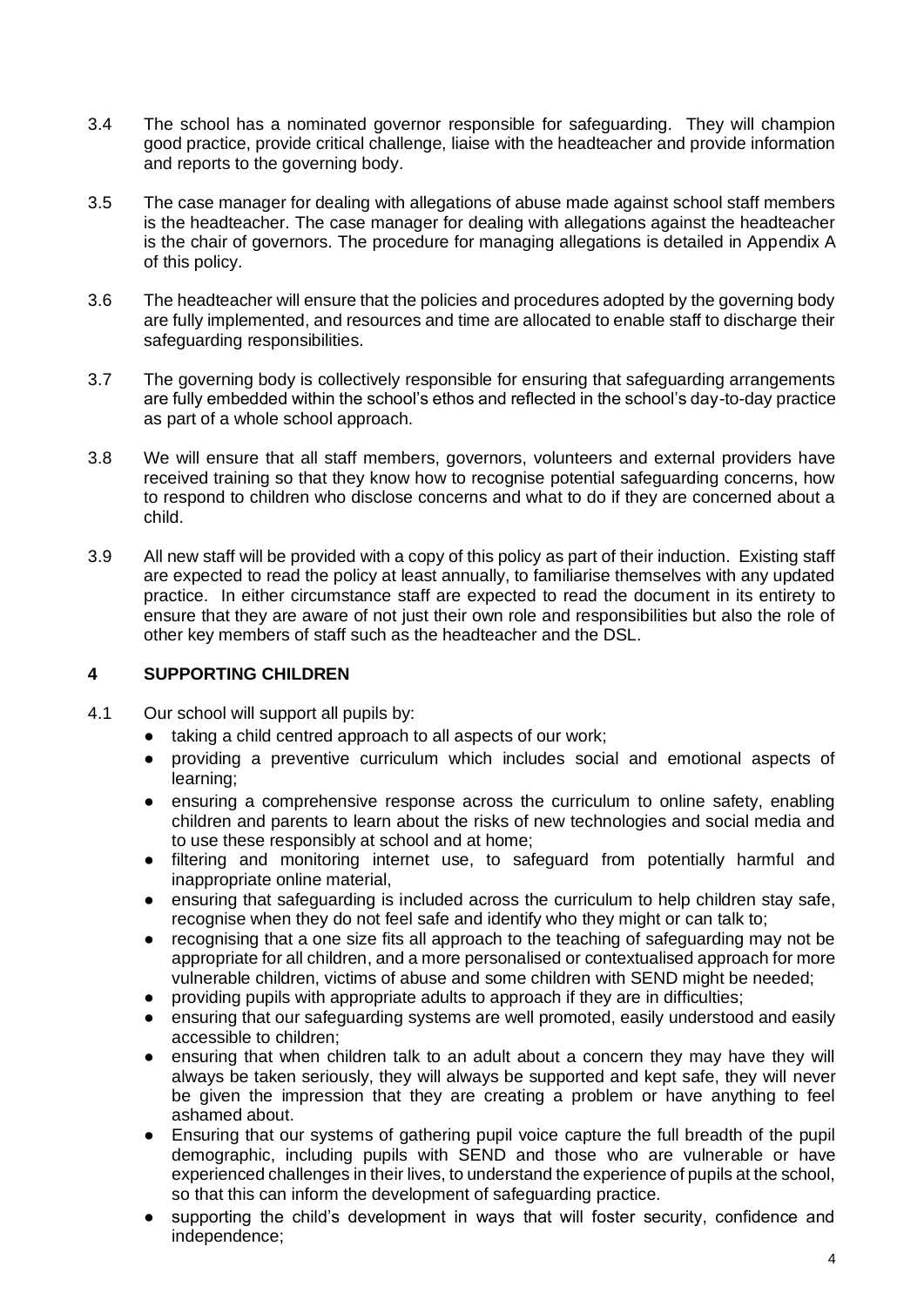- encouraging development of self-esteem and self-assertiveness while not condoning aggression or bullying;
- liaising and working together with other support services and those agencies involved in safeguarding children;
- monitoring children who have been identified as having welfare or safeguarding concerns and providing appropriate support.
- ensuring that all staff are aware of the early help process, and understand their role in it, including acting as the lead professional where appropriate.
- Ensuring that all staff have a clear understanding of the needs of the children they are working with and understand that whilst all children need to be protected some groups of children are potentially at greater risk of harm through additional vulnerabilities or circumstances.
- 4.2 Additional vulnerabilities and circumstances can include:
	- Looked after children
	- Previously looked after children
	- Children who are disabled or have certain health conditions and have specific additional needs
	- Children who have special educational needs (whether or not they have a statutory Education, Health and Care Plan)
	- Children who have a mental health need
	- Children who are young carers
	- Children showing signs of being drawn in to anti-social or criminal behaviour, including gang involvement and association with organised crime groups or county lines
	- Children frequently going missing from care or from home
	- Children at risk of modern slavery, trafficking, sexual or criminal exploitation
	- Children in a family circumstance presenting challenges for the child, such as drug and alcohol misuse, adult mental health issues or domestic abuse
	- Children with a family member in prison, or who is affected by parental offending
	- Children at risk of 'honour'-based abuse such as Female Genital Mutilation or Forced Marriage
	- Children misusing drugs or alcohol themselves;
	- Children who have returned home to their family from care;
	- Children showing early signs of abuse and/or neglect;
	- Children at risk of being radicalised or exploited;
	- Privately fostered children
	- Children who are persistently absent from education, including persistent absences for part of the school day
	- Unaccompanied and accompanied children seeking asylum and children who are refugees
- 4.3 Children with special educational needs or disabilities (SEND) or certain health conditions can face additional safeguarding challenges and additional barriers can exist when recognising abuse and neglect in this group of children. These can include:
	- assumptions that indicators of possible abuse such as behaviour, mood and injury relate to the child's condition without further exploration;
	- being more prone to peer group isolation or bullying/cyberbullying (including prejudice based bullying) than other children;
	- the potential for children with SEND or certain medical conditions being disproportionally impacted by behaviours such as bullying, without outwardly showing any signs; and
	- communication barriers and difficulties in managing or reporting these challenges.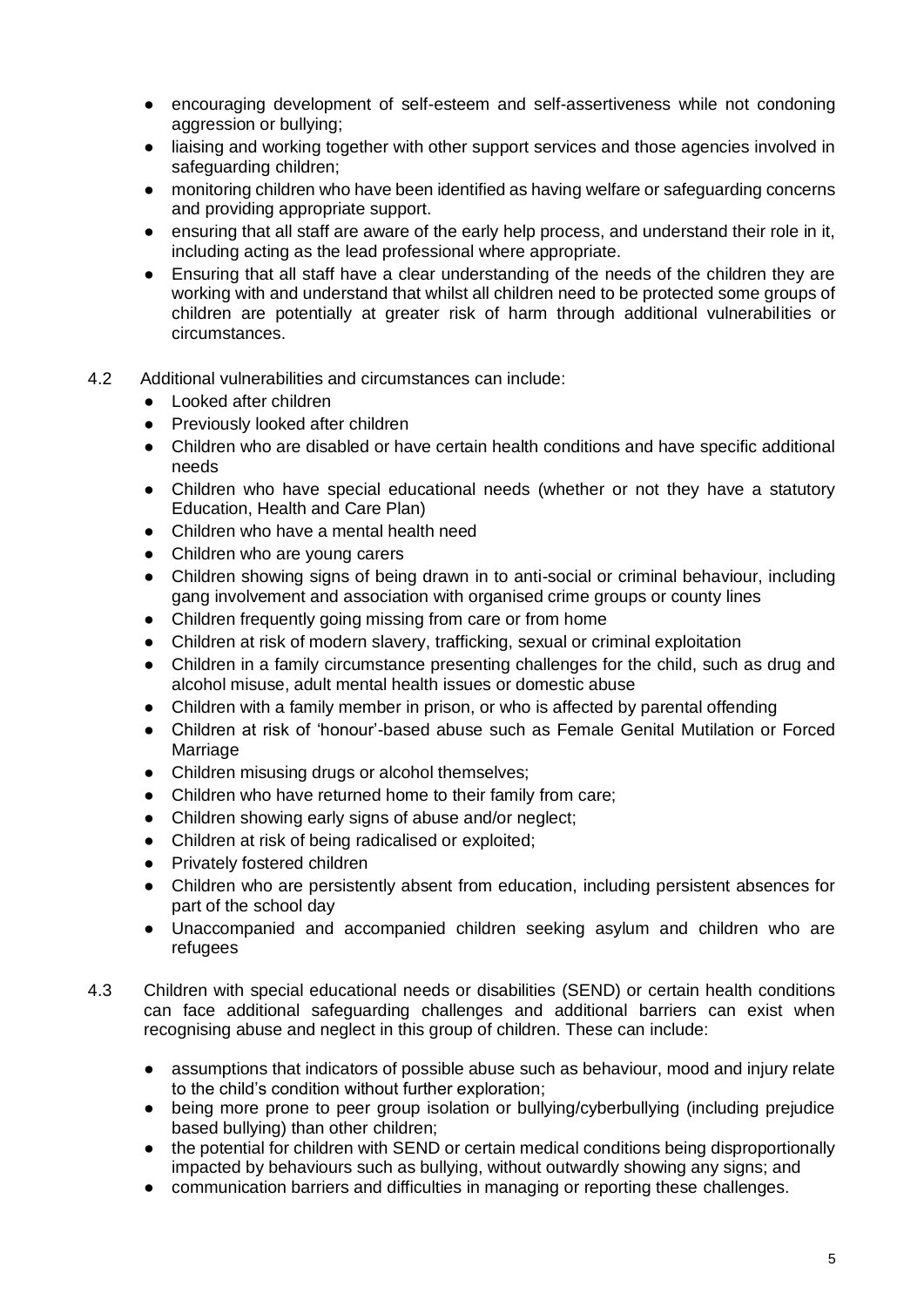To address these additional challenges our school will ensure that these children receive additional monitoring and pastoral support.

- 4.4 Children who have a social worker due to safeguarding or welfare needs may be vulnerable to further harm due to experiences of adversity and trauma, as well as educationally disadvantaged in facing barriers to attendance, learning, behaviour and positive mental health. Our school will identify the additional needs of these children and provide extra monitoring and pastoral/academic support to mitigate these additional barriers. We recognise that even when social care intervention has ended, these additional barriers may persist, therefore so too will our additional monitoring and support.
- 4.5 Mental health problems can, in some cases, be an indicator that a child has suffered or is at risk of suffering abuse, neglect or exploitation. Where it is known that children have suffered abuse and neglect, or other potentially traumatic adverse childhood experiences, this can impact on their mental health, behaviour and education. Our school will identify the additional needs of these children and provide extra monitoring and pastoral support to mitigate these additional barriers. Where necessary, referrals will be made to mental health professionals for further support.
- 4.6 Our school is a part of Operation Encompass (see Appendix B of this policy for further details) and we will support individual children as necessary when we receive a notification of an incident of domestic violence or abuse.
- 4.7 Our school takes a trauma informed approach to supporting children, considering their lived experience, and factoring this into how we can best support them with their welfare and engage them with their learning.

#### **5 CHILD PROTECTION AND SAFEGUARDING PROCEDURE**

- 5.1 We have developed a structured procedure in line with Kent Safeguarding Children Multi-Agency Partnership and Safeguarding Procedures and Keeping Children Safe in Education: 2021, which will be followed by all members of the school community in cases where there are welfare or safeguarding concerns. This is detailed in Appendix A of this policy.
- 5.2 In line with the procedures, the Kent Integrated Services Children's Portal (Front Door) will be contacted as soon as there is a significant concern, or where level 3 or 4 support is required.
- 5.3 The names and photographs of the DSLs will be clearly advertised throughout the school and on the school website. Members of the school community will be clear about how to raise concerns or access support.
- 5.4 We will ensure that all parents and carers are aware of the responsibilities of staff members to safeguard and promote the welfare of children and act in the best interests of children by publishing the policy and procedures on our website and by referring to them in our introductory school materials.

#### **6 THE MANAGEMENT OF SAFEGUARDING**

6.1 We recognise that safeguarding is not a discrete area of work: there is a safeguarding dimension to almost every area of school practice. As part of our whole school approach, and to ensure a holistic view of all children, we have structures and systems in place, such as scheduled meetings and shared databases, to ensure that the DSL has oversight of areas of school organisation which may not fall directly within their remit, but may impact upon effective safeguarding. These areas include behaviour, attendance, medical needs/first aid, SEND and bullying. Information from these areas will be factored into safeguarding decision making for individual children so that their needs are considered holistically.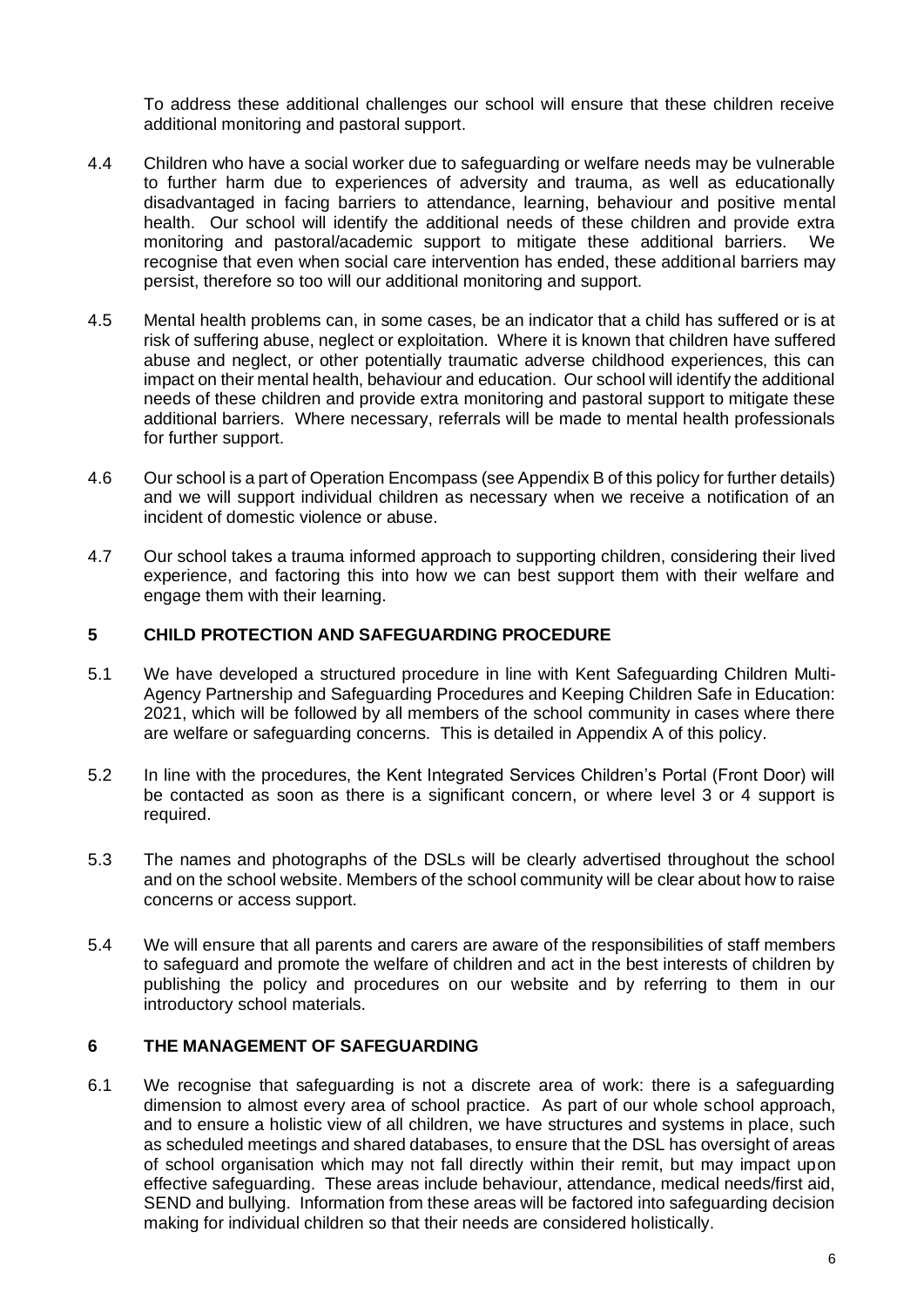- 6.2 We will ensure that the DSL is kept informed of any incident of physical intervention with a child and will be aware of behaviour plans for specific children (See Behaviour Policy for further information).
- 6.3 We will ensure that the DSL is kept informed of attendance patterns, and where there are concerns for individual children the response to this will be considered within the context of safeguarding (See Attendance Policy for further information).
- 6.4 We will ensure that the DSL is kept informed of arrangements for first aid and children with medical conditions and is alerted where a concern arises, such as an error with the administering of medicines or intervention, or repeated medical appointments being missed, or guidance or treatments not being followed by the parents or the child (See Supporting Pupils with Medical Conditions Policy and Appendix C of this policy for further information).
- 6.5 Systems are in place to ensure that hate incidents, e.g. racist, homophobic, transphobic gender or disability-based bullying/cyberbullying, are reported, recorded and considered under safeguarding arrangements by the DSL (See Behaviour and Anti Bullying policies for further information).
- 6.6 The DSL links with curriculum leads, such as PSHE and ICT, to ensure that the curriculum supports the wellbeing and resilience of pupils and teaches them about risk assessment and safeguarding issues, such as healthy relationships and online safety. (See PSHE/RSE Policy for further information).

#### **7 REPORTING CONCERNS AND RECORD KEEPING**

- 7.1 All safeguarding and welfare concerns, discussions and decisions made will be recorded in writing and chronologically, ensuring that there are no gaps. Regis Manor Primary School records all safeguarding incidents and actions on Bromcom.
- 7.2 The DSL will ensure that child protection files are kept up to date and that information will be kept confidential and stored securely.
- 7.3 Records will include:
	- a clear and comprehensive summary of the concern:
	- details of how the concern was followed up and resolved;
	- a note of any action taken, decisions reached and the outcome
	- records of challenge and escalation
- 7.4 The DSL will ensure that files are only accessed by those who need to see them and where files or content are shared, this will happen in line with information sharing advice and guidance.
- 7.5 We will continue to support any pupil leaving the school about whom there have been concerns by ensuring that all appropriate information, including welfare and safeguarding concerns, is forwarded under confidential cover to the pupil's new school as a matter of priority, and within 5 working days.
- 7.6 When a pupil is due to transfer to another school the DSL will consider if it would be appropriate to share any information with the new school or college in advance of the pupil leaving. For example, information that would allow the new school or college to continue supporting children who have or have had a social worker and been victims of abuse and have that support in place for when the child arrives.
- 7.7 When a new pupil joins our school, and there is a record of safeguarding or welfare concerns, we will ensure that this information is shared appropriately with the DSL, the Special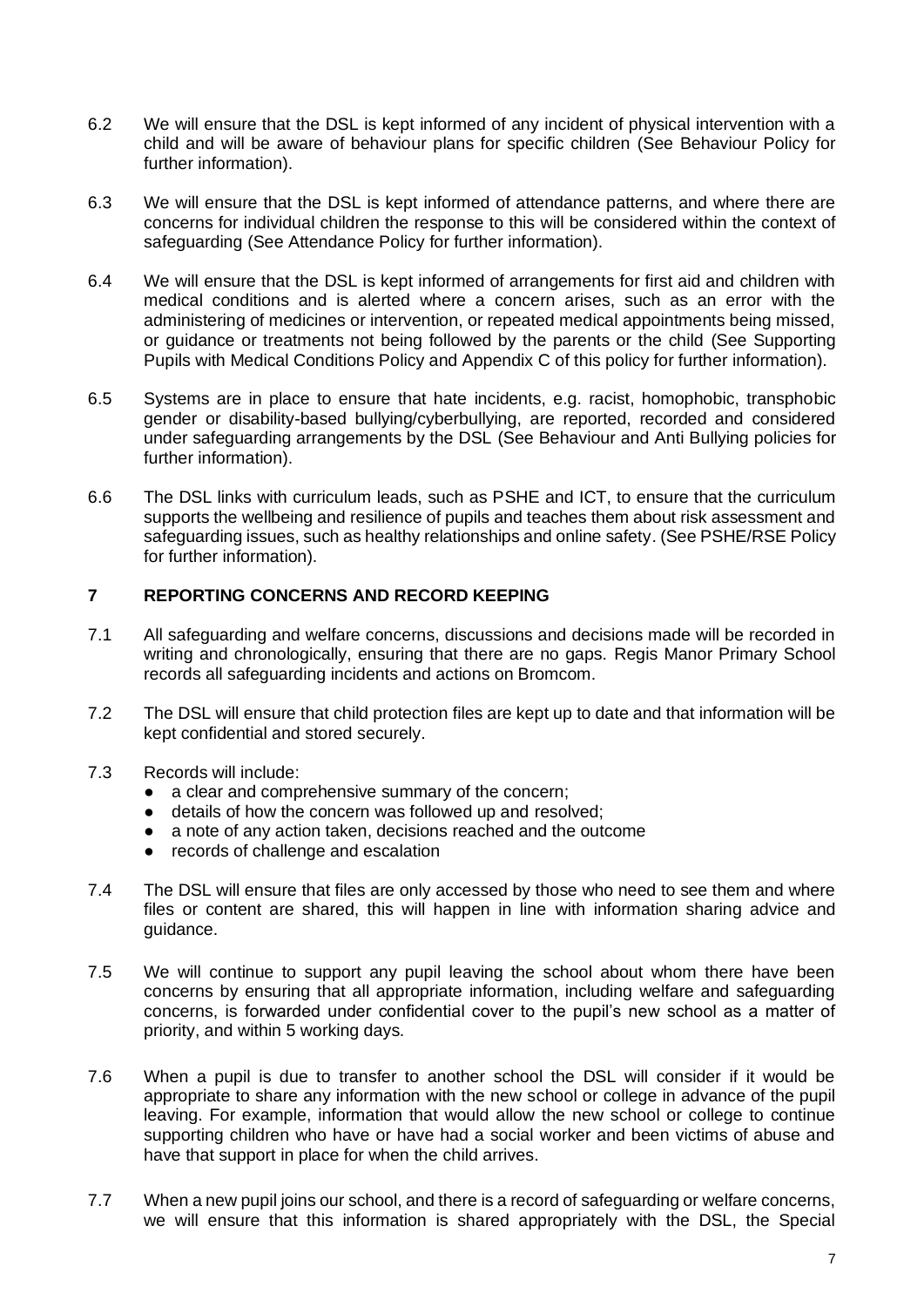Education Needs Coordinator (SENCO) and the Designated Teacher for Looked After Children (LAC), as necessary.

#### **8 SAFER WORKFORCE AND MANAGING ALLEGATIONS AGAINST STAFF AND VOLUNTEERS**

- 8.1 Our school has robust safer recruitment procedures to help prevent unsuitable people from working with children.
- 8.2 All individuals working in any capacity at our school will be subjected to safeguarding checks in line with the statutory guidance Keeping Children Safe in Education: September 2021.
- 8.3 We will ensure that agencies and third parties supplying staff provide us with written reassurances that they have made the appropriate level of safeguarding checks on individuals working in our school. We will also ensure that any agency worker presenting for work is the same person on whom the checks have been made.
- 8.4 All professional visitors, such as Educational Psychologists, Social Workers or Local Authority Officers, will be expected to provide a professional proof of photographic identity. Where necessary we will seek further reassurances from their employers that these persons have suitable DBS clearance etc.
- 8.5 External organisations can provide a varied and useful range of information, resources and speakers that can help our school to enrich children's education, but we will always give careful consideration to the suitability of any external organisations. This may include an assessment of the education value, the age appropriateness of what is going to be delivered and whether relevant checks will be required.
- 8.6 Parents or other relatives of children or other visitors attending activities such as a parents evening or sports day will not be expected to provide any DBS or barred list checks. The headteacher and DSL will decide case by case or event by event the level of supervision, if any, required for such persons.
- 8.7 We will ensure that we receive written confirmation from Alternative Provision providers that they have made the appropriate level of safeguarding checks on individuals working for their organisation.
- 8.8 Every job description and person specification will have a clear statement about the safeguarding responsibilities of the post holder.
- 8.9 We will ensure that at least one member of every interview panel has completed safer recruitment training.
- 8.10 The headteacher and the nominated governor for child protection are responsible for ensuring that our single central record is accurate and up to date.
- 8.11 We have a procedure in place to manage allegations against members of staff and volunteers in line with Keeping Children Safe in Education: September 2021. This procedure is detailed in Appendix A of this policy.

#### **9 STAFF INDUCTION, TRAINING AND DEVELOPMENT**

- 9.1 All new members of staff, including newly qualified teachers and teaching assistants, will be given an induction which includes the following:
	- Issue and explain the safeguarding and child protection policy
	- Issue and explain the behaviour policy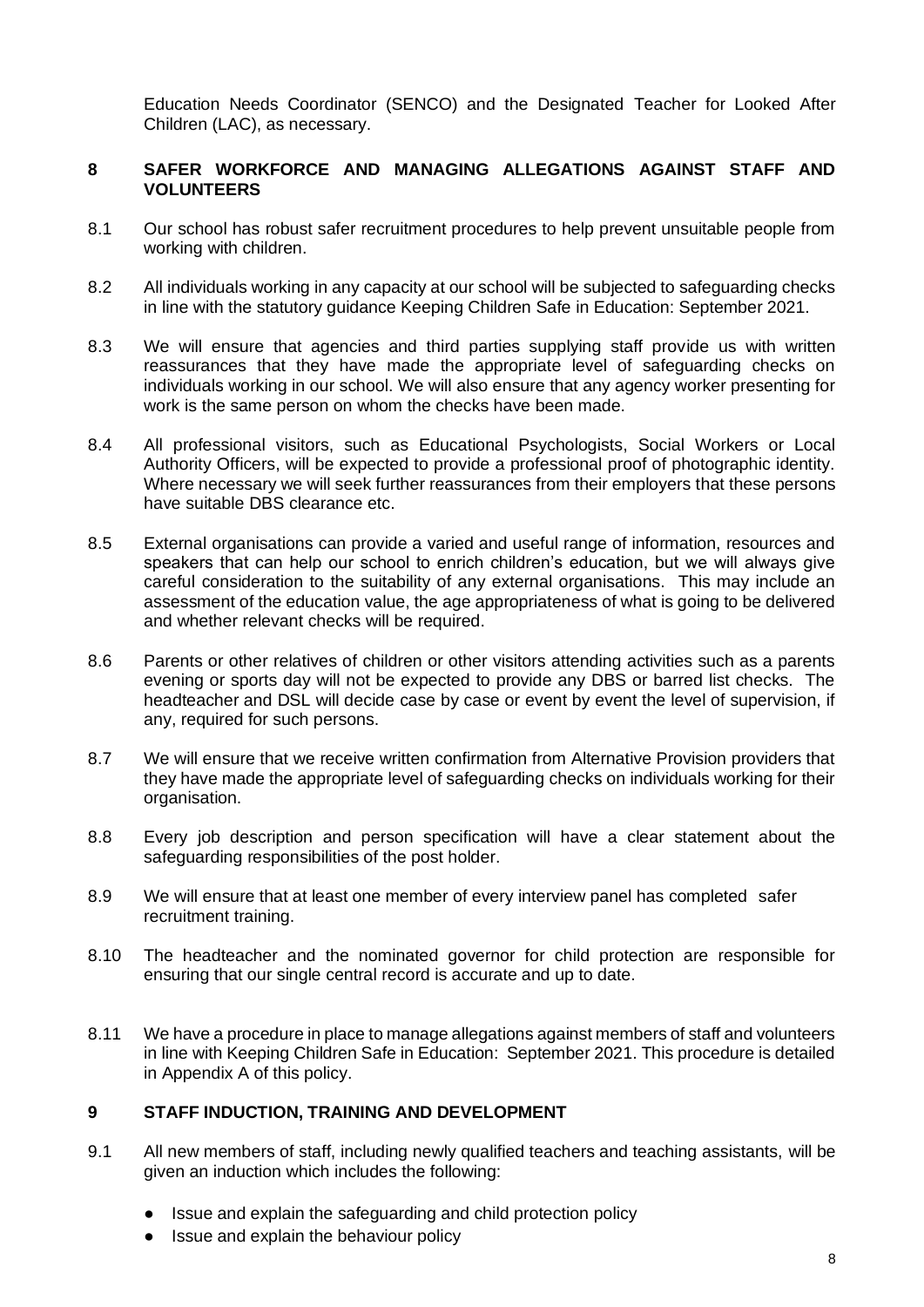- Issue and explain the staff behaviour policy/code of conduct
- Issue and explain the policy/guidance which includes the safeguarding response to children who go missing from education
- Explain the role of the DSL and share the identities of the DSL and all DDSLs
- Issue Part One or Annex A\* and Annex B of Keeping Children Safe in Education September 2021
- Child protection and safeguarding training (including online safety)
- All new members of staff are expected to read the above-mentioned documents and to sign an acknowledgement of this.

\*Part One of Keeping Children Safe in Education is 'information for all staff' and in general **all** staff will be expected to read it. Annex A is a condensed version of Part One and it may be issued instead of Part One to *some* staff who do not directly work with children. Decisions around which version is read by whom will be made on an individual basis by the headteacher and DSL.

- 9.2 The safeguarding induction and ongoing safeguarding training of staff will be integrated aligned and considered as part of the whole school and Trust wide safeguarding approach and wider staff training and curriculum planning. In particular it will include:
	- Staff understand the difference between a safeguarding concern and a child in immediate danger or at risk of significant harm.
	- Staff advised to maintain an attitude of 'it could happen here' where safeguarding is concerned.
	- When concerned about the welfare of a child, staff should always act in the best interests of the child.
	- Staff understand that children's poor behaviour may be a sign that they are suffering harm or that they have been traumatised by abuse.
	- Staff understand that children who have a social worker may be educationally disadvantaged and face barriers to attendance, learning, behaviour and positive mental health and that these barriers may persist even when the social care intervention ceases.
	- Staff understand that mental health issues for children may be an indicator of harm or abuse, or where it is known that a child has suffered harm or abuse this may impact on their mental health, behaviour and education.
	- Staff understand that safeguarding incidents and/or behaviours can be associated with factors outside the school and/or can occur between children outside of these environments. All staff, but especially the DSL (and deputies), should consider whether children are at risk of abuse or exploitation in situations outside their families. Extrafamilial harms take a variety of different forms and children can be vulnerable to multiple harms including (but not limited to) sexual exploitation, criminal exploitation, sexual abuse, serious youth violence and county lines.
	- Staff understand that technology is a significant component in many safeguarding and wellbeing issues. Children are at risk of abuse online as well as face to face. In many cases abuse will take place concurrently via online channels and in daily life. Children can also abuse their peers online, this can take the form of abusive, harassing, and misogynistic messages, the non-consensual sharing of indecent images, especially around chat groups, and the sharing of abusive images and pornography, to those who do not want to receive such content.
	- Staff to be aware that children can abuse other children (often referred to as peer on peer abuse) and that it can happen both inside and outside of school and online.
	- Staff to understand, that even if there are no reports in the schools of peer on peer abuse it does not mean it is not happening, it may be the case that it is just not being reported.
	- Staff to understand the importance of challenging inappropriate behaviours between peers, that are actually abusive in nature. Downplaying certain behaviours, for example dismissing sexual harassment as "just banter", "just having a laugh", "part of growing up" or "boys being boys" can lead to a culture of unacceptable behaviours, an unsafe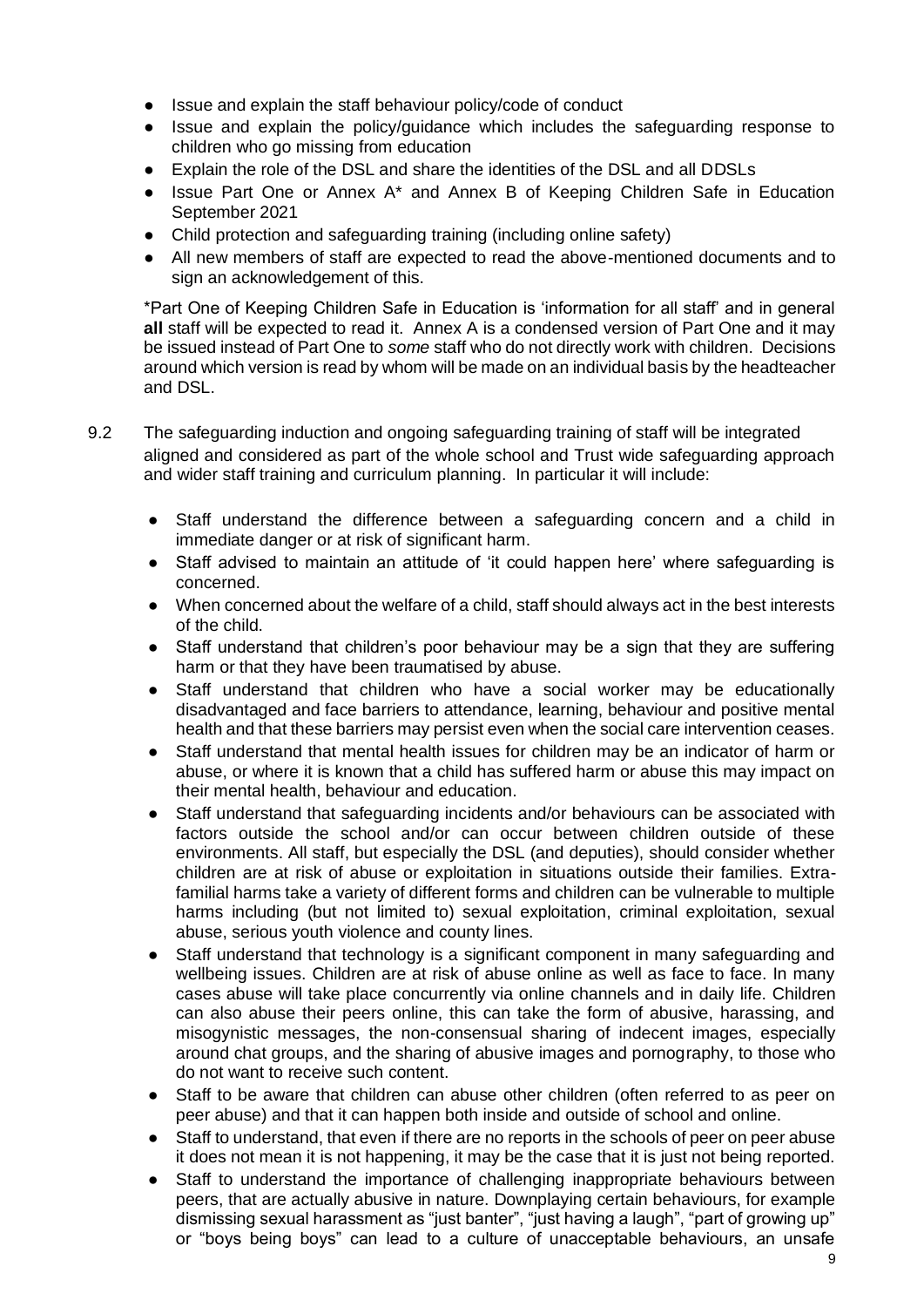environment for children and in worst case scenarios a culture that normalises abuse leading to children accepting it as normal and not coming forward to report it.

- Staff know how to respond to a child who makes a disclosure of abuse or harm.
- If staff are unsure, they should always speak to the DSL or deputy DSL.
- If staff have any concerns about a child's welfare, they should act on them immediately.
- Staff should not assume a colleague or another professional will take action.
- The DSL or a deputy should always be available to discuss safeguarding concerns. If in exceptional circumstances, the DSL (or deputy) is not available, this should not delay appropriate action being taken. Staff should consider speaking to a member of the senior leadership team and/or take advice from the Front Door. In these circumstances, any action taken should be shared with the DSL (or deputy) as soon as is practically possible.
- Teaching staff in all subject areas to understand that there will be various opportunities, planned and unplanned, to reference, reinforce or develop aspects of the safeguarding agenda within their lessons such as online safety, healthy relationships, challenging hate or prejudice, unconscious bias and critical thinking.
- 9.3 The DSL will undergo updated safeguarding and child protection training every two years. In addition to this their knowledge and skills will be updated regularly, and at least annually, to keep up with developments relevant to the role.
- 9.4 All staff members of the school will receive appropriate safeguarding and child protection training (whole-school training) annually. The DSL will provide ongoing briefings to the school on any changes to safeguarding and child protection legislation and procedures and relevant learning from local and national serious case reviews as required, throughout the year.
- 9.5 Staff members who miss whole school training will be required to undertake other relevant training to make up for it, e.g. by joining another school's whole-school training, or receiving 1:1 training from the DSL. The DSL will be responsible for arranging this.
- 9.6 The nominated governor for safeguarding and child protection will attend Governor training prior to or soon after appointment to the role; this training will be updated every three years.
- 9.7 We will ensure that staff members provided by other agencies and third parties, e.g. supply teachers and contractors, have received appropriate safeguarding and child protection training commensurate with their roles before starting work. They will be given the opportunity to take part in whole-school training if it takes place during their period of work for the school.
- 9.8 On the first occasion when staff members provided by other agencies and third parties, e.g. supply teachers and contractors come to our school to work; they will be provided with details of the safeguarding arrangements at our school, which will include identifying the DSL and the process for reporting welfare concerns.
- 9.9 The school will maintain accurate records of staff induction and training.

#### **10 CONFIDENTIALITY, CONSENT AND INFORMATION SHARING**

- 10.1 We recognise that all matters relating to safeguarding and child protection are confidential.
- 10.2 The headteacher or the DSL will disclose information about a pupil to other members of staff on a need-to-know basis, and in the best interests of the child.
- 10.3 All staff members are aware that they cannot promise a child to keep secrets which might compromise the child's safety or wellbeing.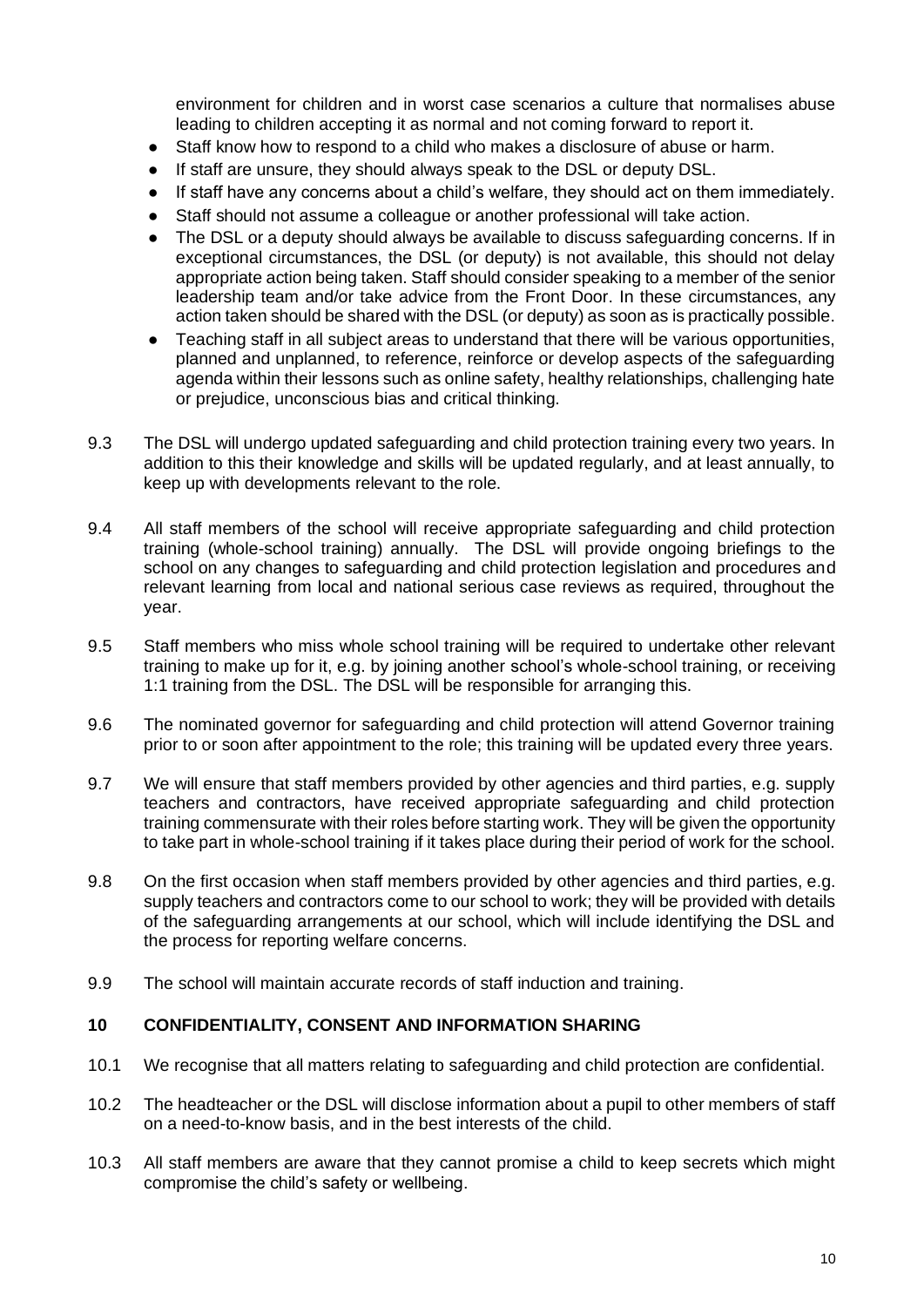- 10.4 All staff members have a professional responsibility to share information with other agencies in order to safeguard children.
- 10.5 All our staff members who come into contact with children will be given appropriate training to understand the purpose of information sharing in order to safeguard and promote children's welfare.
- 10.6 We will ensure that staff members are confident about what they can and should do under the law, including how to obtain consent to share information and when information can be shared without consent. This is covered in greater detail in Appendix A of this policy.

#### **11 INTER-AGENCY WORKING**

- 11.1 We will develop and promote effective working relationships with other agencies, including agencies providing early help services to children, the police and Children's Social Care.
- 11.2 We will ensure that relevant staff members participate in multi-agency meetings and forums, including child protection conferences and core groups, to consider individual children.
- 11.3 We will participate in safeguarding practice reviews (previously known as serious case reviews), other reviews and file audits as and when required to do so by the ESSCP. We will ensure that we have a clear process for gathering the evidence required for reviews and audits, embedding recommendations into practice and completing required actions within agreed timescales.

#### **12 CONTRACTORS, SERVICE AND ACTIVITY PROVIDERS ALTERNATIVE PROVISION PROVIDERS**

- 12.1 We will ensure that contractors and providers are aware of our school safeguarding and child protection policy and procedures. We will require that employees and volunteers provided by these organisations use our procedure to report concerns.
- 12.2 We will seek written reassurances that employees and volunteers provided by these organisations and working with our children have been subjected to the appropriate level of safeguarding check in line with Keeping Children Safe in Education: September 2021. If assurance is not obtained, permission to work with our children or use our school premises may be refused.
- 12.3 When we commission services from other organisations, we will ensure that compliance with our policy and procedures is a contractual requirement.
- 12.4 When the school place a pupil with an alternative provision provider, the school continues to be responsible for the safeguarding of that pupil. The school will obtain written confirmation from the alternative provider that appropriate safeguarding checks have been carried out on individuals working at the establishment, i.e. those checks that the school would otherwise perform in respect of our own staff. We will also ensure that the alternative provision provider is aware of any risk factors or safeguarding concerns for any pupil placed with them by us and that they can meet their needs. In respect of us being responsible for the safeguarding of that pupil we will establish regular communication based on the Trust protocols, agreements with the alternative provision provider for the sharing of information such as daily attendance or emerging concerns.
- 12.5 When sending pupils on a work placement, as part of work experience, we will seek reassurances about their policies and procedures to protect children from harm, and request checks on supervising adults, where necessary, as outlined in Keeping Children Safe in Education September 2021.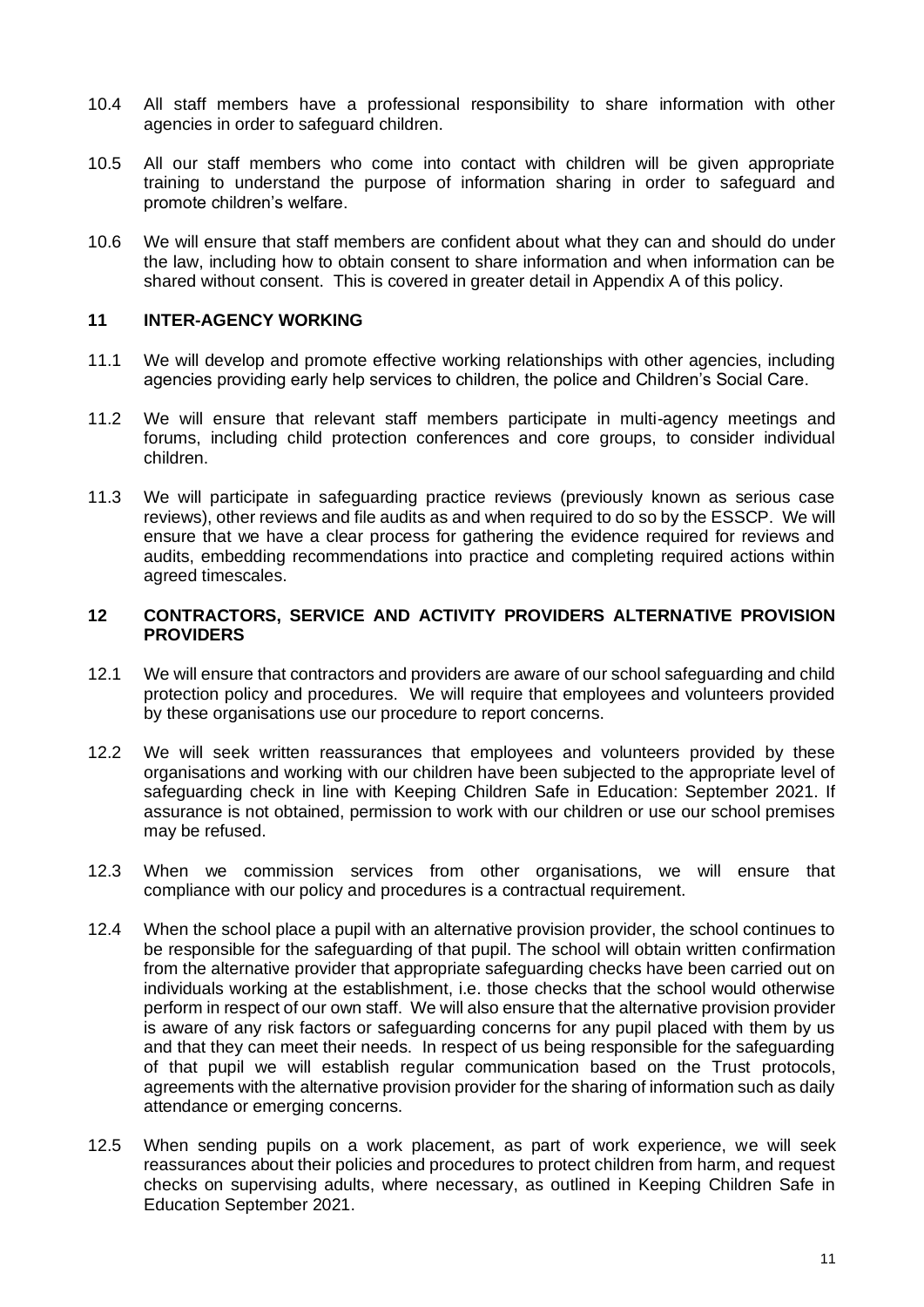#### **13 SITE SECURITY**

- 13.1 The school site is surrounded by a continuous perimeter fence/wall to reduce the risk of unauthorised access/egress.
- 13.2 All staff members have a responsibility to ensure our buildings and grounds are secure and for reporting concerns that may come to light.
- 13.3 We check the identity of all visitors and volunteers coming into school. Visitors are expected to sign in and out in the office visitors' register electronic system and to display a visitors badge while on the school site. Any individual who is not known or identifiable will be challenged for clarification and reassurance.
- 13.4 The school will not accept the behaviour of any individual, parent or anyone else, that threatens school security or leads others, child or adult, to feel unsafe. Such behaviour will be treated as a serious concern and may result in a decision to refuse the person access to the school site.

#### **14 USE OF SCHOOL PREMISES FOR NON-SCHOOL/ ACTIVITIES**

- 14.1 When we hire or rent out school facilities/premises to organisations or individuals (for example to community groups, sports associations, and service providers to run community or extra-curricular activities) we always ensure that appropriate arrangements are in place to keep children safe.
- 14.2 When the services or activities being provided are under the direct supervision or management of the school, then arrangements for child protection outlined within this policy will apply.
- 14.3 Where services or activities are being provided separately by another body this will not necessarily be the case. The school will seek assurance that the body concerned has appropriate safeguarding and child protection policies and procedures in place (including inspecting these as needed); and ensure that there are arrangements in place to liaise with the school on these matters where appropriate.
- 14.4 The school will also ensure safeguarding requirements are included in any transfer of control agreement (i.e. lease or hire agreement), as a condition of use and occupation of the premises; and that failure to comply with this would lead to termination of the agreement and possible legal action.

#### **15 WHISTLEBLOWING AND COMPLAINTS**

- 15.1 We recognise that children cannot be expected to raise concerns in an environment where staff members fail to do so.
- 15.2 We will ensure that all staff members are aware of their duty to raise concerns, where they exist, about the management of safeguarding and child protection, which may include the attitude or actions of colleagues (including low level concerns) in line with the Trust Whistleblowing Policy. If necessary, they will speak with the headteacher, the Executive Head or with the Local Authority Designated Officer (LADO). Should staff not feel able to raise concerns with any of the aforementioned they can contact the NSPCC helpline on 0800 028 0285 or via [help@nspcc.org.uk](mailto:help@nspcc.org.uk) or [Whistleblowing Advice Line NSPCC](https://www.nspcc.org.uk/keeping-children-safe/reporting-abuse/dedicated-helplines/whistleblowing-advice-line/)
- 15.3 We have a clear reporting procedure for children, parents and other people to report concerns or complaints, including abusive or poor practice. This is outlined in our Trust Complaints Policy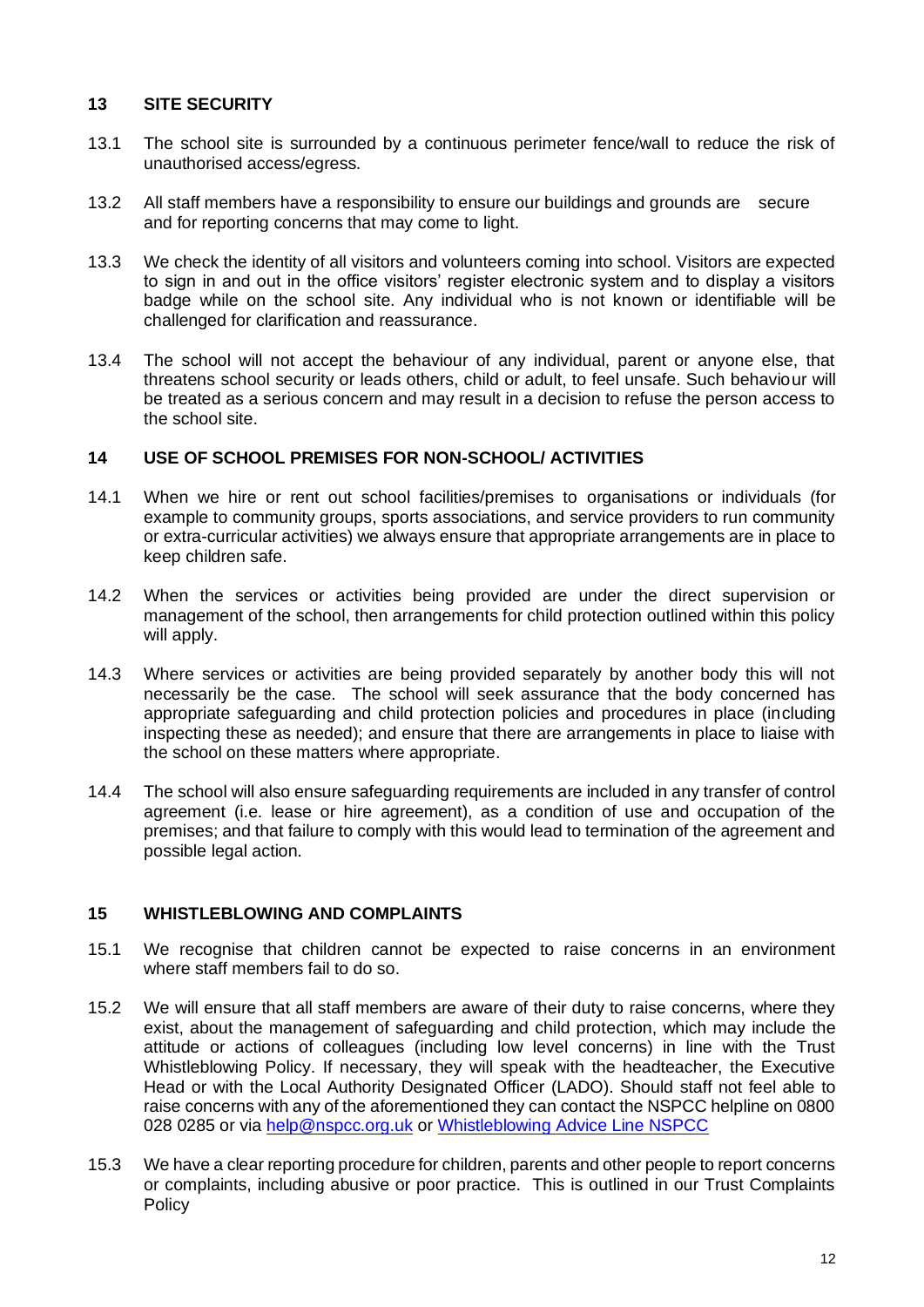#### **16 QUALITY ASSURANCE**

- 16.1 We will ensure that systems are in place to monitor the implementation of and compliance with this policy and accompanying procedures. This will include periodic audits of welfare concern and safeguarding files and records by the DSL
- 16.2 We will complete a self-assessment audit of the school's safeguarding arrangements at frequencies specified by the ESSCP and using the audit tool provided by the Standards and Learning Effectiveness Service for this purpose.
- 16.3 The school's senior management and the governing body will ensure that action is taken to remedy without delay any areas for development identified in safeguarding and child protection arrangements.

#### **17 THE LEGAL FRAMEWORK**

- 17.1 Section 175 of the Education Act 2002 places a duty on governing bodies of maintained schools and further education institutions (including sixth-form colleges) to make arrangements for ensuring that their functions relating to the conduct of the school are exercised with a view to safeguarding and promoting the welfare of children who are pupils at the school. Section 157 of the same Act places a similar duty on non-maintained and independent educational establishments, including free schools and academies.
- 17.2 Under section 10 of the Children Act 2004, all maintained schools, further education colleges and independent schools, including free schools, academies and early years providers, are required to cooperate with the local authority to improve the well-being of children in the local authority area.
- 17.3 Under section 14B of the Children Act 2004, the Kent Safeguarding Children Multi-Agency Partnership (KSCMP) can require a school, college or early years provider to supply information in order to perform its functions. This must be complied with.
- 17.4 Under section 40 of the Childcare Act 2006, early years providers registered on the Early Years Register and schools providing early years childcare, must comply with the welfare requirements of the Early Years Foundation Stage
- 17.5 This policy and the accompanying procedures have been developed in accordance with the following statutory guidance and local safeguarding procedures:
	- *Working Together to Safeguard Children: A Guide to Inter-Agency Working to Safeguard and Promote the Welfare of Children, July 2018*
	- *Keeping Children Safe in Education: Statutory Guidance for Schools and Colleges, September 2021*
	- *DfE: Sexual violence and sexual harassment between children in schools and colleges, September 2021*
	- *Kent Safeguarding Children Multi-Agency Partnership Child Protection and Safeguarding Procedures*
	- *Information sharing: advice for practitioners providing safeguarding services to children, young people, parents and carers, July 2018*
	- *Statutory Framework for the Early Years Foundation Stage, April 2017*

#### **18 POLICY REVIEW**

- 18.1 This policy and the procedures will be reviewed every academic year. All other linked policies will be reviewed in line with that policy review cycle.
- 18.2 The DSL will ensure that staff members are made aware of any amendments to policies and procedures.

#### **19 LINKED POLICIES AND PROCEDURES**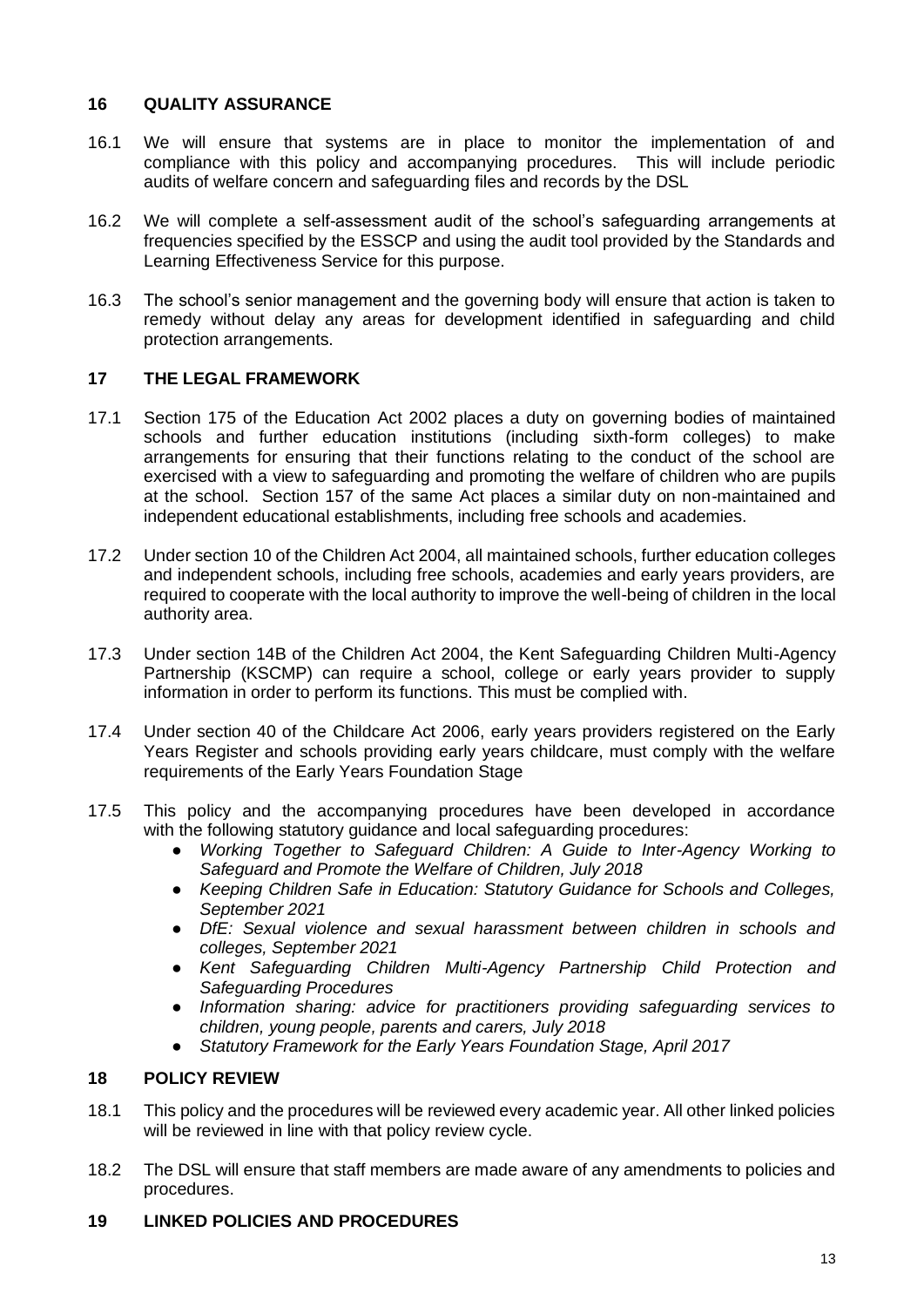- 19.1 This policy works in conjunction with the following school /trust policies:
	- Anti-Bullying Policy
	- Attendance Policy
	- Behaviour Policy
	- Complaints procedure
	- Designated Teacher (LAC) Policy
	- Equality Objectives
	- First Aid Policy
	- Health and Safety Policy
	- Staff Code of Conduct
	- ICT acceptable use Policy
	- Offsite Activities and Educational Visits Policy and risk assessments
	- Premises Inspection Checklist
	- RSE Policy
	- Special Educational Needs and Disabilities Policy
	- Supporting Students with Medical Needs Policy
	- Whistleblowing Policy
	- Prevent Strategy
- 19.3 Exceptions to this policy

There are no exceptions to this policy. In case of conflict between this policy and other Trust policies, the safeguarding policy takes precedence.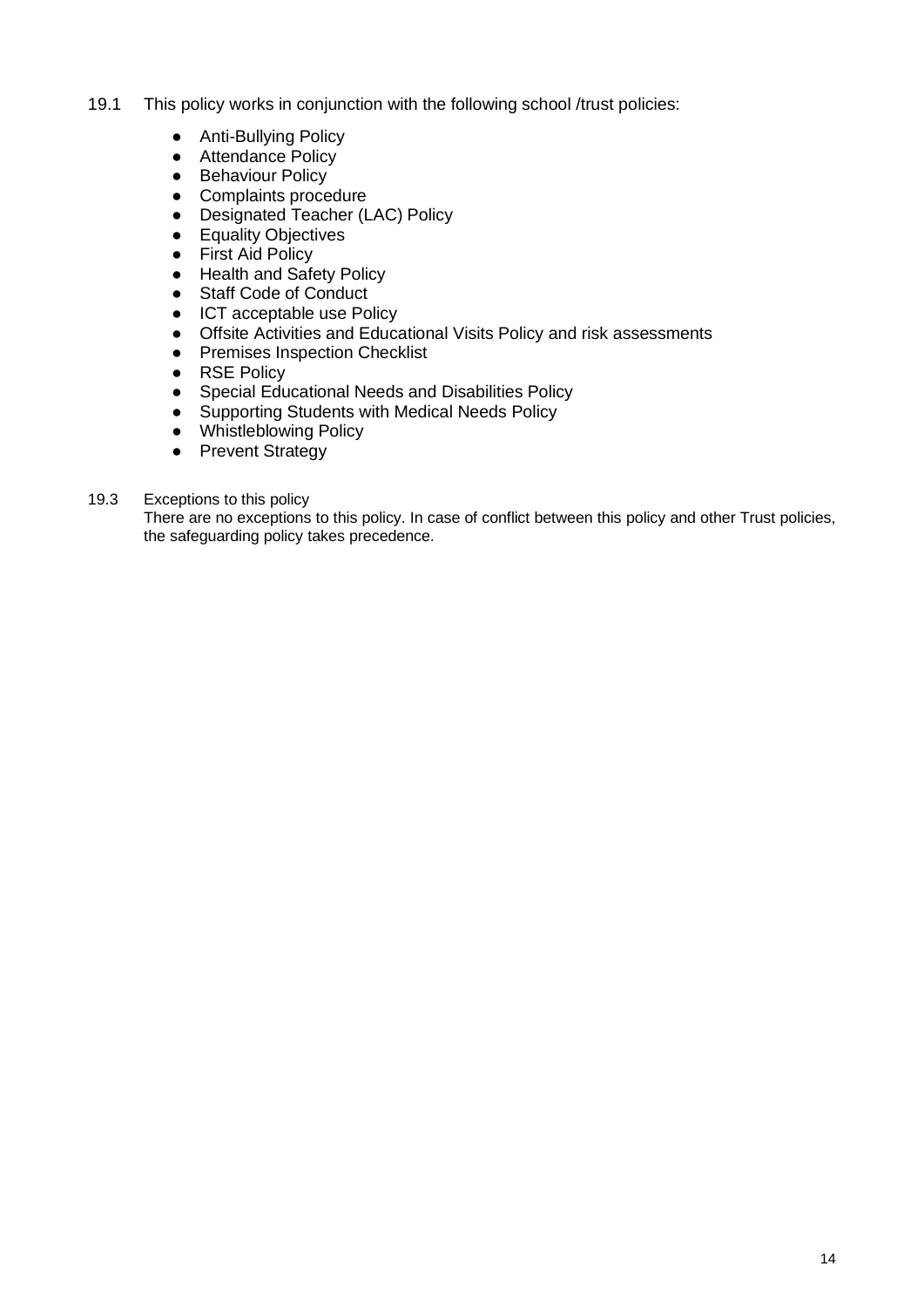### **APPENDIX A**

## **Child Protection and Safeguarding Procedure**

#### **1 DEFINITIONS**

1.1 **Children** are any people who have not yet reached their 18th birthday; a 16-year-old, whether living independently, in further education, in the armed forces or in hospital, is a child and is entitled to the same protection and services as anyone younger.

1.2 **Child protection** is part of safeguarding and promoting the welfare of children and refers to activity undertaken to protect specific children who are suffering, or likely to suffer, significant harm.

- 1.3 **Early help** means providing support as soon as a problem emerges, at any point in a child's life, from the foundation years to teenage years.
- 1.4 **Harm** is ill treatment or impairment of health and development, including impairment suffered from seeing or hearing the ill treatment of another.
- 1.5 **Safeguarding** is the action we take to promote the welfare of children and protect them from harm.
	- protecting children from maltreatment;
	- preventing impairment of children's mental or physical health and development;
	- ensuring that children grow up in circumstances consistent with the provision of safe and effective care; and
	- taking action to enable all children to have the best outcomes.

#### **2 CATEGORIES OF ABUSE**

- 2.1 **Abuse:** a form of maltreatment of a child. Somebody may abuse or neglect a child by inflicting harm or by failing to act to prevent harm. Children may be abused in a family or in an institutional or community setting by those known to them or, more rarely, by others. Abuse can take place wholly online, or technology may be used to facilitate offline abuse. Children may be abused by an adult or adults or by another child or children.
- 2.2 **Physical abuse:** a form of abuse which may involve hitting, shaking, throwing, poisoning, burning or scalding, drowning, suffocating or otherwise causing physical harm to a child. Physical harm may also be caused when a parent or carer fabricates the symptoms of, or deliberately induces, illness in a child.
- 2.3 **Emotional abuse:** the persistent emotional maltreatment of a child such as to cause severe and adverse effects on the child's emotional development. It may involve conveying to a child that they are worthless or unloved, inadequate, or valued only insofar as they meet the needs of another person. It may include not giving the child opportunities to express their views, deliberately silencing them or 'making fun' of what they say or how they communicate. It may feature age or developmentally inappropriate expectations being imposed on children. These may include interactions that are beyond a child's developmental capability as well as overprotection and limitation of exploration and learning, or preventing the child from participating in normal social interaction. It may involve seeing or hearing the ill-treatment of another. It may involve serious bullying (including cyberbullying), causing children frequently to feel frightened or in danger, or the exploitation or corruption of children. Some level of emotional abuse is involved in all types of maltreatment of a child, although it may occur alone.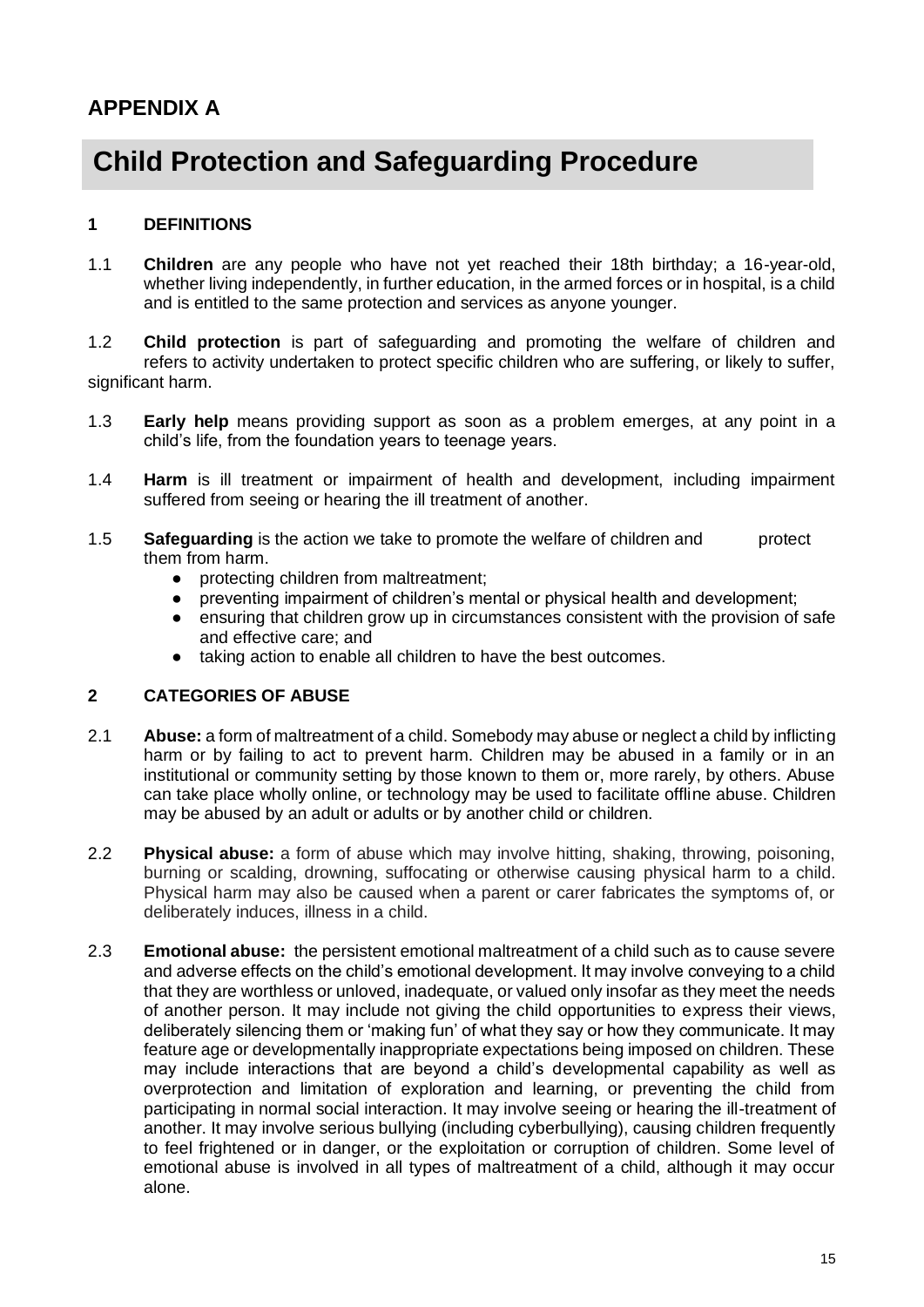- 2.4 **Sexual abuse:** involves forcing or enticing a child or young person to take part in sexual activities, not necessarily involving violence, whether or not the child is aware of what is happening. The activities may involve physical contact, including assault by penetration (for example rape or oral sex) or non-penetrative acts such as masturbation, kissing, rubbing, and touching outside of clothing. They may also include non-contact activities, such as involving children in looking at, or in the production of, sexual images, watching sexual activities, encouraging children to behave in sexually inappropriate ways, or grooming a child in preparation for abuse. Sexual abuse can take place online, and technology can be used to facilitate offline abuse. Sexual abuse is not solely perpetrated by adult males. Women can also commit acts of sexual abuse, as can other children. The sexual abuse of children by other children is a specific safeguarding issue (which is classed within a broader range of issues known as peer on peer abuse) in education and all staff should be aware of it and of the school policy and procedures for dealing with it. The school response to peer on peer abuse is detailed within Appendix C of this policy.
- 2.5 Child sexual exploitation is also sexual abuse; it involves children and young people receiving something, for example accommodation, drugs, gifts or affection, as a result of them performing sexual activities, or having others perform sexual activities on them. It could take the form of grooming of children, e.g. to take part in sexual activities or to post sexual images of themselves on the internet.
- 2.6 **Neglect**: the persistent failure to meet a child's basic physical and/or psychological needs, likely to result in the serious impairment of the child's health or development. Neglect may occur during pregnancy, for example, as a result of maternal substance abuse. Once a child is born, neglect may involve a parent or carer failing to: provide adequate food, clothing and shelter (including exclusion from home or abandonment); protect a child from physical and emotional harm or danger; ensure adequate supervision (including the use of inadequate care-givers); or ensure access to appropriate medical care or treatment. It may also include neglect of, or unresponsiveness to, a child's basic emotional needs.
- 2.7 Depending on the age and capacity of the child, staff should be aware of possible selfneglect, e.g. where a child may not be following medical guidance or taking medication as prescribed. Where this is this the case this should be raised as a safeguarding concern.

#### **3 RECOGNITION – WHAT TO LOOK FOR**

- 3.1 Staff members should refer to the detailed information about the categories of abuse and risk indicators from their safeguarding training and see [https://www.nspcc.org.uk/what-is-child](https://www.nspcc.org.uk/what-is-child-abuse/types-of-abuse)[abuse/types-of-abuse](https://www.nspcc.org.uk/what-is-child-abuse/types-of-abuse) for further guidance.
- 3.2 In an abusive relationship, the child may:
	- appear frightened of their parent(s)
	- act in a way that is inappropriate to their age and development, although full account needs to be taken of different patterns of development and different ethnic groups
	- however, they may also not exhibit any signs of stress/fear
- 3.3 In an abusive relationship, the parent or carer may:
	- persistently avoid child health services and treatment of the child's illnesses
	- have unrealistic expectations of the child
	- frequently complain about or to the child and fail to provide attention or praise
	- be absent
	- be misusing substances
	- persistently refuse to allow access on home visits by professionals
	- be involved in domestic violence and abuse
	- be socially isolated
- 3.4 Serious case reviews, now known as safeguarding practice reviews, have found that parental substance misuse, domestic abuse and mental health problems, if they coexist in a family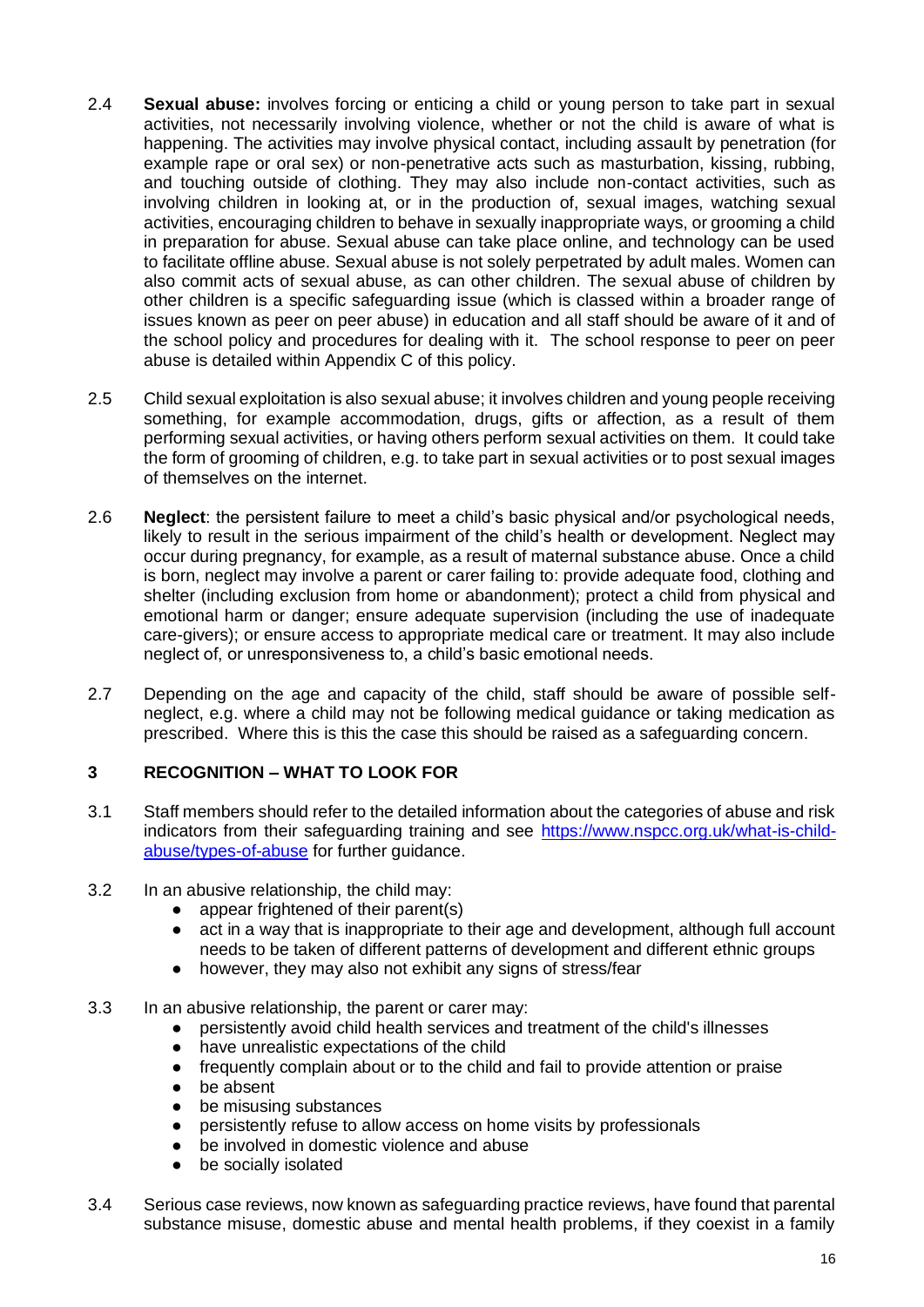could mean significant risks to children. Problems can be compounded by poverty; frequent house moves or eviction.

#### **4 SAFEGUARDING CHILDREN CONTINUUM OF NEED**

- 4.1 The Kent Support Levels Guidance has been developed so that everyone working with children in Kent has a common language for understanding the needs and risks surrounding children and their families. It is important that all members of staff are familiar with it.
- 4.2 The Support Levels Guidance shows that a child's or family's additional needs can be on a range from one to four, and that needs can shift from early help to child protection and back to preventative early help. It covers children whose needs are increasing as well as children whose needs are decreasing after Children's Social Care involvement. The Support Levels Guidance will help practitioners to identify the right level of support for the child in the least intrusive way while keeping the child safe.

Use the link below to read about the different support levels: [https://www.kscmp.org.uk/\\_\\_data/assets/pdf\\_file/0019/115615/SLG-Sheet-July-2021.pdf](https://www.kscmp.org.uk/__data/assets/pdf_file/0019/115615/SLG-Sheet-July-2021.pdf)

#### 4.3 **The Continuum of Need identifies four levels of need.**

#### Level 1 (Universal Support)

Universal services are provided to or are routinely available to all children, young people and families. These services are accessed in the local community and delivered by partners including schools, GPs, hospitals, community health services, children's centres, youth hubs, police, fire service and voluntary and community groups.

#### Level 2 (Additional Support)

Children, young people and families with additional needs who require extra help to improve education, parenting, behaviours, or to meet specific health needs. These needs can be met by universal services working together or with the addition of some targeted services.

#### Level 3 (Intensive Support)

Intensive support can be offered to children, young people and families where they have complex or multiple needs requiring local authority services to work together with universal services to assess, plan and work with the family to bring about positive change. Includes intensive family support, early help and child in need services.

#### Level 4 (Specialist Support)

Children who are considered to have been harmed or are likely to suffer significant harm as a result of abuse, neglect, removal from home, or will suffer serious lasting impairment without the intervention of local authority statutory services under high level concern Child in Need (CIN) or high-risk child protection services and specialist justice youth work. Children whose disability affects all aspects of development.

4.4 By referring to the Support Levels Guidance and indicators, the school can identify when assessment and support for a child and family need 'stepping up' to a referral to Social 1817 Care and when the needs of a child and their family have been reduced enough for them to be 'stepped down' to early help services.

#### **5 WHAT ACTION TO TAKE IF YOU HAVE CONCERNS ABOUT A CHILD**

- 5.1 When concerned about the welfare of a child, staff should always act in the best interests of the child.
- 5.2 Staff should always speak to the DSL or deputy DSL about any concern with a child.
- 5.3 If staff have any concerns about a child's welfare, they should act on them immediately.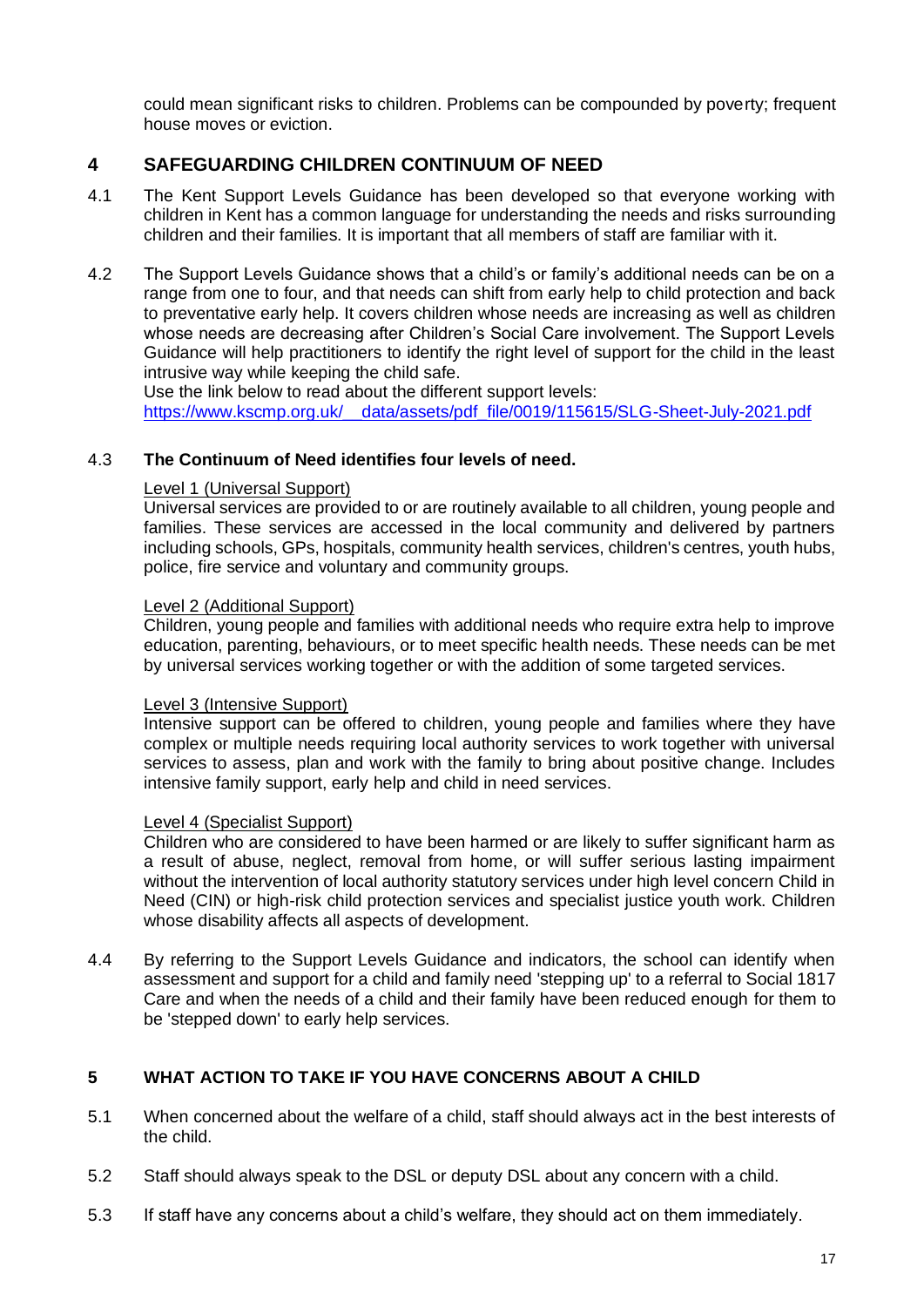- 5.4 Staff should not assume a colleague or another professional will take action.
- 5.5 The DSL or a deputy should always be available to discuss safeguarding concerns. If in exceptional circumstances, the DSL (or deputy) is not available, this should not delay appropriate action being taken. Staff should consider speaking to a member of the senior leadership team and/or take advice from the Kent Front Door service. In these circumstances, any action taken should be shared with the DSL (or deputy) as soon as is practically possible.
- 5.6 At Regis Manor Primary School, all concerns should be reported using Bromcom. In the event that electronic systems are unavailable, safeguarding concern forms are available from the staff room and must be handed to a DSL.

#### **6 DEALING WITH A DISCLOSURE MADE BY A CHILD**

- 6.1 If a child discloses that he or she has been abused or experienced harm in some way, the member of staff or volunteer should follow this guidance.
	- Listen to what is being said without displaying shock or disbelief.
	- Only ask questions when necessary to clarify.
	- Accept what is being said.
	- $\bullet$  Allow the child to talk freely do not put words in the child's mouth.
	- Reassure the child that what has happened is not his or her fault.
	- Do not promise confidentiality it may be necessary to refer the child to Children's Social Care.
	- Stress that it was the right thing to tell.
	- Do not criticise the alleged perpetrator.
	- Explain what has to be done next and who has to be told.
	- Inform the DSL without delay.
	- Complete the child protection incident/welfare concern form on Bromcom
	- Dealing with a disclosure from a child and safeguarding issues can be stressful. Consider seeking support for yourself and discuss this with the DSL.

#### **7 DISCUSSING CONCERNS WITH THE FAMILY AND THE CHILD**

- 7.1 In general we will always discuss any concerns the school may have with the child's parents. They need to know that we are worried about their child. However, we will not discuss our concerns if we believe that this would place the child at greater risk or lead to loss of evidence for a police investigation.
- 7.2 If we make a decision not to discuss our concerns with the child's parents or carers this will be recorded in the child's safeguarding file with a full explanation for our decision.
- 7.3 It is important to consider the child's wishes and feelings, if age appropriate, as part of planning what action to take in relation to concerns about their welfare.
- 7.4 When talking to children, we will take account of their age, understanding and preferred language, which may not be English. It is also important to consider how a disabled child may need support in communicating.
- 7.5 How we talk to a child will also depend on the substance and seriousness of the concerns. We may need to seek advice from Children's Social Care or the police to ensure that neither the safety of the child nor any subsequent investigation is jeopardised.
- 7.6 If concerns have arisen as a result of information given by a child, we will reassure the child but not promise confidentiality.
- 7.7 We will discuss our concerns with the parents and seek their consent to making a referral to Children's Social Care, unless we consider that this would place the child at increased risk of significant harm.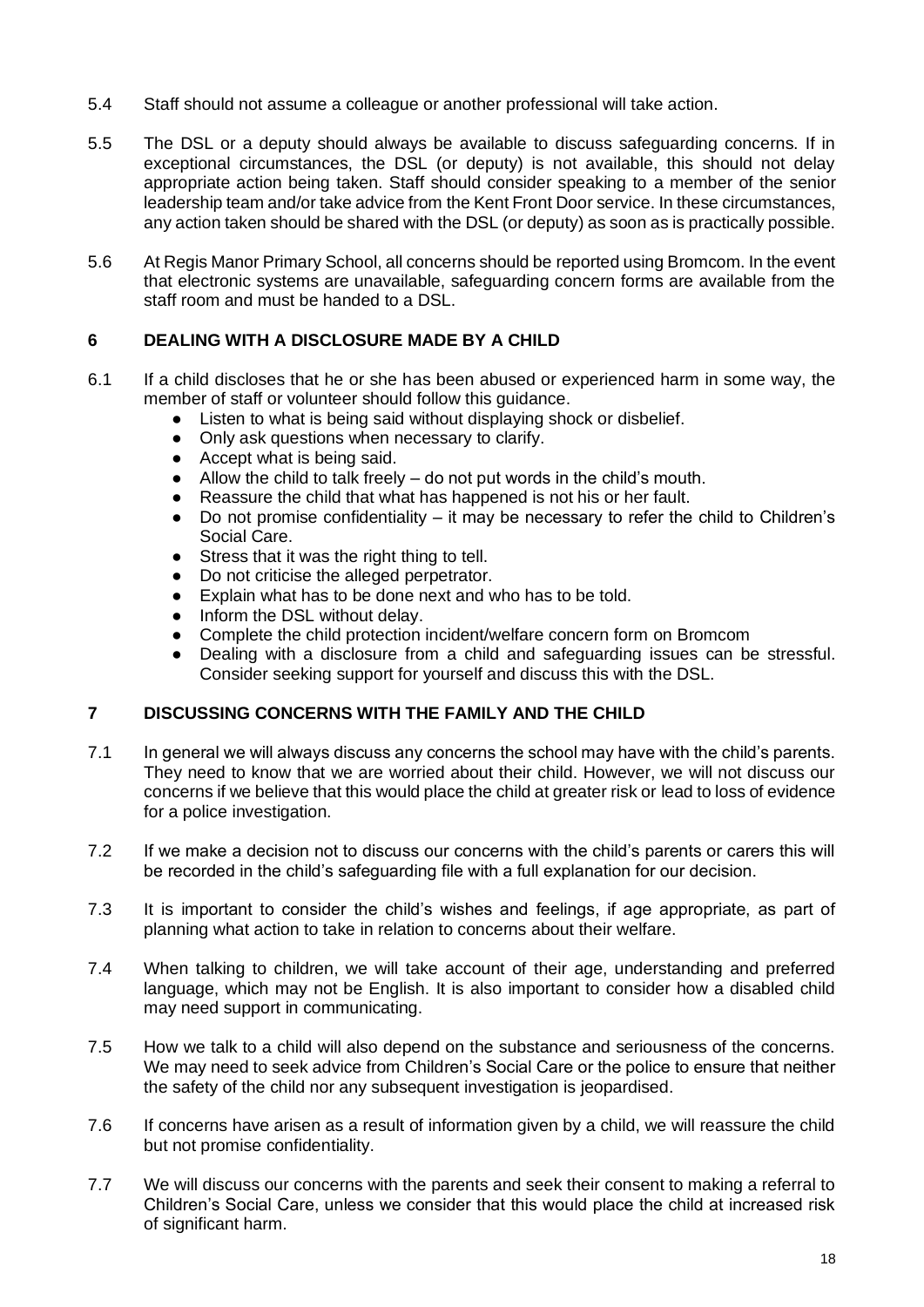- 7.8 We do not need the parents' consent to make a referral if we consider the child is in need of protection, although parents will ultimately be made aware of which organisation made the referral.
- 7.9 If parents refuse to give consent to a referral but we decide to continue, we will make this clear to Children's Social Care.
- 7.10 If we decide to refer a child without the parents' consent, we will record this with a full explanation of our decision.
- 7.11 When we make our referral, we will agree with Children's Social Care what the child and parents will be told, by whom and when.

#### **8 EARLY HELP FOR CHILDREN AND FAMILIES**

- 8.1 Most parents can look after their children without the need of help other than from their family or friends. However, some parents may need additional help from our school or other services such as the NHS. Providing help early is more effective in promoting the welfare of children than reacting later.
- 8.2 Any child may benefit from early help, but all staff should be particularly alert to the potential need for early help for the children identified in part 4 of the main policy document..
- 8.3 Our school will work together with other agencies to provide a coordinated offer of early help, in line with *Working Together to Safeguard Children July 2018* and local guidance, to any child who needs it.
- 8.4 We will pool our knowledge within the school and with other agencies about which families or children need additional support in a range of ways so that we can work out how best to help them. We will use the Kent Support Levels Guidance to identify what level of need the child or their family has.
- 8.5 We will work closely with targeted early help services and Children's Social Care if we feel families need more support and input, or children are at risk of harm, and we will continue to provide support if other services are also needed.
- 8.6 We will talk to the family about referral to a targeted early help service and explain that there may be a need to involve other professionals, including talking to a social worker about our concerns. We will seek the family's consent for the referral.
- 8.7 If the family does not consent to an early help service, we will make a judgement about whether the needs of the child will escalate, or the child will become unsafe without help. If our judgement is that the needs or concerns will escalate, then we will contact the Children's Social Care Single Point of Advice for a consultation with a qualified social worker in order to make a shared decision about whether the level of concerns calls for a referral to Children's Social Care.

#### **9 CHILDREN'S SOCIALCARE-LED RESPONSES TO CONCERNS ABOUT A CHILD**

- 9.1 Once Children's Social Care has accepted our referral as needing a social-care-led response (Level 4 of the Continuum of Need), we will cooperate with Children's Social Care and the police in any emergency action they take using their legal powers for immediate protection of the child.
- 9.2 We will participate in any multi-agency discussions (strategy discussions), if invited to do so, and share information about the child and their family to plan the response to concerns.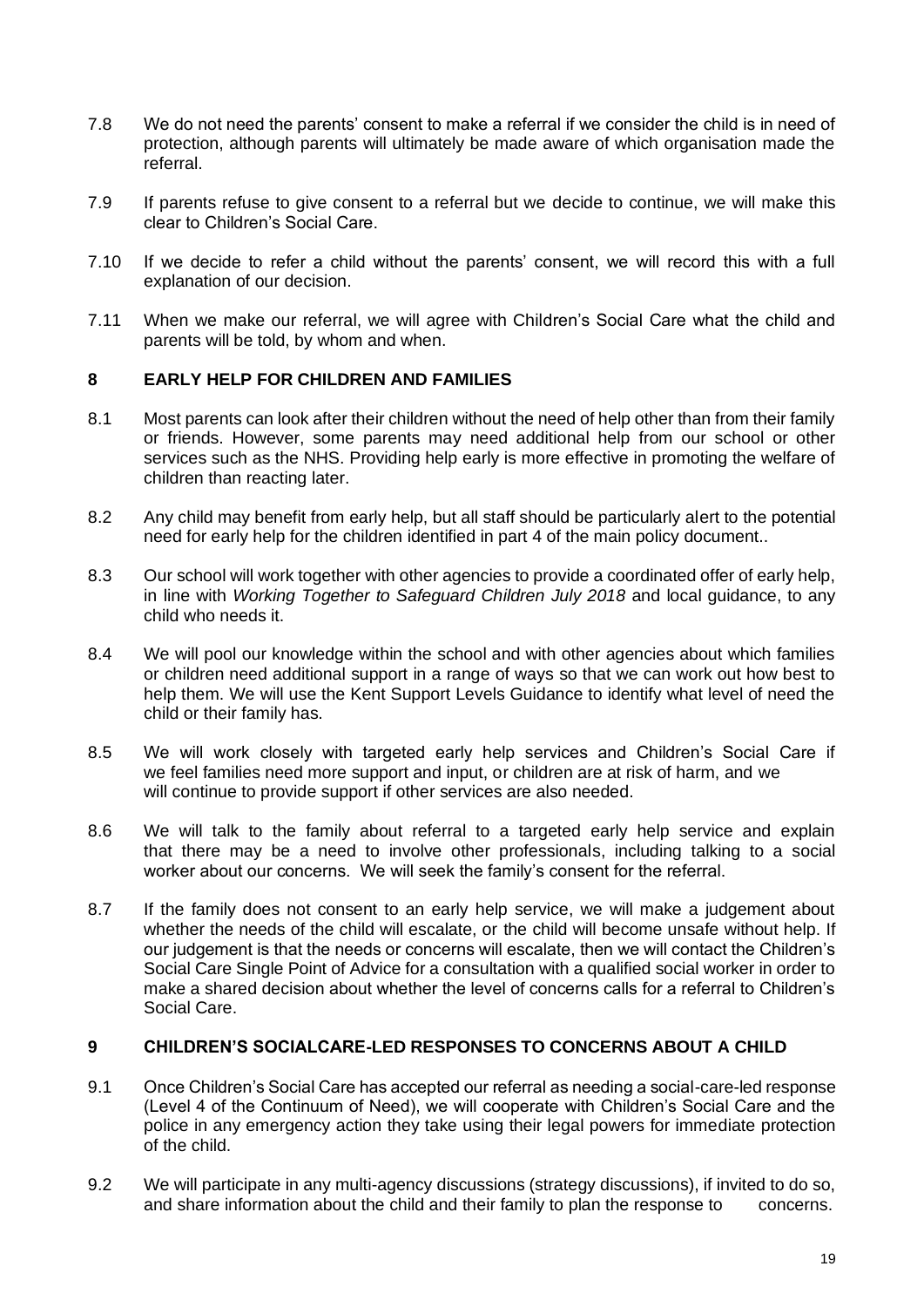- 9.3 We will ensure that a relevant staff member participates in all initial and review child protection conferences, if we are invited to attend. The staff member will work together with other agencies to discuss the need for and agree to an outcome focused child protection plan and will ensure that the child's wishes, and views are considered in their own right in planning.
- 9.4 If we are members of the core group to implement a child protection plan, we will ensure a relevant staff member participates in all core group meetings.
- 9.5 We will ensure that we complete all actions allocated to us as part of the outcomefocused plan, whether a child protection plan or a family support plan, in a timely way.
- 9.6 We will continue to monitor children once their plans are ended to ensure that they are supported and kept safe.

#### **10 INFORMATION SHARING AND CONSENT**

- 10.1 It is essential that people working with children can confidently share information as part of their day-to-day work. This is necessary not only to safeguard and protect children from harm but also to work together to support families to improve outcomes for all.
- 10.2 The school may have to share information about parents or carers, such as their medical history, disability or substance misuse issues, for investigations of child abuse carried out by Children's Social Care.
- 10.3 We will proactively seek out information as well as sharing it. This means checking with other professionals whether they have information that helps us to be as well informed as possible when working to support children.
- 10.4 The Data Protection Act 2018 and the General Data Protection Regulations 2018 are not barriers to sharing information and do not change duties under safeguarding. They are there to ensure that personal information is managed in a sensible way and that a balance is struck between a person's privacy and public protection.
- 10.5 We should be sharing any concerns we have with parents at an early stage, unless this would put a child at greater risk or compromise an investigation. Parents need to know what our responsibilities are for safeguarding and protecting children and that this involves sharing information about them with other professionals.
- 10.6 We will be clear about the purpose of sharing confidential information and only share as much as we need to achieve the purpose.
- 10.7 We will try to get consent from parents (or the child, if they have sufficient understanding<sup>1</sup>) to share information, if possible. However, we do not need consent if we have serious concerns about a child's safety and well-being. If we decide to share information without consent, we will record this with a full explanation of the decision.
- 10.8 **Consent will not be sought from parents or carers** (or the child, if they have sufficient understanding**),** if:
	- it would place a child at increased risk of harm; or
	- it would place an adult at risk of serious harm; or
	- it would prejudice a criminal investigation; or
	- it would lead to unjustified delay in making enquiries about allegations of significant harm to a child; or
	- required by law or a court order to share information.

<sup>&</sup>lt;sup>1</sup> Children aged 12 or over may generally be expected to have sufficient understanding. Younger children may also have sufficient understanding. All people aged 16 and over are presumed, in law, to have the capacity to give or withhold their consent, unless there is evidence to the contrary.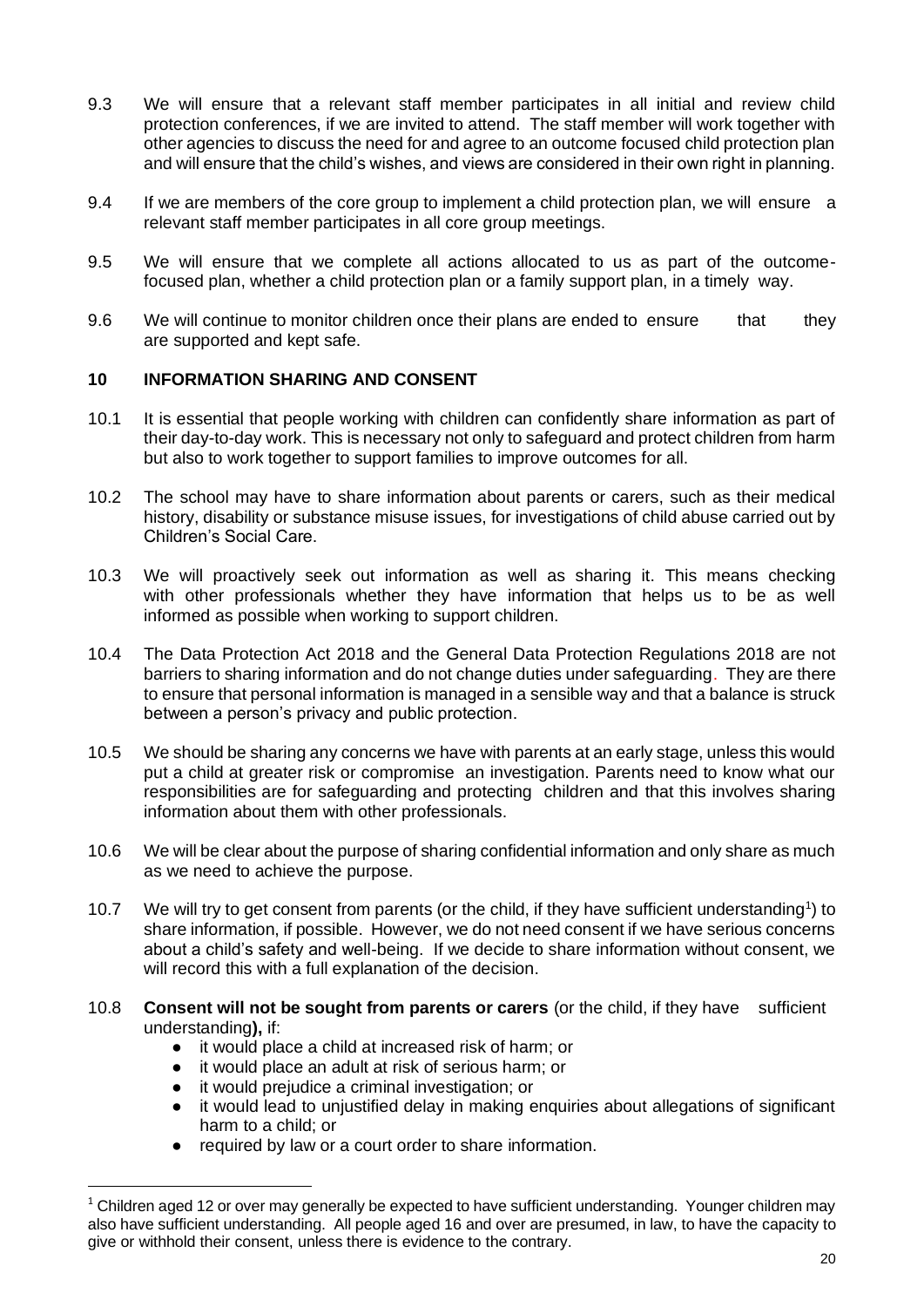- 10.9 **Consent is not necessary** in cases where Children's Social Care are making child protection enquiries under section 47 of the Children Act 1989. Information needs to be shared with Children's Social Care; staff members must make sure to record what information has been shared.
- 10.10 **Consent is necessary**, for:
	- Children's Social Care investigations or assessments of concerns under section 17 of the Children Act 1989. Children's Social Care will assume that we have obtained consent from the parents to share information unless we make them aware that there is a specific issue about consent. This must be discussed with a social worker in the Single Point of Advice.
	- Early help (level 3) referrals and assessments. Assessments are undertaken with the agreement of the child and their parents or carers.
- 10.11 Where there is any doubt about the need for seeking consent, advice will be sought from the DSL or from the Children's Social Care Single Point of Advice.
- 10.12 A record will be made of the decision to share information, with or without consent, and the reasons for it. Equally a record will be made of any decision not to share information including the reason for this.

#### **11 RECORD KEEPING**

- 11.1 Accurate and timely record keeping is an important part of the school's accountability to children and their families and will help us in meeting our key responsibility to respond appropriately to welfare concerns about children.
- 11.2 All concerns, discussions and decisions made, and the reasons for those decisions, will be recorded in writing and chronologically, ensuring that there are no gaps. Information will be kept confidential and stored securely.
- 11.3 Records will include:
	- a clear and comprehensive summary of the concern;
	- details of how the concern was followed up and resolved;
	- a note of any action taken, decisions reached and the outcome;
	- records of challenge and escalation.
- 11.4 Records will be factual, accurate, relevant, up to date and auditable. They will support monitoring, risk assessment and planning for children and enable informed and timely decisions about appropriate action to take.
- 11.5 All staff members, governors, volunteers, contractors and activity providers will ensure that they record and report safeguarding concerns.
- 11.6 The DSL will ensure that records are maintained accurately for children with safeguarding concerns and that stand-alone files are created and maintained in line with requirements of the above guidance.

#### **12 PROFESSIONAL CHALLENGE AND DISAGREEMENTS**

12.1 Working with children and families, and in particular child protection work, is stressful and complex, as well as involving uncertainty and strong feelings. To ensure that the best decisions are made for children, we need to be able to challenge one another's practice.

12.2 We will promote a culture within our school that enables all staff members to raise, without fear of repercussions, any concerns they may have about the management of safeguarding in the school. This may include raising concerns about decisions, action and inaction by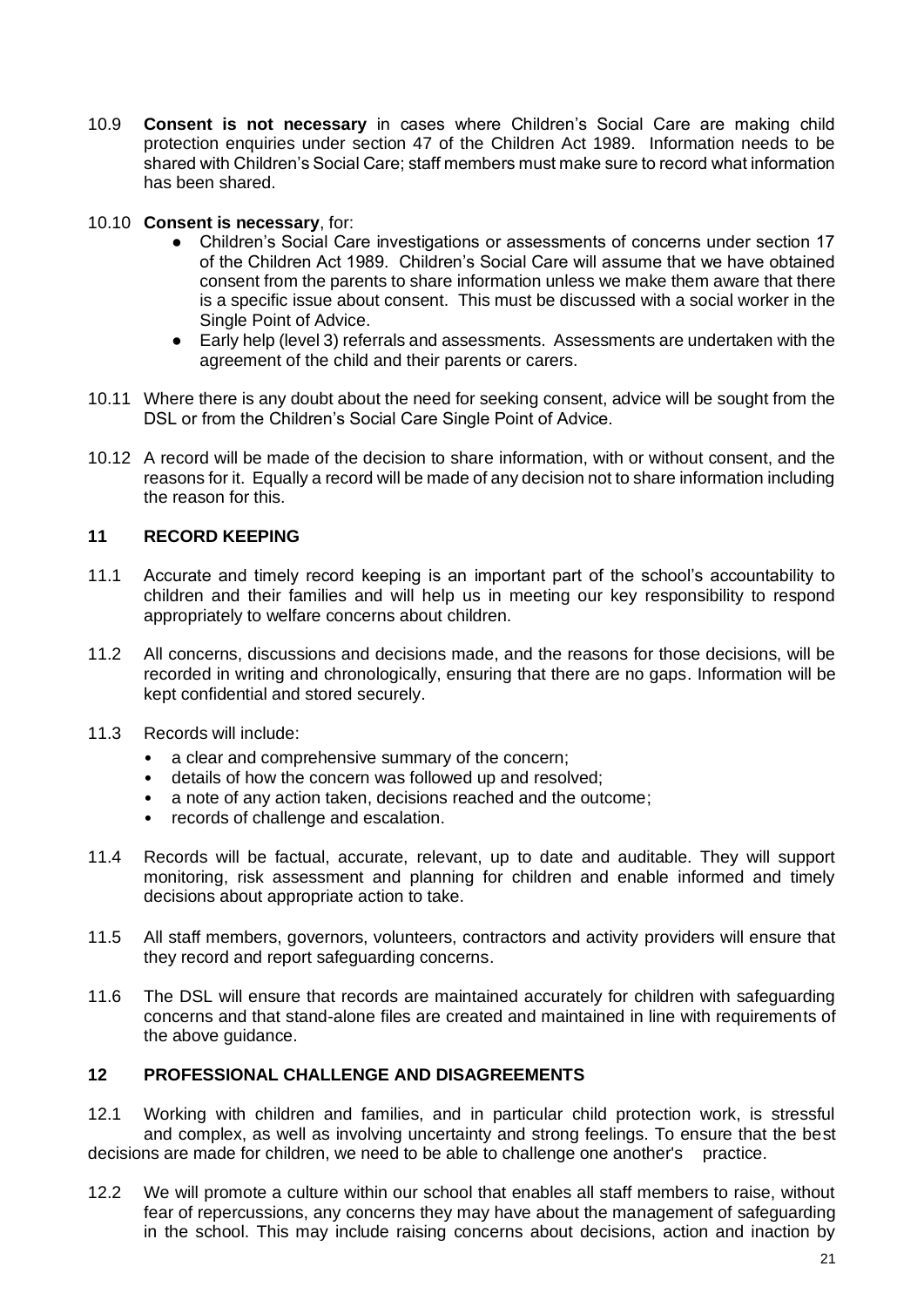colleagues about individual children. If necessary, staff members will speak with the Designated Safeguarding Lead, the headteacher, or Executive Head.

- 12.3 Cooperation across agencies is crucial; professionals need to work together, using their skills and experience, to make a robust contribution to safeguarding children and promoting their welfare within the framework of discussions, meetings, conferences and case management.
- 12.4 If there are any professional disagreements with practitioners from other agencies, the DSL or the headteacher will raise concerns with the relevant agency's safeguarding lead in line with guidance in the Kent Child Protection Multi-Agency Safeguarding Procedures.
- 12.5 If the school disagrees with the child protection conference chair's decision, the DSL or the headteacher will consider whether they wish to challenge it further and raise the matter with Children's Services Head of Safeguarding.

#### **13 PROCEDURE FOR MANAGING ALLEGATIONS OF ABUSE AGAINST STAFF**

- 13.1 Within this document the term staff should be broadly read as any adult working within the school, whether directly employed, providing a contracted service, a one-off service such as a supply teacher or a volunteer**.**
- 13.2 Our aim is to provide a safe and supportive environment which secures the well being and very best outcomes for the children at our school. We do recognise that sometimes the behaviour of adults may lead to an allegation of abuse being made.
- 13.3 Allegations sometimes arise from a differing understanding of the same event but, when they occur, they are distressing and difficult for all concerned. We also recognise that some allegations are genuine and there are some adults who deliberately seek to harm or abuse children.
- 13.4 We will take all possible steps to safeguard our children and to ensure that the adults in our school are safe to work with children. We will always ensure that the procedures outlined in Part 4 of Keeping Children Safe in Education September 2021 and will follow the flowchart in Appendix F of this policy.
- 13.5 If an allegation is made or information is received about an adult who works in our school which indicates that they have:
	- behaved in a way that has harmed a child, or may have harmed a child and/or;
	- possibly committed a criminal offence against or related to a child and/or;
	- behaved towards a child or children in a way that indicates he or she may pose a risk of harm to children; and/or;
	- behaved or may have behaved in a way that indicates they may not be suitable to work with children

the member of staff receiving the information will inform the headteacher immediately. Should an allegation be made against the headteacher, this will be reported to the Executive Head and the Director of Primary/Director of Secondary.

- 13.6 The headteacher or Executive Head will follow the flowchart in Appendix F of this policy. No member of staff will undertake further investigations before receiving advice from the LADO.
- 13.7 Any member of staff or volunteer who does not feel confident to raise their concerns with the headteacher or Executive Head should follow the flowchart in Appendix F of this policy and make the appropriate contact direct.
- 13.8 Supporting people:
	- The school together with Children's Social Care and the police, if they are involved, will consider the impact on the child concerned and provide support as appropriate.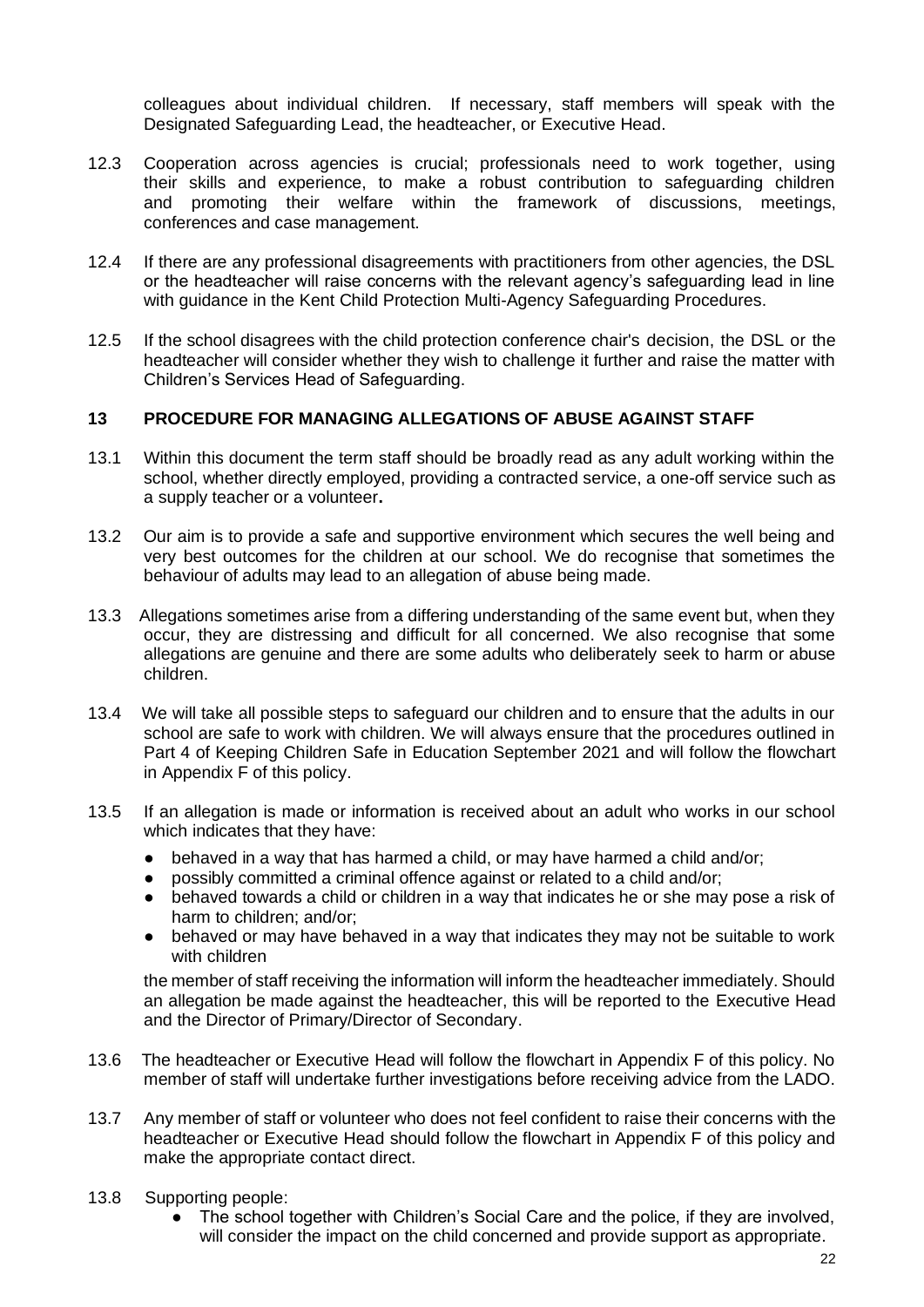- The headteacher will ensure that the child and family are kept informed of the progress of the investigation.
- The school will need to contact their Personnel/HR lead for the organisation for advice in relation to the investigation of any allegation in line with the Councils' Disciplinary Policy, where appropriate.
- The staff member who is the subject of the allegation will be advised to contact their union, professional association or a colleague for support, (depending on the outcome of the safeguarding strategy meeting which will be chaired by Children's Social Care or the LADO if the staff member is employed by Trustthe local authority).
- The Personnel/HR lead for the organisation will ensure that the staff member is provided with appropriate support, if necessary, through occupational health or welfare arrangements.
- The headteacher will appoint a named representative to keep the staff member updated on the progress of the investigation; this will continue during any police or section 47 investigation or disciplinary investigation.
- The legislation imposing restrictions makes clear that "publication" of material that may lead to the identification of the teacher who is the subject of the allegation is prohibited. "Publication" includes "any speech, writing, relevant programme or other communication in whatever form, which is addressed to the public at large or any section of the public". This means that a parent who, for example, published details of the allegation on a social networking site would be in breach of the reporting restrictions (if what was published could lead to the identification of the teacher by members of the public).
- 13.9 The school has a legal duty to refer to the Disclosure and Barring Service (DBS) anyone who has harmed, or poses a risk of harm, to a child, or if there is reason to believe the member of staff has committed one of a number of listed offences, and who has been removed from working (paid or unpaid) in regulated activity, or would have been removed had they not left. The DBS will consider whether to bar the person. If these circumstances arise in relation to a member of staff at our school, a referral will be made as soon as possible after the resignation or removal of the individual in accordance with advice from the LADO and/or the Personnel/HR lead for the organisation. In the case of a member of teaching staff, a decision will be made about whether to refer the matter to the Teaching Regulation Agency to consider prohibiting the individual from teaching.
- 13.10 In line with Keeping Children Safe in Education September 2021, under no circumstances will the school decide to cease to use a supply teacher due to safeguarding concerns, without finding out the facts and liaising with the LADO to determine a suitable outcome.
- 13.11 Where there are conduct issues with a supply teacher, which may not reach the threshold for safeguarding, we will consult the LADO nonetheless.
- 13.12 The agency for the supply teacher will be fully involved and expected to co-operate in any enquiries from the LADO, police and/or children's social services.
- 13.13 Where directed to do so by the LADO, police and/or children's social services, the school will support any safeguarding investigation of a supply teacher by collecting the facts when an allegation is made.
- 13.14 In this respect it may be that the school take a lead on that safeguarding element of investigation.

#### **14 CONCERNS WHICH DO NOT MEET THE THRESHOLD OF HARM**

14.1 As part of our whole school approach to safeguarding, we promote an open and transparent culture in which all concerns about all adults working in or on behalf of the school (including supply teachers, volunteers and contractors) are dealt with promptly and appropriately.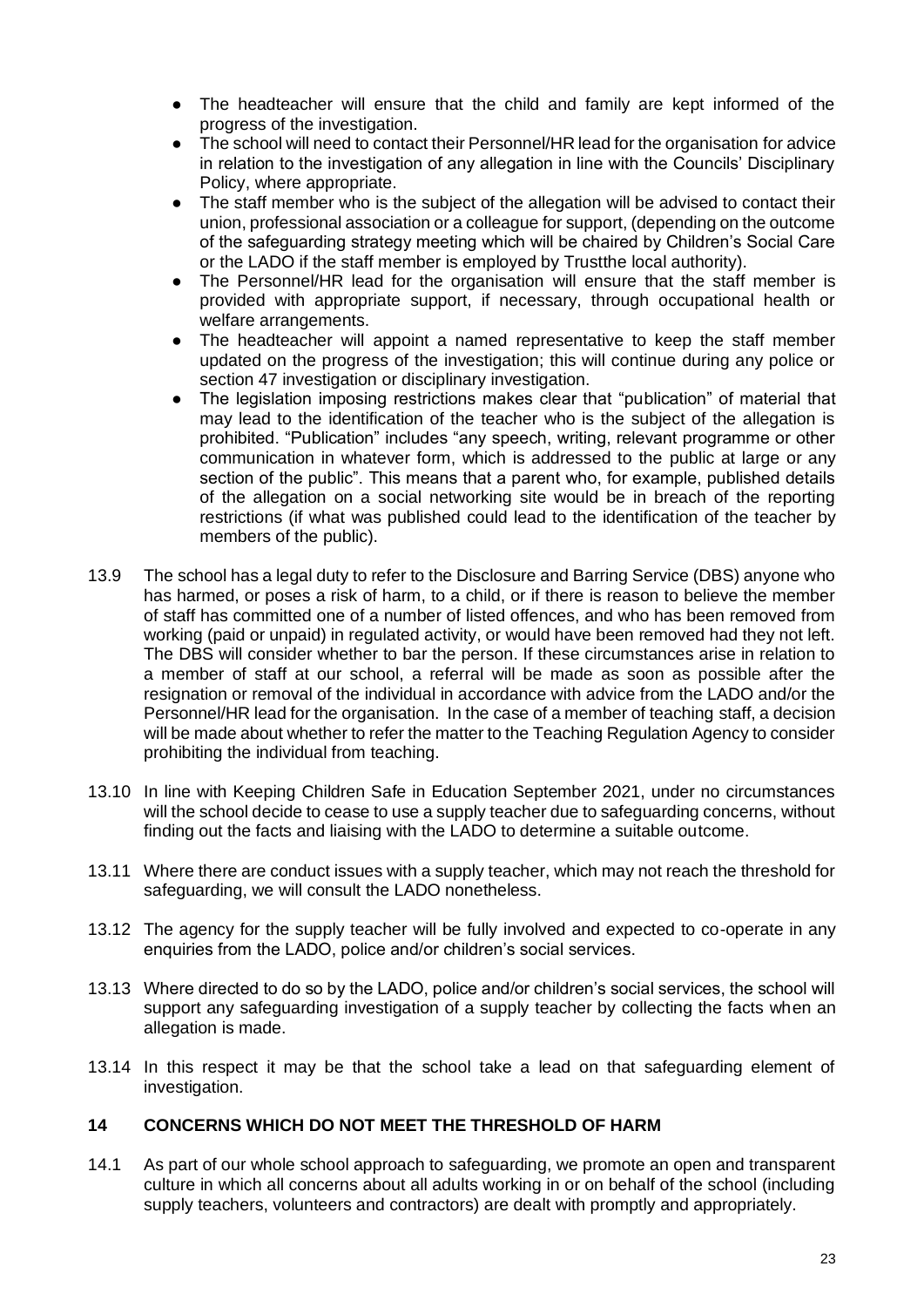- 14.2 Creating a culture in which all concerns about adults (including allegations that do not meet the harms threshold are shared responsibly and with the right person, recorded and dealt with appropriately, is critical. If implemented correctly, this should encourage an open and transparent culture; enable our school to identify concerning, problematic or inappropriate behaviour early; minimise the risk of abuse; and ensure that adults working in or on behalf of the school are clear about professional boundaries and act within these boundaries, and in accordance with the ethos and values of the school.
- 14.3 If anyone has a 'low-level' concern this does not mean that it is insignificant, it means that the behaviour towards a child does not meet the threshold set out in section 13 of this annex. A low-level concern is any concern – no matter how small, and even if no more than causing a sense of unease or a 'nagging doubt' - that an adult working in or on behalf of the school may have acted in a way that is inconsistent with the staff code of conduct, including inappropriate conduct outside of work, but does not meet the allegations threshold or is otherwise not considered serious enough to consider a referral to the LADO.
- 14.4 Examples of such behaviour could include, but are not limited to:
	- Being over friendly with children;
	- Having favourites;
	- Taking photographs of children on their mobile phone;
	- Engaging with a child on a one-to-one basis in a secluded area or behind a closed door
	- Using inappropriate sexualised, intimidating or offensive language.
- 14.5 Such behaviour can exist on a wide spectrum, from the inadvertent or thoughtless, or behaviour that may look to be inappropriate, but might not be in specific circumstances, through to that which is ultimately intended to enable abuse.
- 14.6 It is crucial that any such concerns, including those which do not meet the allegation/harm threshold, are shared responsibly with the headteacher (this should include self-referral) so that they can be recorded and dealt with appropriately. Ensuring they are dealt with effectively should also protect those working in or on behalf of schools and colleges from potential false allegations or misunderstandings.
- 14.7 If the concern has been raised via a third party, the headteacher will collect as much evidence as possible by speaking directly to the person who raised the concern, unless it has been raised anonymously and to the individual involved, along with any witnesses.
- 14.8 To ensure that there is clarity about how staff should behave, and to avoid inadvertent or thoughtless behaviour, staff should ensure that they have fully read and understood the Trust Staff Code of Conduct.

#### **15 THE USE OF 'REASONABLE FORCE'**

- 15.1 There are circumstances when it will be appropriate for staff to use reasonable force to safeguard children. The term 'reasonable force' covers the broad range of actions used by staff that involve a degree of physical contact to control or restrain children. This can range from guiding a child to safety by the arm, to more extreme circumstances such as breaking up a fight or where a young person needs to be restrained to prevent violence or injury. 'Reasonable' in these circumstances means 'using no more force than is needed'. The use of force may involve either passive physical contact, such as standing between pupils or blocking a pupil's path, or active physical contact such as leading a pupil by the arm out of the classroom.
- 15.2 Please see our Behaviour Policy for further guidance on the use of reasonable force and restrictive physical interventions.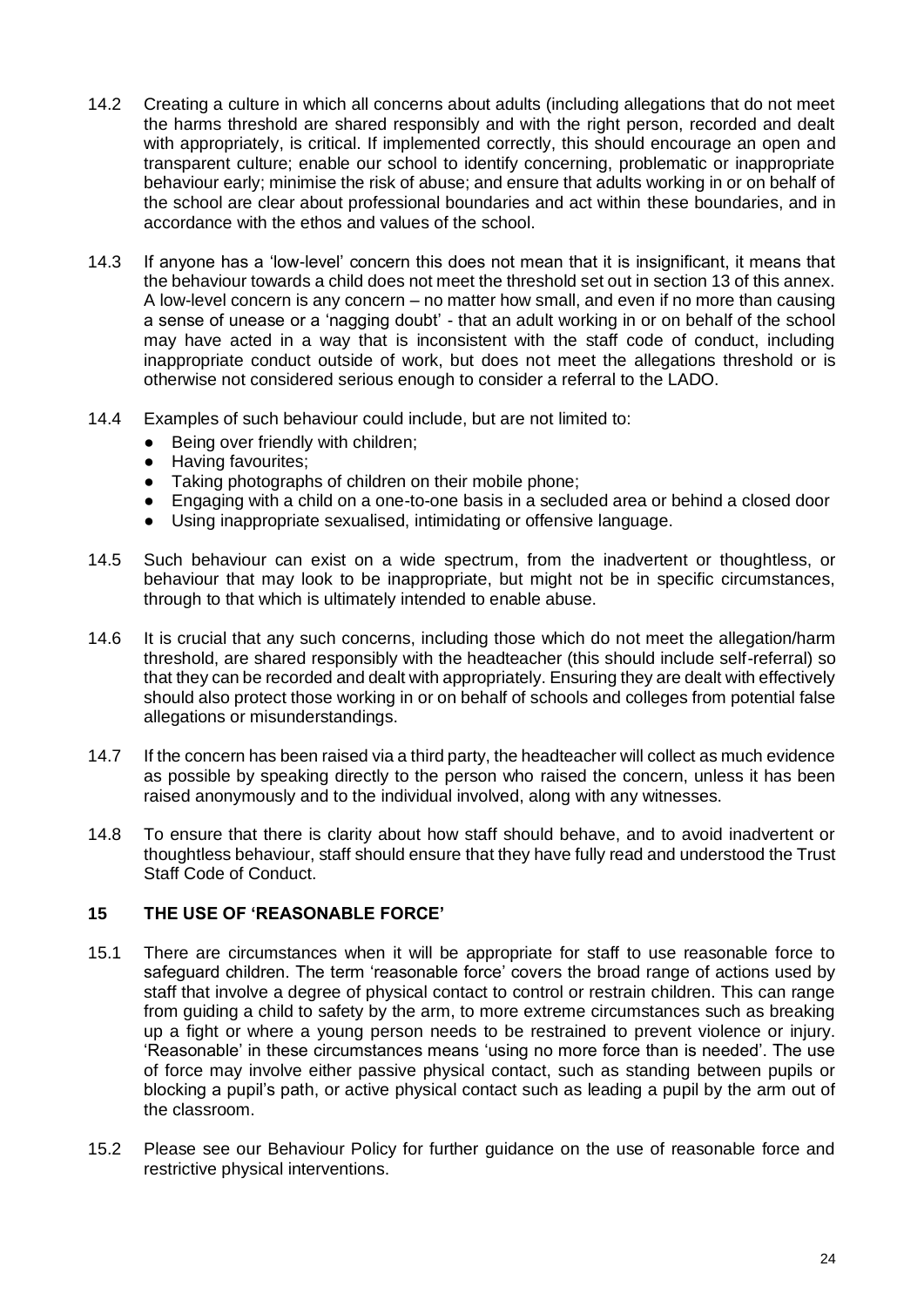15.3 When managing incidents of reasonable force and restrictive physical interventions the school will consider whether to liaise with the LADO, where it is thought that the physical intervention may lead to an allegation.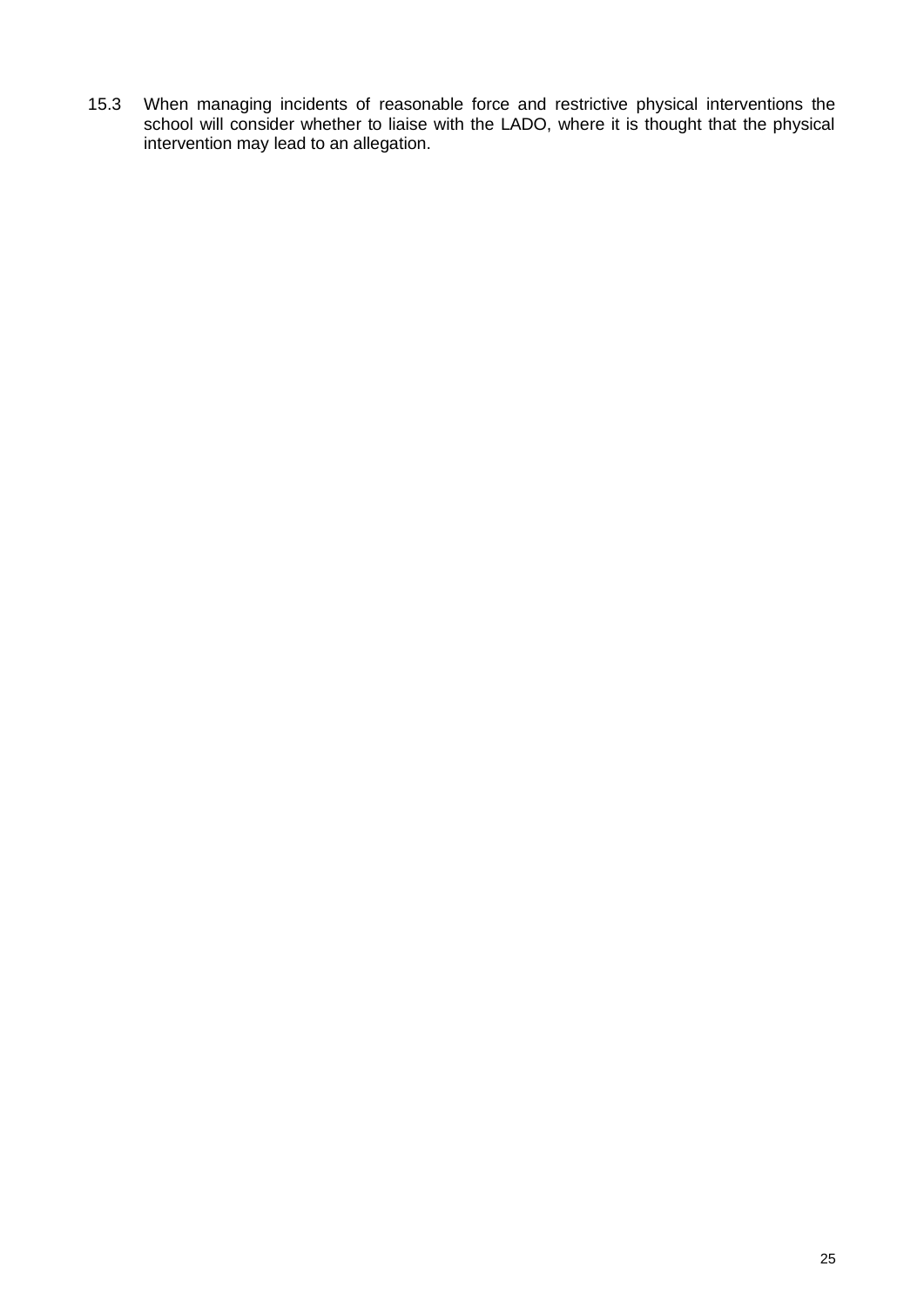### **APPENDIX B**

### **Specific Safeguarding Issues**

#### **1 INTRODUCTION**

- 1.1 Annex B of Keeping Children Safe in Education September 2021 identifies a number of specific safeguarding issues, listed below, which all staff need to be aware of. All staff must read Annex B of Keeping Children Safe in Education September 2021 to ensure that they can identify any indicators of any of these possible issues and raise them with the DSL where they have a concern about a child at the school.
	- Child abduction and community safety incidents
	- Children and the court system
	- Children missing from education
	- Children with family members in prison
	- Child Criminal Exploitation (CCE) and Child Sexual Exploitation (CSE)
	- County lines
	- Modern Slavery and the National Referral Mechanism
	- Cybercrime
	- Domestic abuse
	- **Homelessness**
	- So-called 'honour-based' abuse (including Female Genital Mutilation (FGM) and Forced
	- Marriage)
	- Preventing radicalisation, the Prevent duty and the Channel process
	- Peer on peer/ child on child abuse
	- Sexual violence and sexual harassment between children in schools and colleges
	- Upskirting
	- The response to a report of sexual violence or sexual harassment
- 1.2 There is mandatory reporting duty for teachers with regards to FGM so staff should take careful note of that when reading Annex B of Keeping Children Safe in Education.
- 1.3 Within this appendix there is further local information, in addition to the information provided in Annex B of Keeping Children Safe in Education September 2021, on the following issues
	- Children Missing from Education
	- CCE, CSE and County Lines: MACE
	- Domestic abuse
	- Children with medical conditions
	- Prevent
	- Private Fostering
	- Self-Harm and suicidal behaviour
- 1.4 Peer on peer abuse is dealt with separately in Appendix C of this policy.
- 1.5 Further information about preventing extremism and radicalisation (the Prevent Duty) is provided in Appendix D of this policy.

#### **2 CHILDREN MISSING FROM EDUCATION**

2.1 All staff should be aware that children going missing, particularly persistently, can act as a vital warning sign of a range of safeguarding issues including neglect, sexual abuse, and child sexual and criminal exploitation, including involvement in county lines. It may also indicate mental health problems, risk of substance abuse, risk of travelling to conflict zones, risk of female genital mutilation, 'honour' based abuse or risk of forced marriage. Early intervention is necessary to identify the existence of any underlying safeguarding risk and to help prevent the risks of a child going missing in future. This includes when problems are first emerging but also where children are already known to Children's Social Care and need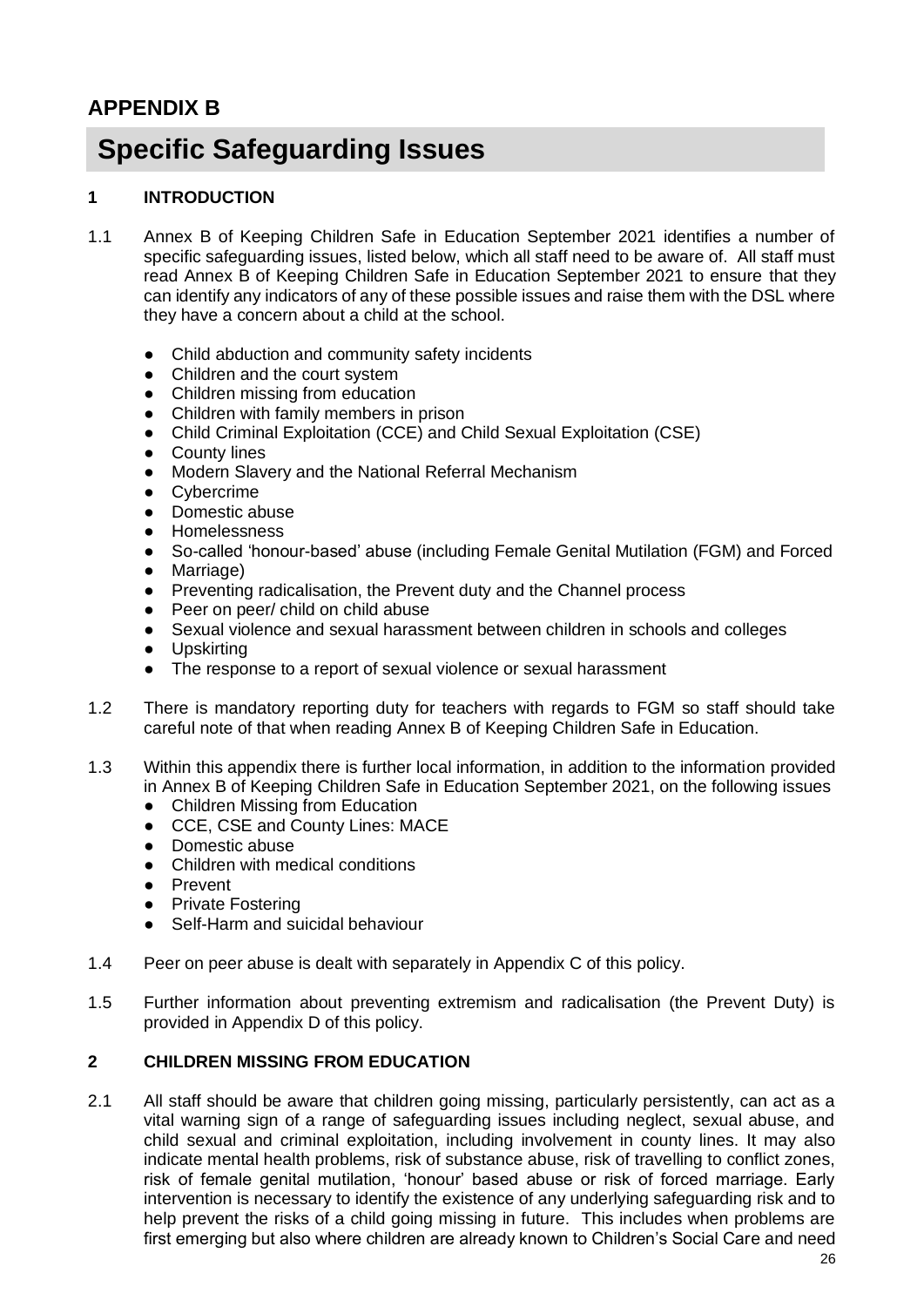a social worker (such as on a child in need or child protection plan, or as a looked after child), where going missing from education may increase known safeguarding risks within the family or in the community.

- 2.2 All staff should be aware of the importance of completing registers in a timely and accurate way.
- 2.3 All in-school procedures around absence, as per the Attendance Policy, should be followed by staff. Although the DSL has oversight of attendance, this does not prevent staff from speaking directly with the DSL about the attendance/absence of any child about whom they have concerns, and indeed they should do so.

#### **4 DOMESTIC ABUSE**

- 4.1 All children can witness and be adversely affected by domestic abuse in the context of their home life where domestic abuse occurs between family members. Exposure to domestic abuse and/or violence can have a serious, long lasting emotional and psychological impact on children. In some cases, a child may blame themselves for the abuse or may have had to leave the family home as a result.
- 4.2 Operation Encompass is coordinated by Kent Police. It helps police and schools work together to provide emotional and practical help to children. The system ensures that when police are called to an incident of domestic abuse, where there are children in the household who have experienced the domestic incident, the police will inform the school, via a secure email, before the child or children arrive at school the following day. This ensures that the school has up to date relevant information about the child's circumstances and can enable support to be given to the child according to their needs.
- 4.3 When approaching conversations with children or adults about domestic violence and abuse we will do so in line with the ESCC Domestic Abuse Toolkit: Supported Conversations with Young People and their Carers.

#### **5 CHILDREN WITH MEDICAL CONDITIONS**

- 5.1 Children with medical conditions will be supported in accordance with the Supporting Students with Medical Conditions Policy and the statutory guidance Supporting Pupils at School with Medical Conditions 2015.
- 5.2 The school will ensure that arrangements are in place to support children with medical conditions. These arrangements will be informed through liaison with the parents and medical professionals, where appropriate, and dependent on the age and capacity, the child as well.
- 5.3 Most ongoing conditions will require an individual healthcare plan, unless it is agreed that this would be inappropriate and disproportionate.
- 5.4 The healthcare plan will be shared with staff as necessary, to ensure that staff are aware of what arrangements are in place, as well as any emergency procedures.
- 5.5 Systems are in place to ensure that the Designated Safeguarding Lead is kept informed of arrangements for children with medical conditions and is alerted where a concern arises, such as an error with the administering of medicines or intervention, or repeated medical appointments being missed, or guidance or treatments not being followed by the parents or the child.
- 5.6 The DSL will consult with Health Professionals and consider further safeguarding actions in the event of:
	- concerns about attendance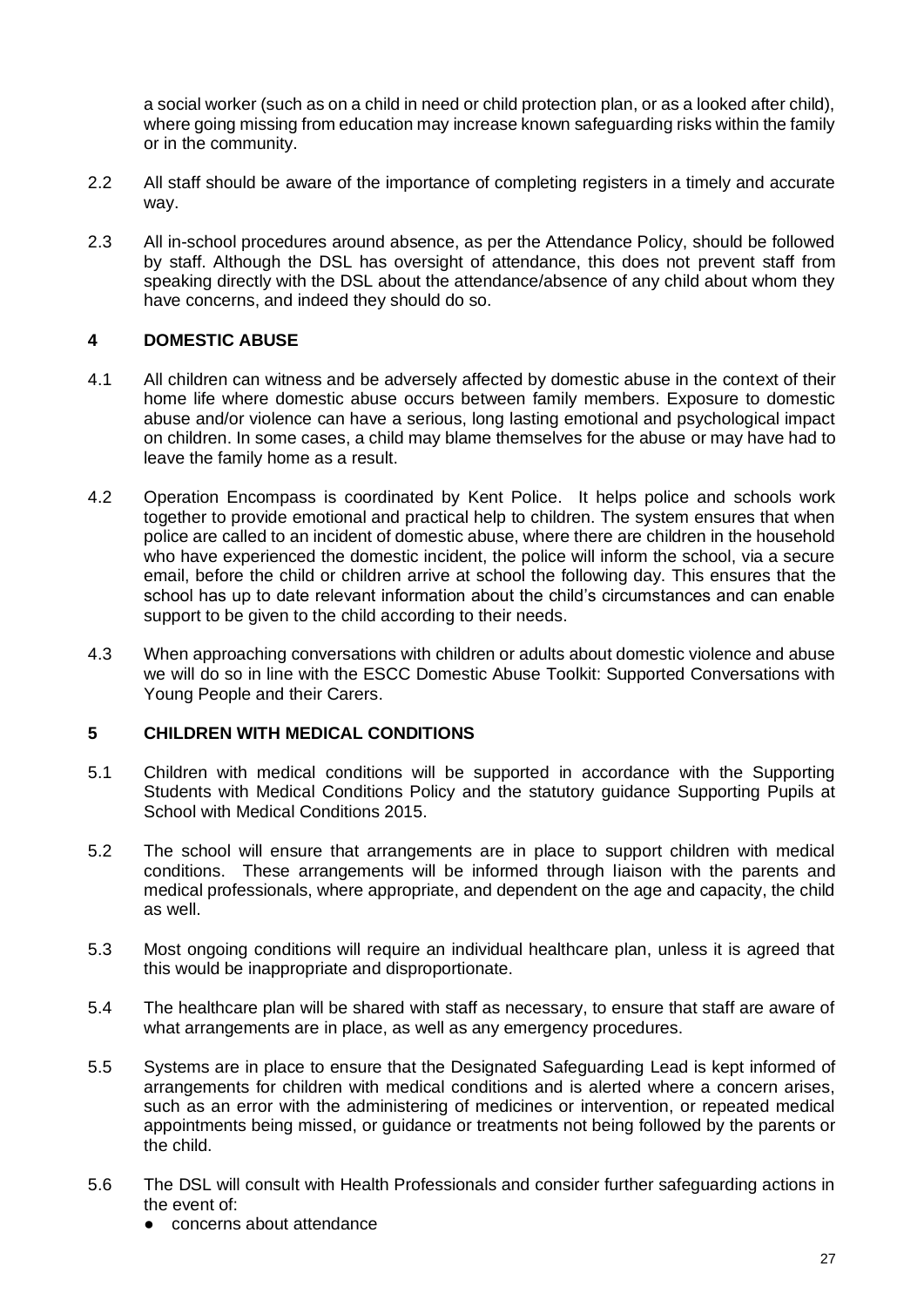- if a medical condition is impacting on a child's ability to participate in normal school activities
- if emergency treatment is being provided regularly
- If there has been a significant health event at school
- 5.7 In respect of health concerns for a child the DSL will give due consideration to the possibility of fabricated or induced illness and perplexing presentations.

#### **6 PRIVATE FOSTERING**

- 6.1 Parents and carers often fail to notify schools about private fostering arrangements even though they are legally required to notify Children's Services. Often this is because they are unaware of the requirements. They believe that this is a private family arrangement which does not concern anybody else.
- 6.2 Private Fostering definition: Private fostering occurs when a child under 16 (or 18 if the child is disabled) is cared for and lives with an adult who is not a relative for 28 days or more. This could be a step-parent (by marriage or civil partnership), grandparent, step grandparent, brother, sister, uncle or aunt.
- 6.3 Private fostering is a private arrangement made by the parent(s), (or those with parental responsibility) for someone to care for their child because they are unable to do so (permanently or temporarily). This may be due to a number of reasons such as parental ill health, a parent going abroad or into prison, a child being bought to the UK to study English or the relationship between the child and parent has broken down.
- 6.4 School staff play an essential role in identifying privately fostered children. If you know a child is being privately fostered you should advise the parent/carer that they have a legal obligation to report the arrangement to Children Social Care at least six weeks before it happens or within 48 hours if the arrangement is current having been made in an emergency.
- 6.5 Alert your Designated Safeguarding Lead who will ensure this is followed up with Children Social Care and the arrangement is assessed, approved and monitored.

#### **7 SELF-HARM AND SUICIDAL BEHAVIOUR**

- 7.1 Self harm, self-mutilation, eating disorders, suicide threats and gestures by a child must always be taken seriously and may be indicative of a serious mental or emotional disturbance.
- 7.2 The DSL will always make onward referral to mental health specialist services or Children's Social Care, in line with the local authority Child Protection and Safeguarding Procedures.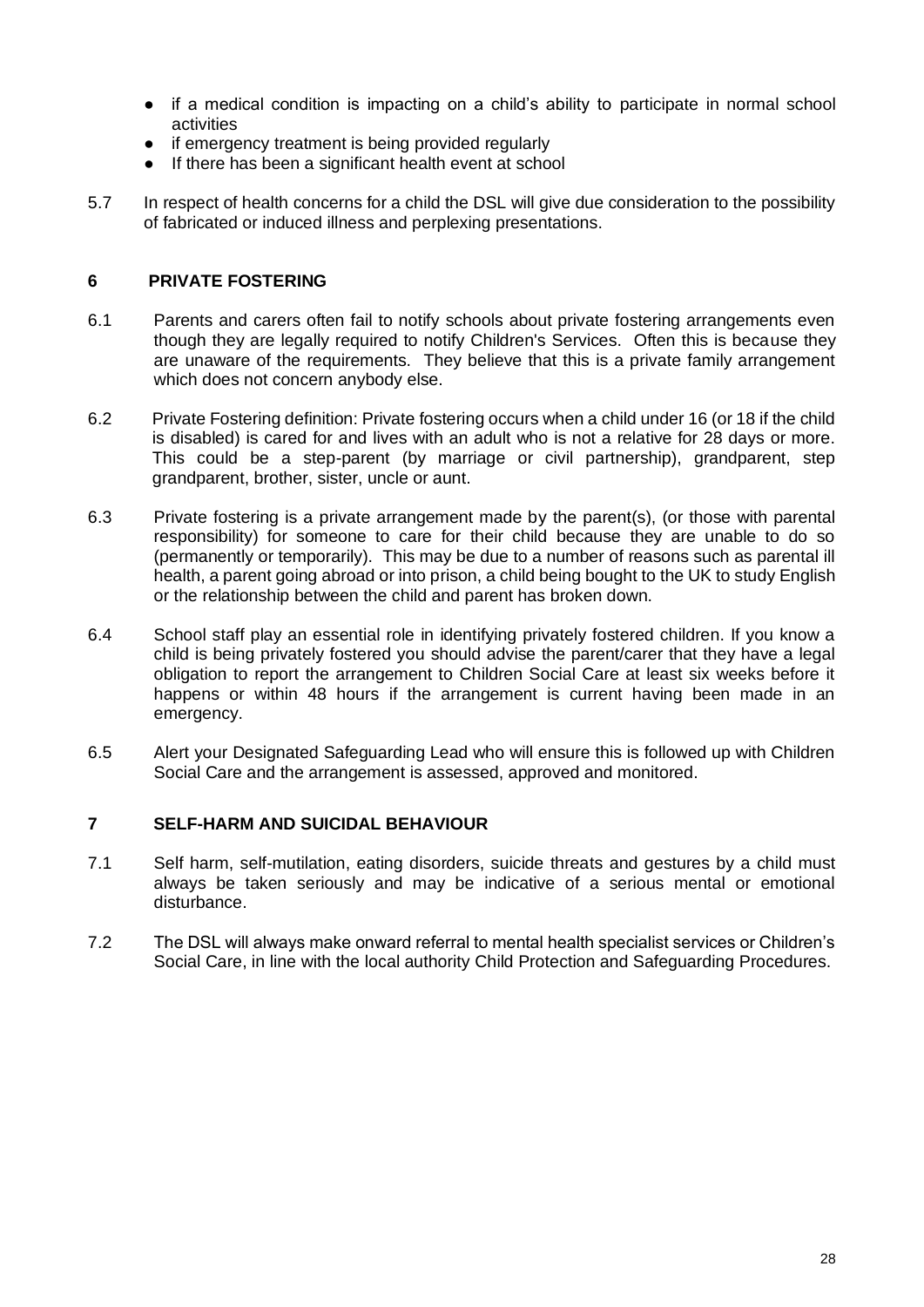## **APPENDIX C PEER ON PEER ABUSE (CHILD ON CHILD)**

#### **At this school we take a zero-tolerance approach to peer on peer abuse.**

- 1.1 Throughout this appendix reference will be made to the terms perpetrator and victim. These terms appear within DfE guidance such as Keeping Children Safe in Education and are easily understood. These terms are being used within this document to aid the flow of sentences however when discussing incidents of peer on peer abuse with children, parents or carers the term perpetrator should be replaced with 'child who has displayed X behaviour' and victim should be replaced with 'child who has experienced X behaviour'. Please refer to section 6, Appendix A for details on procedure.
- 1.2 All staff should be aware that children can abuse other children (often referred to as peer on peer abuse) and that it can happen both inside and outside of school and online. It is important that all staff recognise the indicators and signs of peer on peer abuse and know how to identify it and respond to reports.
- 1.3 Peer on peer abuse is most likely to include, but may not be limited to:
	- bullying (including cyberbullying, prejudice-based and discriminatory bullying);
	- abuse in intimate personal relationships between peers;
	- physical abuse such as hitting, kicking, shaking, biting, hair pulling, or otherwise causing physical harm (this may include an online element which facilitates, threatens and/or encourages physical abuse);
	- sexual violence, such as rape, assault by penetration and sexual assault; (this may include an online element which facilitates, threatens and/or encourages sexual violence)
	- sexual harassment, such as sexual comments, remarks, jokes and online sexual harassment, which may be standalone or part of a broader pattern of abuse;
	- causing someone to engage in sexual activity without consent, such as forcing someone to strip, touch themselves sexually, or to engage in sexual activity with a third party;
	- consensual and non-consensual sharing of nudes and semi nudes images and or videos (also known as sexting or youth produced sexual imagery);
	- upskirting, which typically involves taking a picture under a person's clothing without their permission, with the intention of viewing their genitals or buttocks to obtain sexual gratification, or cause the victim humiliation, distress or alarm; and
	- initiation/hazing type violence and rituals (this could include activities involving harassment, abuse or humiliation used as a way of initiating a person into a group and may also include an online element)
- 1.4 It is essential that all staff understand the importance of challenging inappropriate behaviours between peers, that are actually abusive in nature. Downplaying certain behaviours, for example dismissing sexual harassment as "just banter", "just having a laugh", "part of growing up" or "boys being boys" can lead to a culture of unacceptable behaviours, an unsafe environment for children and in worst case scenarios a culture that normalises abuse leading to children accepting it as normal and not coming forward to report it.
- 1.5 The initial response to a report of peer on peer abuse from a child is incredibly important. How we respond to a report can encourage or undermine the confidence of future victims of peer on peer abuse to report or come forward.
- 1.6 It is important to note that children may not find it easy to tell staff about their abuse verbally. Children can show signs or act in ways that they hope adults will notice and react to. In some cases, the victim may not make a direct report. For example, a friend may make a report, or a member of school staff may overhear a conversation that suggests a child has been harmed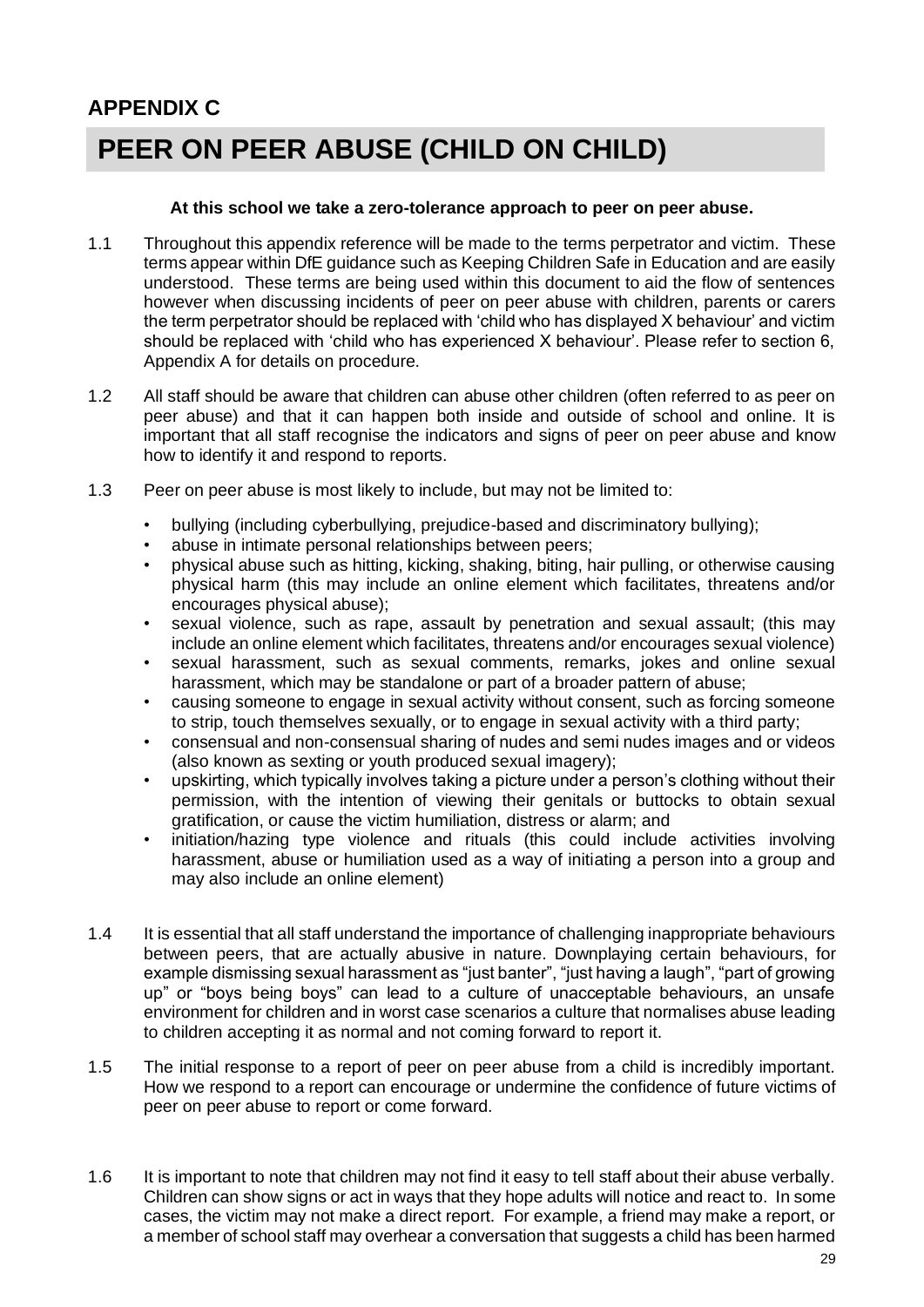or a child's own behaviour might indicate that something is wrong. If staff have any concerns about a child's welfare, they should act on them immediately rather than wait to be told.

- 1.7 All staff should reassure victims that they are being taken seriously and that they will be supported and kept safe. A victim should never be given the impression that they are creating a problem by reporting abuse, sexual violence or sexual harassment. Nor should a victim ever be made to feel ashamed for making a report
- 1.8 All staff should understand, that even if there are no reports in the school of peer on peer abuse it does not mean it is not happening, it may be the case that it is just not being reported. As such it is important if staff have any concerns regarding peer on peer abuse they should speak to the DSL or deputy.
- 1.9 If an allegation of peer on peer abuse is made:
	- The initial response to a report from a child is important. It is essential that all victims are reassured that they are being taken seriously and that they will be supported and kept safe. A victim should never be given the impression that they are creating a problem by reporting sexual violence or sexual harassment. Nor should a victim ever be made to feel ashamed for making a report.
	- Staff will record the allegation and inform the DSL.
	- The DSL will assess the information and identify appropriate outcomes to the incident, which may include school-based support or interventions, and or referrals to other agencies, as necessary, such as Kent Children's Social Care, CAMHS and the Police (if the allegation involves a potential criminal offence).
	- When responding to an allegation of peer on peer abuse the wishes of the victim, in terms of how they want to proceed, will be taken into account. This is especially important in the context of sexual violence and sexual harassment. Victims will be given as much control as is reasonably possible over decisions regarding how any investigation will be progressed and any support that they will be offered. This will however need to be balanced with the school's duty and responsibilities to protect other children.
	- The DSL will complete a risk assessment and where necessary create a written support plan for all children involved, including the child/ren who has experienced the abusive behaviour and the child/ren who is alleged to have displayed the abusive behaviour as well as any others affected, with a named person they can all talk to if needed.
	- Risk assessments and support plans will be completed in conjunction with parents/carers, the child (depending on their age) and with support from any other agencies involved such as Children's Social Care or the police.
	- The format of any support plan will vary with the exact nature of the incident, but will always be in line with processes outlined in the behaviour or anti-bullying policies.
	- If the incident involves a Harmful Sexual Behaviour (HSB) then the Trust follows the guidance in the [East Sussex Protocol for Managing Peer on Peer Harmful Sexual](https://czone.eastsussex.gov.uk/safeguarding/safeguarding-in-schools-colleges-and-early-years-settings/safeguarding-model-policies-and-guidance/harmful-sexual-behaviours/)  [Behaviour in Schools](https://czone.eastsussex.gov.uk/safeguarding/safeguarding-in-schools-colleges-and-early-years-settings/safeguarding-model-policies-and-guidance/harmful-sexual-behaviours/) will be followed and a Safeguarding Risk Reduction Plan created accordingly.
	- Incidents involving consensual and non-consensual sharing of nudes and semi nudes images and or videos will be managed in line with guidance in [Sharing nudes and semi](https://assets.publishing.service.gov.uk/government/uploads/system/uploads/attachment_data/file/947545/UKCIS_sharing_nudes_and_semi_nudes_advice_for_education_settings_V2.pdf)[nudes: advice for education settings working with children and young people](https://assets.publishing.service.gov.uk/government/uploads/system/uploads/attachment_data/file/947545/UKCIS_sharing_nudes_and_semi_nudes_advice_for_education_settings_V2.pdf)  [\(publishing.service.gov.uk\)](https://assets.publishing.service.gov.uk/government/uploads/system/uploads/attachment_data/file/947545/UKCIS_sharing_nudes_and_semi_nudes_advice_for_education_settings_V2.pdf)
	- Any risk assessments/support plans devised will be shared with staff within the school, as necessary, to ensure that staff are aware of the additional measures in place to safeguard those children.
	- Alongside actions to provide protection and support to both victims and perpetrators of peer on peer abuse, Where appropriate, they may also need to be managed through the school behaviour or anti bullying policies.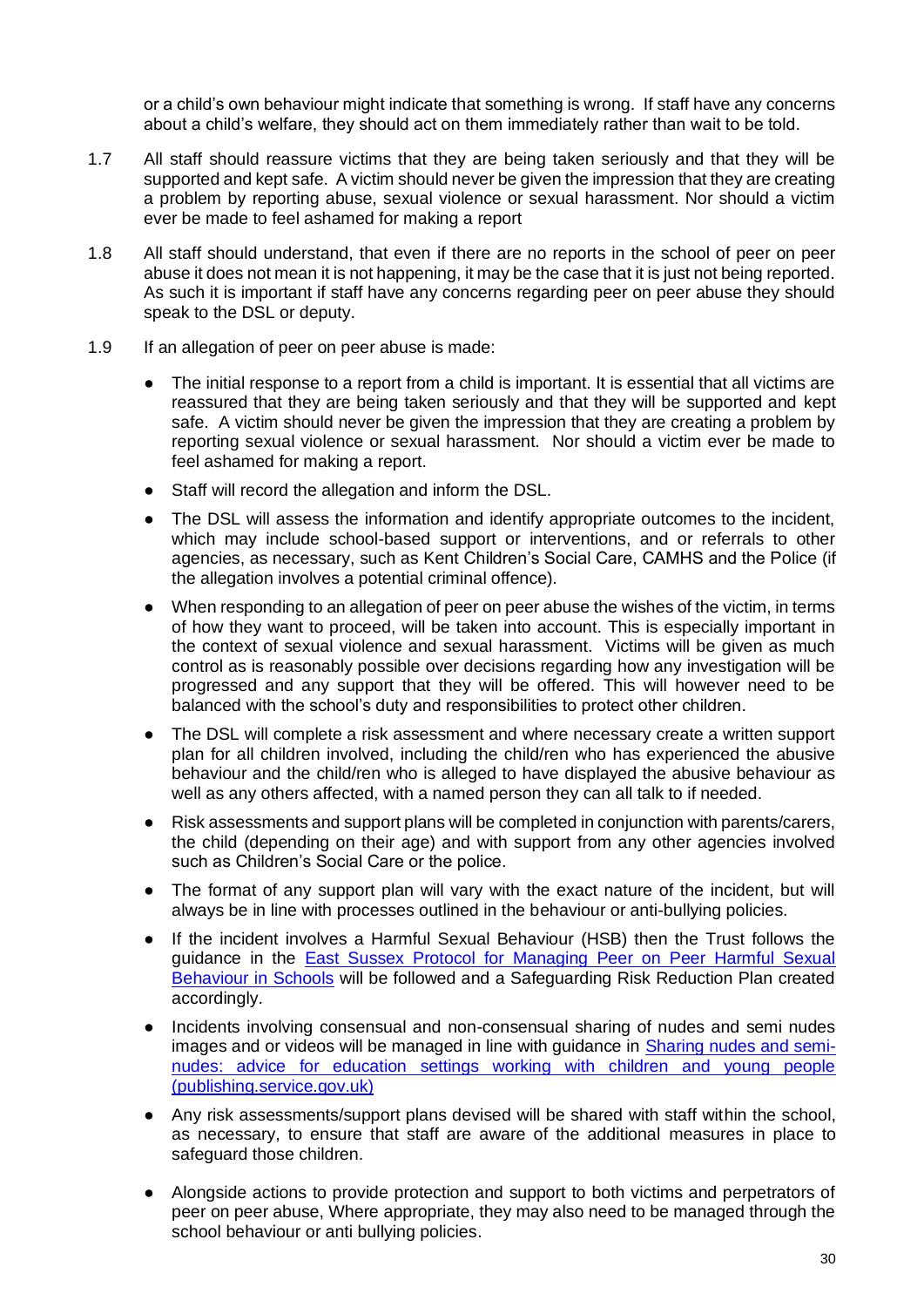- All incidents of peer on peer abuse will be categorised and recorded by the nature of the incident i.e. bullying (including the type such as cyber, racial, biphobic, transphobic and homophobic etc), physical abuse (identifying the specifics: hitting, kicking etc) or a Harmful Sexual Behaviour or other specifics such as sexting/sharing nudes and seminudes or whether the incident was potentially criminal).
- 1.10 The school will minimise the risk of peer on peer abuse by:
	- Challenging behaviours, such as grabbing bottoms, breasts and genitalia, flicking bras and lifting up skirts. Dismissing or tolerating such behaviours risks normalising them.
	- Addressing any inappropriate behaviour (even if it appears to be relatively innocuous) is an important intervention that helps prevent problematic, abusive and/or violent behaviour in the future.
	- Challenging any form of derogatory or sexualised language or behaviour, including requesting or sending sexual images.
	- Being vigilant to issues that particularly affect different genders for example, sexualised or aggressive touching or grabbing towards female pupils, and initiation or hazing type violence with respect to boys, whilst at the same time recognising that any of these issues can affect any pupils regardless of their gender.
	- Ensuring our whole school approach to safeguarding and preventive curriculum helps to educate pupils about appropriate behaviour and consent.
	- Ensuring pupils are aware of the different ways in which they can speak with a trusted adult in the school, either directly or through other means such as worry boxes, which are monitored by staff in the safeguarding team.
	- Ensuring pupils are aware of the different ways in which they can speak with an adult outside of the school through agencies such as Child Line or the NSPCC.
	- As a school we gather pupil voice to capture the full breadth of the pupil demographic, including pupils with SEND and those who are vulnerable or have experienced challenges in their lives, to understand the experience of pupils at the school, so that this can inform the development of safeguarding practice.
	- Ensuring that staff are aware of peer on peer abuse and maintain an attitude of 'it could happen here', as they do with all areas of safeguarding.
	- Ensuring that staff are trained to understand that a pupil harming a peer could be a sign that the child is being abused themselves.
- 1.11 Sexual violence and sexual harassment between children is an element of peer on peer abuse which requires particular consideration due to the potentially criminal nature of incidents. As with other areas of peer on peer abuse these types of behaviours and incidents may occur within the community, outside of the school day, or indeed within the school premises, during the school day. In either instance the abuse could be occurring face to face or online. In many cases abuse will take place concurrently via online channels and in daily life.
- 1.12 Sexual violence and sexual harassment can occur between two children of any age and sex, from primary through to secondary stage and into colleges. It can occur through a group of children sexually assaulting or sexually harassing a single child or group of children. Sexual violence and sexual harassment exist on a continuum and may overlap; they can occur online and face to face (both physically and verbally) and are never acceptable. Staff should be aware that some groups are potentially more at risk. Evidence shows girls, children with SEND and LGBT children are at greater risk of experiencing sexual violence or harassment. Although it is more likely that it will be perpetrated by boys, it is recognised that boys will at times be victims as well. In any case, all peer on peer abuse is unacceptable and will be taken seriously and not tolerated.
- 1.13 Children who are victims of sexual violence and sexual harassment wherever it happens, will likely find the experience stressful and distressing. This will, in all likelihood, adversely affect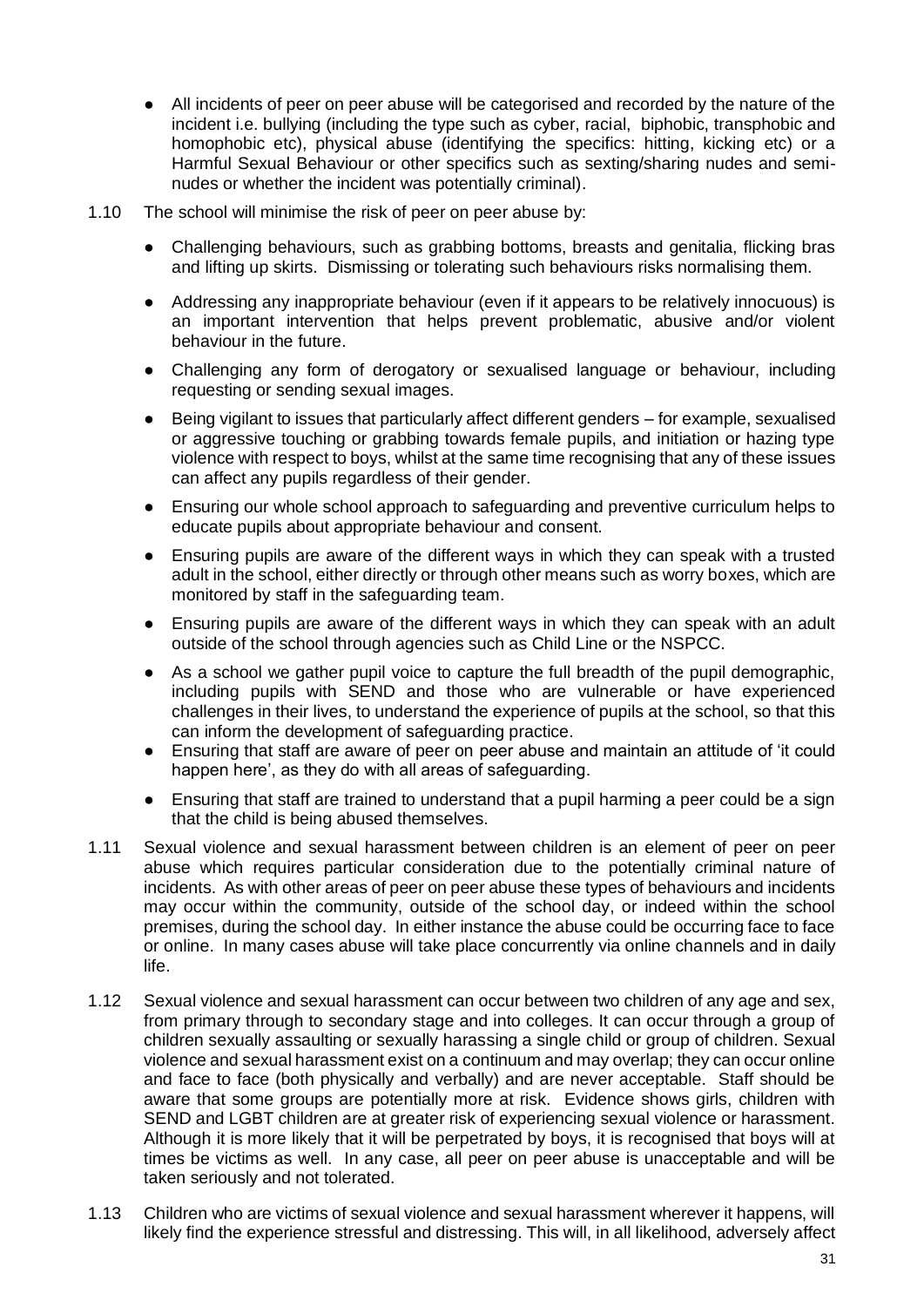their educational attainment and will be exacerbated if the alleged perpetrator(s) attends our school as well.

- 1.14 Sexual violence and harassment form part of a broader range of Harmful Sexual Behaviours (HSB). All problematic and Harmful Sexual Behaviours will be responded to by the school. Sexual violence refers to those behaviours which are offences under the Sexual Offences Act 2003, as described below:
	- **Rape**: A person (A) commits an offence of rape if: he intentionally penetrates the vagina, anus or mouth of another person (B) with his penis, B does not consent to the penetration and A does not reasonably believe that B consents.
	- **Assault by Penetration**: A person (A) commits an offence if: s/he intentionally penetrates the vagina or anus of another person (B) with a part of her/his body or anything else, the penetration is sexual, B does not consent to the penetration and A does not reasonably believe that B consents.
	- **Sexual Assault**: A person (A) commits an offence of sexual assault if: s/he intentionally touches another person (B), the touching is sexual, B does not consent to the touching and A does not reasonably believe that B consents. (Schools should be aware that sexual assault covers a very wide range of behaviour so a single act of kissing someone without consent or touching someone's bottom/breasts/genitalia without consent, can still constitute sexual assault.)
	- **Causing someone to engage in sexual activity without consent**: A person (A) commits an offence if: s/he intentionally causes another person (B) to engage in an activity, the activity is sexual, B does not consent to engaging in the activity, and A does not reasonably believe that B consents. (This could include forcing someone to strip, touch themselves sexually, or to engage in sexual activity with a third party.)
	- What is consent? Consent is about having the freedom and capacity to choose. Consent to sexual activity may be given to one sort of sexual activity but not another, e.g.to vaginal but not anal sex or penetration with conditions, such as wearing a condom. Consent can be withdrawn at any time during sexual activity and each time activity occurs. Someone consents to vaginal, anal or oral penetration only if s/he agrees by choice to that penetration and has the freedom and capacity to make that choice.
	- **Sexual consent**
		- a child under the age of 13 can never consent to any sexual activity;
		- the age of consent is 16:
		- sexual intercourse without consent is rape.
- 1.15 When referring to sexual harassment we mean 'unwanted conduct of a sexual nature' that can occur online and offline and both inside and outside of school. When we reference sexual harassment, we do so in the context of child on child sexual harassment. Sexual harassment is likely to: violate a child's dignity, and/or make them feel intimidated, degraded or humiliated and/or create a hostile, offensive or sexualised environment.
- 1.16 Whilst not intended to be an exhaustive list, sexual harassment can include:
	- sexual comments, such as: telling sexual stories, making lewd comments, making sexual remarks about clothes and appearance and calling someone sexualised names;
	- sexual "jokes" or taunting:
	- physical behaviour, such as: deliberately brushing against someone, interfering with someone's clothes (the school will consider when any of this crosses a line into sexual violence - it is important to talk to and consider the experience of the victim) and displaying pictures, photos or drawings of a sexual nature; and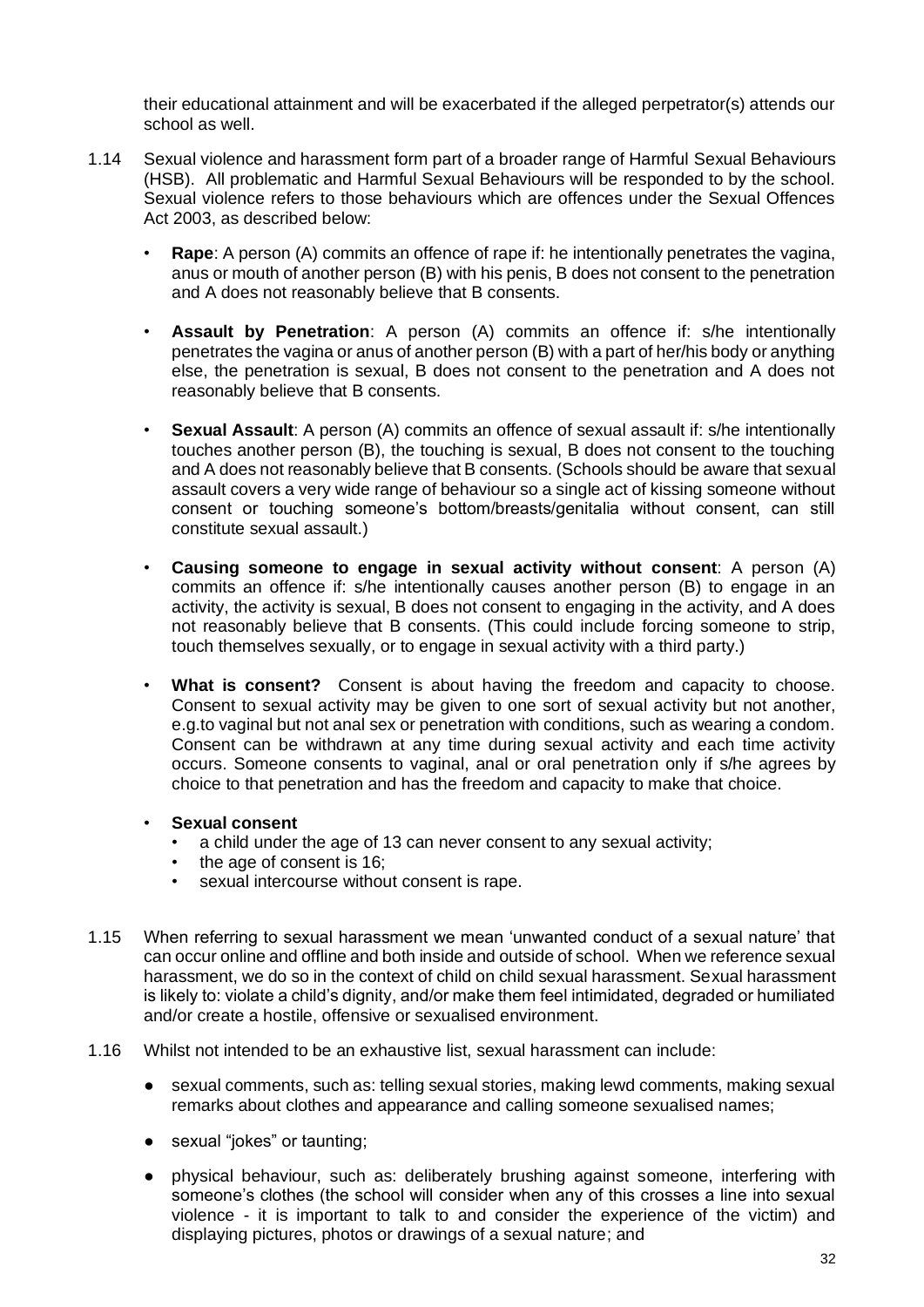- online sexual harassment. This may be standalone, or part of a wider pattern of sexual harassment and/or sexual violence. It may include:
- consensual and non-consensual sharing of nude and semi-nude images and videos;
- sharing of unwanted explicit content;
- sexualised online bullying;
- unwanted sexual comments and messages, including, on social media; and
- sexual exploitation; coercion and threats
- upskirting (is a criminal offence)
- 1.17 All peer on peer abuse is unacceptable and will be taken seriously. Where a behaviour is believed to be criminal then the police will always be involved.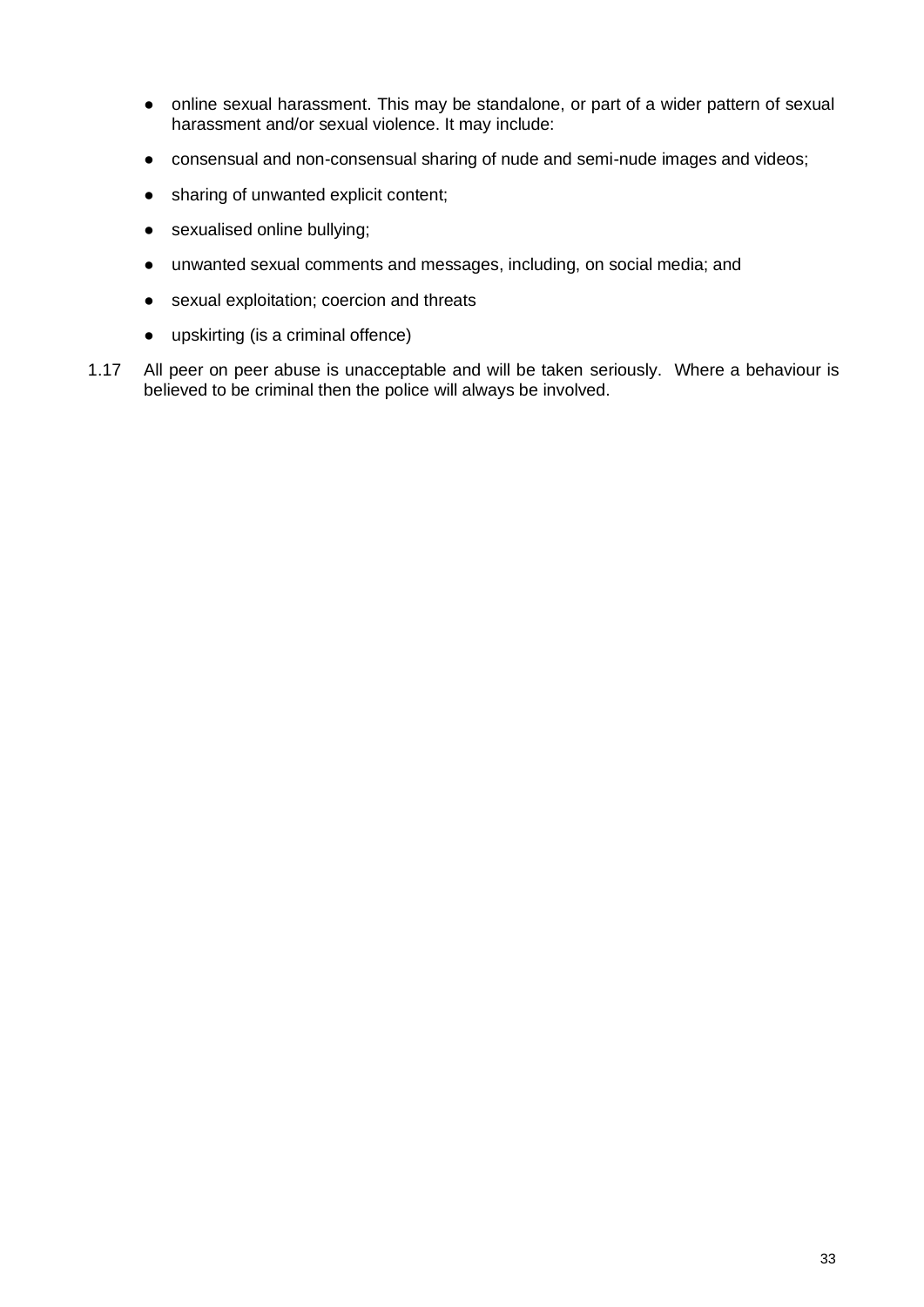### **APPENDIX D**

### **PREVENTING EXTREMISM AND RADICALISATION**

- 1.1 All schools and colleges are subject to a duty under section 26 of the Counter-Terrorism and Security Act 2015 (the CTSA 2015), in the exercise of their functions, to have "due regard to the need to prevent people from being drawn into terrorism". This duty is known as the Prevent Duty.
- 1.2 Children are vulnerable to extremist ideology and radicalisation. Similar to protecting children from other forms of harms and abuse, protecting children from this risk is all part of our whole school approach to safeguarding.
- 1.3 When approaching this area of work our school uses the following accepted Governmental definitions of extremism, radicalisation and terrorism:
	- **Extremism** is the vocal or active opposition to fundamental British values, including democracy, the rule of law, individual liberty and mutual respect and tolerance of different faiths and beliefs. This also includes calling for the death of members of the armed forces.
	- **Radicalisation** refers to the process by which a person comes to support terrorism and extremist ideologies associated with terrorist groups.
	- **Terrorism** is an action that endangers or causes serious violence to a person/people; causes serious damage to property; or seriously interferes or disrupts an electronic system. The use or threat must be designed to influence the government or to intimidate the public and is made for the purpose of advancing a political, religious or ideological cause.
- 1.4 There is no place for extremist views of any kind in our school, whether from internal sources, pupils, staff or governors, or external sources - school community, external agencies or individuals.
- 1.5 Any prejudice, discrimination, or extremist views, including derogatory language, displayed by pupils or staff will always be challenged and, where appropriate, dealt with in line with our Behaviour Policy for pupils and the Code of Conduct for staff.
- 1.6 We are aware that technology is a significant component of many safeguarding and wellbeing issues and that children are at risk of being exposed to illegal, inappropriate or harmful content including radicalisation and extremism online. As such the school will ensure that children are safe from terrorist and extremist material when accessing the internet in school by establishing appropriate levels of filtering and supporting this with our Preventative Curriculum. For further information please see our Online Safety policy (school to link relevant policy)
- 1.7 We will promote the values of democracy, the rule of law, individual liberty, mutual respect and tolerance for those with different faiths and beliefs.
- 1.8 We will teach and encourage pupils to respect one another and to respect and tolerate difference, especially those of a different faith or no faith.
- 1.9 We will ensure that all our teaching approaches help our pupils build resilience to extremism and give pupils a positive sense of identity through the development of critical thinking skills.
- 1.10 We will ensure that all our staff are equipped to recognise extremism and are skilled and confident enough to challenge it.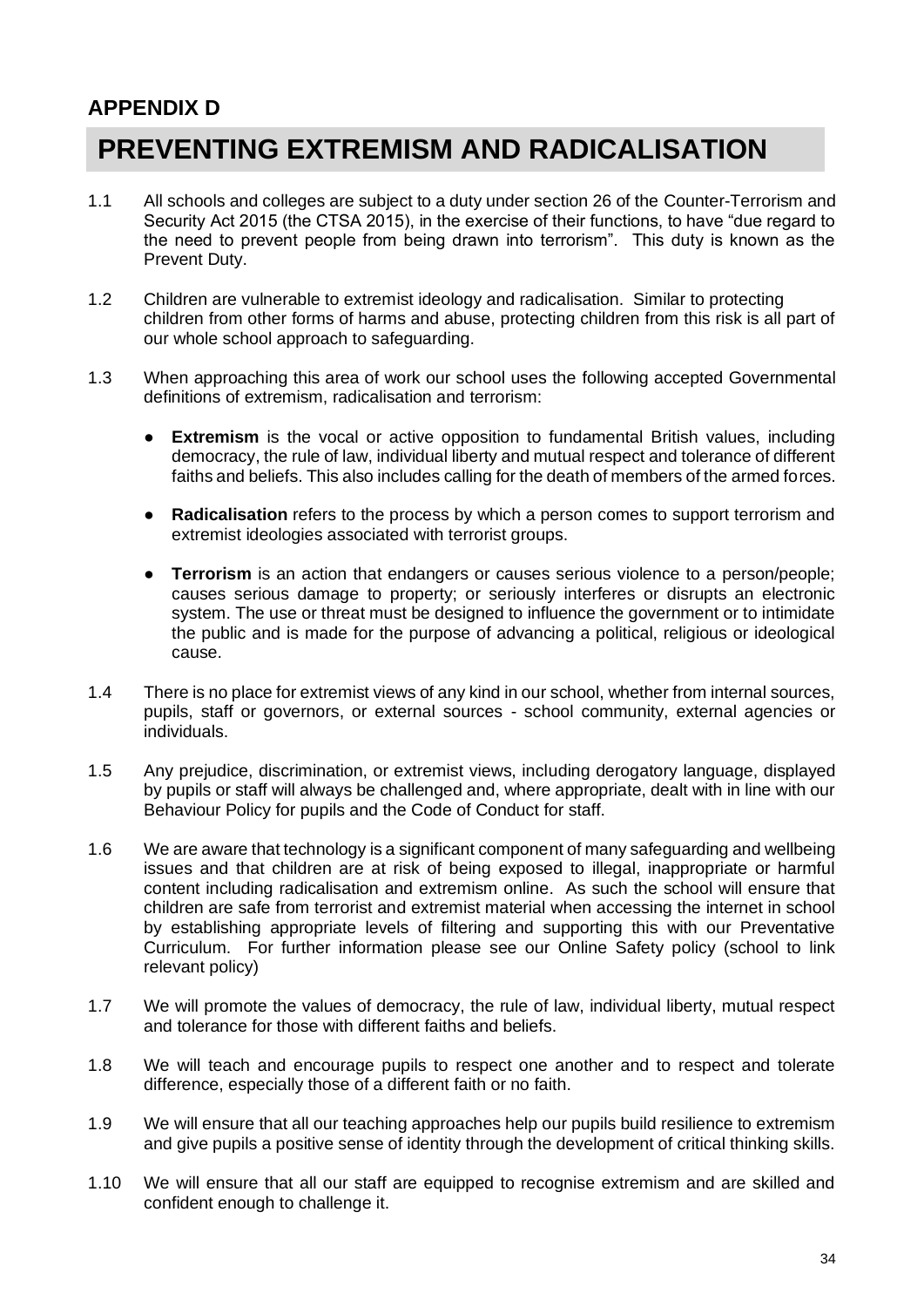- 1.11 We will be flexible enough to adapt our teaching approaches, as appropriate, to address specific issues to become even more relevant to the current issues of extremism and radicalisation
- 1.12 As part of our whole school safeguarding responsibilities school staff will be alert to:
	- Disclosures by pupils of their exposure to the extremist actions, views, or materials of others outside of school, such as in their homes or community groups, especially where pupils have not actively sought these out.
	- Graffiti symbols, writing or artwork promoting extremist messages or images.
	- Pupils accessing extremist material online, including through social networking sites.
	- Parental reports of changes in behaviour, friendship or actions and requests for assistance.
	- Partner schools, local authority services, and police reports of issues affecting pupils in other schools or settings.
	- Pupils voicing opinions drawn from extremist ideologies and narratives.
	- Use of extremist or 'hate' terms to exclude others or incite violence.
	- Intolerance of difference, whether secular or religious or, in line with our equalities policy, views based on, but not exclusive to, gender, disability, homophobia, race, colour or culture.
	- Attempts to impose extremist views or practices on others.
	- Anti-Western or Anti-British views.
- 1.13 We encourage the use of external agencies or speakers to enrich the experiences of our pupils; however, we will positively vet those external agencies, individuals or speakers who we engage to provide such learning opportunities or experiences for our pupils.
- 1.14 Our school will assess the suitability and effectiveness of input from external agencies or individuals to ensure that:
	- Any messages communicated to pupils are consistent with the ethos of the school and do not marginalise any communities, groups or individuals
	- Any messages do not seek to glorify criminal activity or violent extremism or seek to radicalise pupils through extreme or narrow views of faith, religion or culture or other ideologies
	- Activities are properly embedded in the curriculum and clearly mapped to schemes of work to avoid contradictory messages or duplication.
	- Activities are matched to the needs of pupils
	- Activities are carefully evaluated by schools to ensure that they are effective
- 1.15 We recognise, however, that the ethos of our school is to encourage pupils to understand opposing views and ideologies, appropriate to their age, understanding and abilities, and to be able to actively engage with them in informed debate, and we may use external agencies or speakers to facilitate and support this.
- 1.16 We are aware of the potential indicating factors that a child is vulnerable to being radicalised or exposed to extreme views, including peer pressure, influence from other people or the internet, bullying, crime and anti-social behaviour, family tensions, race/hate crime, lack of self-esteem or identity, prejudicial behaviour and personal or political grievances.
	- All concerns will be reported to the DSL.
	- All concerns will be fully investigated and responded to from a safeguarding perspective, alongside, where needs be, the Behaviour Policy/Code of Conduct.
	- Parents/carers will be contacted, and the concern discussed in detail, aiming to identify motivating factors, any changes in circumstances at home, parental views of the incident.
	- If a crime has been committed then the police will be contacted.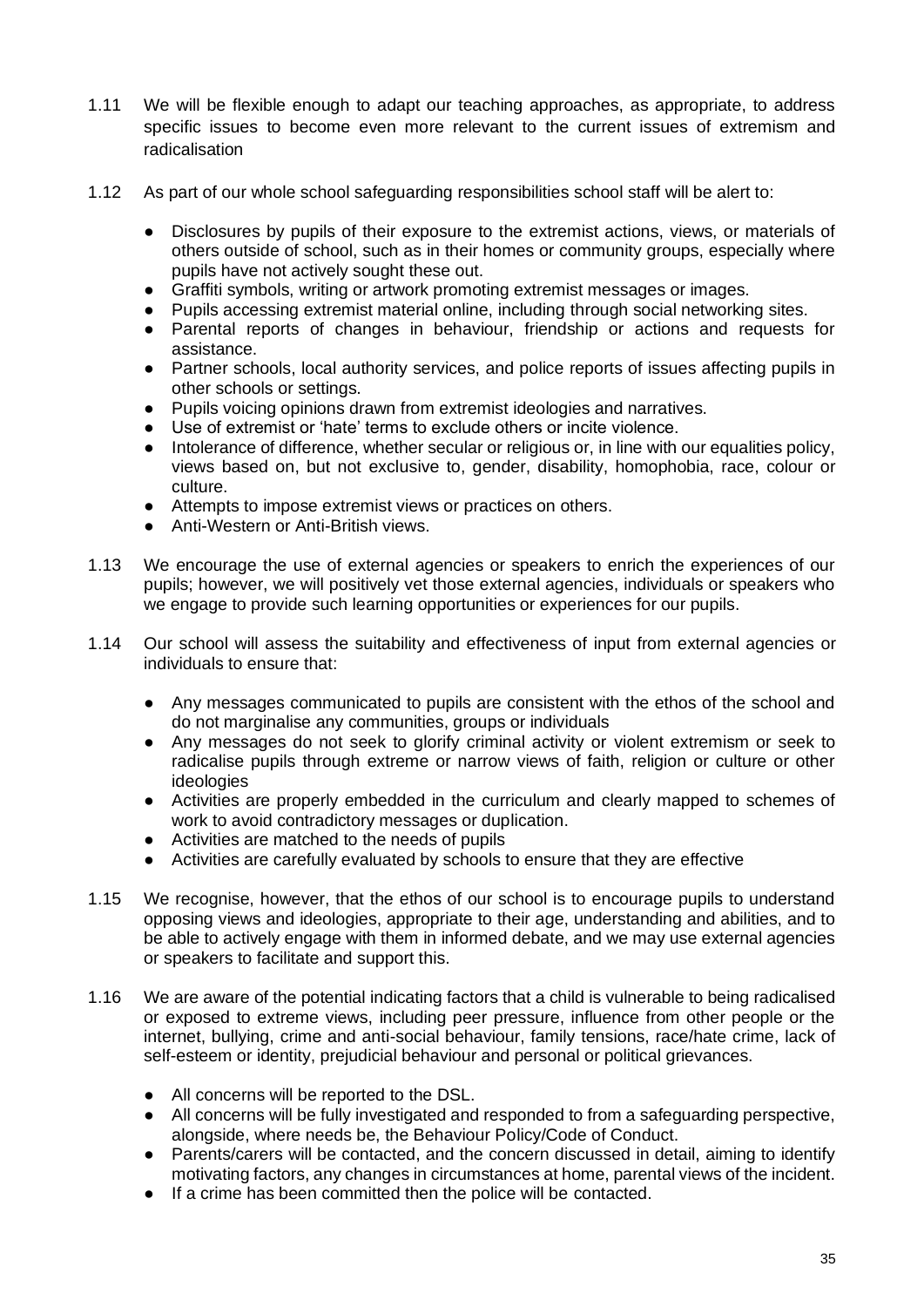- If a vulnerability is identified the case will be discussed at the local 'Channel' meeting a voluntary programme through which individuals consent to receive support to address their vulnerabilities and reduce the risk to them.
- The school will have a representative at these meetings.
- 1.17 The arrangements for recruiting all staff, governors and volunteers, to our school will follow guidance for safer recruitment. Within this we will be alert to the possibility that people may seek to gain positions within our school to unduly influence our schools' character and ethos. We are aware that such people seek to limit the opportunities for our pupils thereby rendering them vulnerable to extremist views and radicalisation as a consequence.
- 1.18 Where the school premises are used for non-school activities we will ensure due diligence around those activities to ensure that these do not conflict with the Prevent Duty.
- 1.19 The headteacher, Chair of Governors and DSL will all complete Prevent Training. Whole school safeguarding training will include Prevent.
- 1.20 The ongoing whole school approach to fulfilling the Prevent Duty will be informed by a risk assessment which will take into account the local context and the pupil demographic. This will determine the level and frequency of any additional training as well as curriculum content or interventions for groups or individual pupils.

#### **Possible risk assessment considerations**

- Males (13-17yrs): Think families and future outcomes for younger children.
- Online media usage to research and view violent extremist content
- ASD traits are often present but should not be considered as the only vulnerability
- Racist views (comfortable in expressing these openly to peers either online or in person) and other hate themes: religion/sexuality/disability
- Mental health: anxiety, low mood, depression and self-harm
- Historic and current bullying which have left a negative impression on them about their school: how they view their peers and as well as staff who dealt with any incidents – creating a sense of injustice and grievance.
- Isolation/loner with few 'real friends'/peers creating no sense of belonging.
- Information on our Prevent Strategy can found on our website or here : <https://www.regismanor.org.uk/attachments/download.asp?file=117&type=pdf>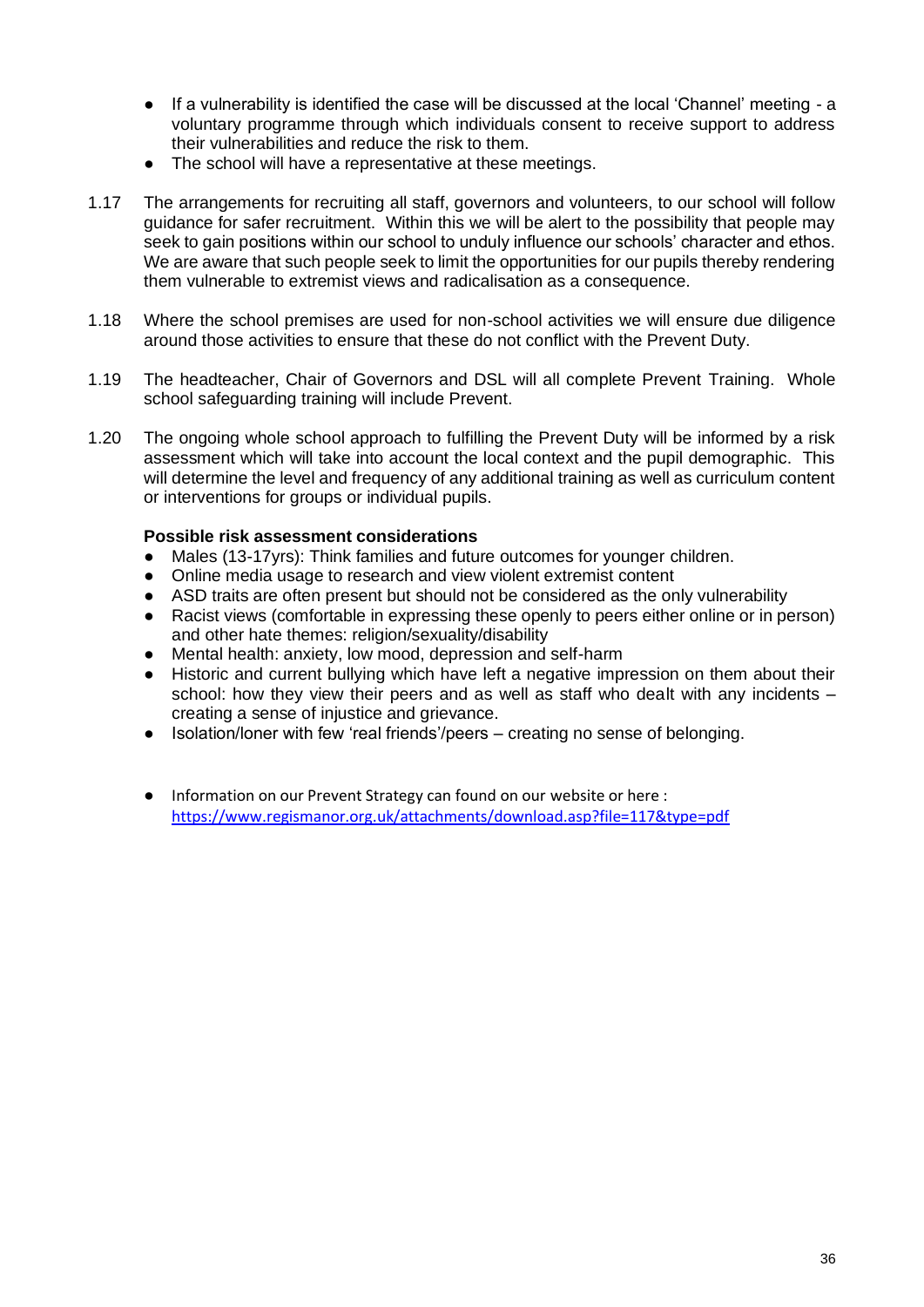### **APPENDIX E**

### **The role of the Designated Safeguarding Lead**

#### **1 Role of the Designated Safeguarding Lead**

- 1.1 The Designated Safeguarding Lead (DSL) at our school will always be a senior member of staff from the school leadership team, and their lead responsibility for safeguarding and child protection (including online safety) will always be explicit in their job description.
- 1.2 The DSL will be given the additional time, funding, training, resources and support they need to carry out the role effectively.
- 1.3 Their additional responsibilities include providing advice and support to other staff on child welfare, safeguarding and child protection matters, taking part in strategy discussions and interagency meetings, and/or supporting other staff to do so, and to contributing to the assessment of children.

#### **2 Availability**

2.1 During term time the DSL or a deputy will always be available (during school hours, or out of hours for a school arranged activity such as a school trip) for staff in the school to discuss any safeguarding concerns.

#### **3 Manage referrals**

- 3.1 The DSL will refer cases:
	- of suspected abuse and neglect to children's social care as required and support staff who make referrals to children's social care;
	- to the Channel programme where there is a radicalisation concern as required and support staff who make referrals to the Channel programme;
	- where a person is dismissed or left due to risk/harm to a child to the Disclosure and Barring Service as required; and
	- where a crime may have been committed to the Police as required. using the NPCC-[When to call the police](https://www.npcc.police.uk/documents/Children%20and%20Young%20People) guidance to inform this decision.
	- Registered early years settings must notify Ofsted, or the childminder agency with which they are registered, of any serious accident, illness, or injury to, or death of, any child while in their care and of the action taken.

#### **4 Working with others**

- 4.1 The DSL will:
	- act as a source of support, advice and expertise for all staff;
	- act as a point of contact with the safeguarding partners;
	- liaise with the headteacher to inform them of issues, especially ongoing enquiries under section 47 of the Children Act 1989 and police investigations;
	- as required, liaise with the "case manager" and the LADO for child protection concerns in cases which concern a staff member;
	- liaise with staff (especially teachers, pastoral support staff, school nurses, IT Technicians, senior mental health leads and special educational needs coordinators (SENCOs), on matters of safety and safeguarding and welfare (including online and digital safety) and when deciding whether to make a referral by liaising with relevant agencies so that children's needs are considered holistically;
	- liaise with the senior mental health lead and, where available, the Mental Health Support Team, where safeguarding concerns are linked to mental health;
	- promote supportive engagement with parents and/or carers in safeguarding and promoting the welfare of children, including where families may be facing challenging circumstances;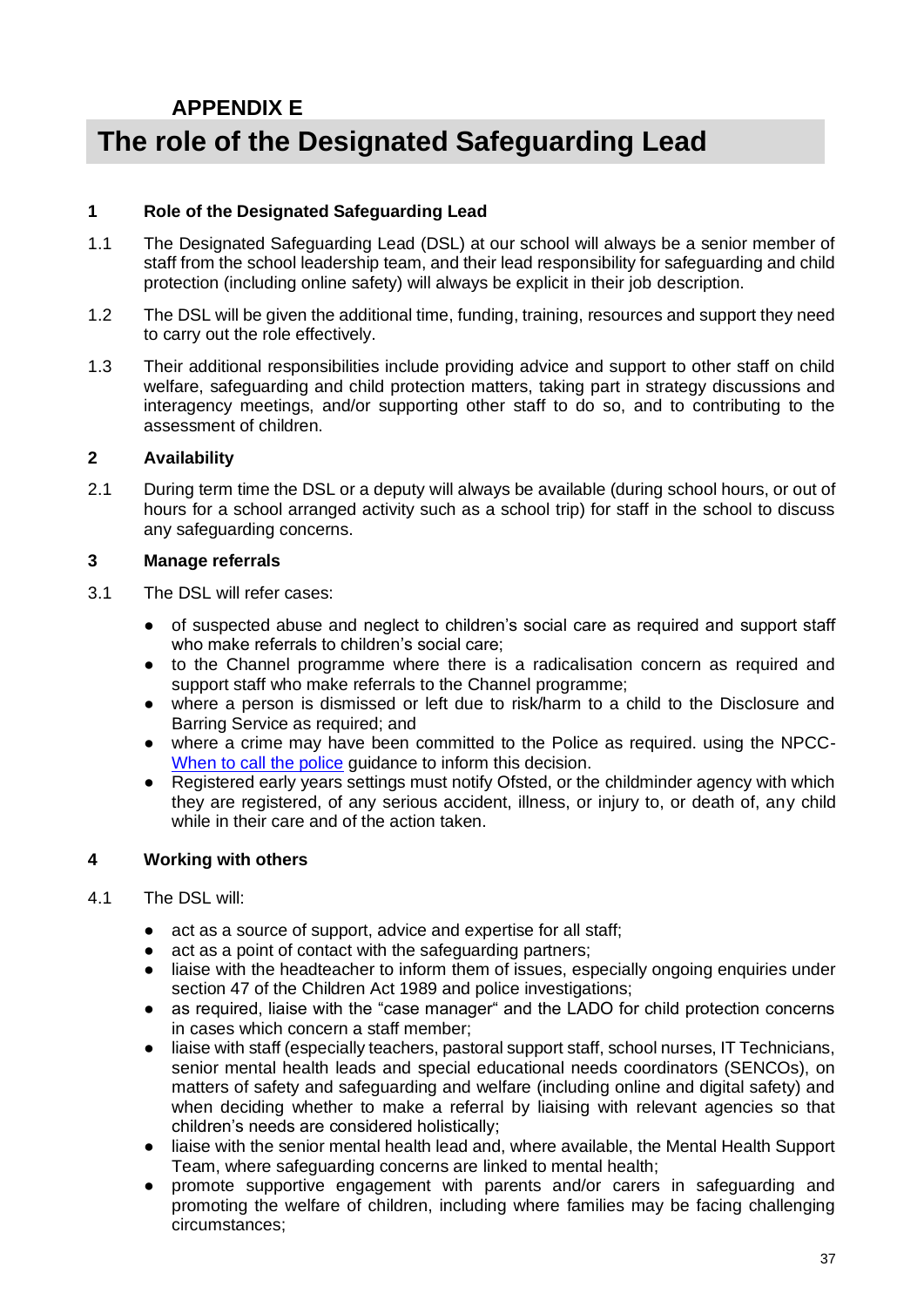- Work with the headteacher and relevant strategic leads, taking lead responsibility for promoting educational outcomes by knowing the welfare, safeguarding and child protection issues that children in need are experiencing, or have experienced, and identifying the impact that these issues might be having on children's attendance, engagement and achievement at school.
- This includes:
	- ensuring that the school knows who the cohort of children who have or have had a social worker are, understanding their academic progress and attainment, and maintaining a culture of high aspirations for this cohort; and,
	- support teaching staff to provide additional academic support or reasonable adjustments to help children who have or have had a social worker reach their potential, recognising that even when statutory social care intervention has ended, there is still a lasting impact on children's educational outcomes.
- Attend, or ensure other relevant staff members attend, child protection conferences, core group meetings and other multi-agency meetings, as required.
- Liaise with other agencies working with the child, share information as appropriate and contribute to assessments.
- Liaise with agencies providing early help services and coordinate referrals from the school to targeted early help services for children in need of support. Monitor any cases referred to early help and consider referral to children's social care where the situation does not improve.

#### **5 Information sharing and managing the child protection file**

5.1 The DSL will ensure that child protection files are kept up to date and that information will be kept confidential and stored securely. All safeguarding and welfare concerns, discussions and decisions made will be recorded in writing and chronologically, ensuring that there are no gaps.

- 5.2 Records will include:
	- a clear and comprehensive summary of the concern;
	- details of how the concern was followed up and resolved;
	- a note of any action taken, decisions reached and the outcome
	- records of challenge and escalation
- 5.3 The DSL will ensure that files are only accessed by those who need to see them and where files or content are shared, this will happen in line with information sharing advice and guidance.
- 5.4 Where children leave the school (including in year transfers) the DSL will ensure their child protection file is transferred to the new school or college as soon as possible, and within 5 days for an in-year transfer or within the first 5 days of the start of a new term. This will be transferred separately from the main pupil file, by secure transit, and confirmation of receipt will be obtained.
- 5.5 When our school receives safeguarding information about a new or existing pupil this will be shared by the DSL with other key members of staff such as the SENCO.
- 5.6 Because a lack of information about their circumstances can impact on a child's safety, welfare and educational outcomes, in addition to the child protection file, the DSL will also consider if it would be appropriate to share any additional information with the new school or college in advance of a child leaving to help them put in place the right support to safeguard this child and to help the child thrive in the new school or college.
- 5.7 Where a parent/carer has expressed their intention to remove a child from the school with a view to educating at home, the DSL will liaise with local authority to ensure that any safeguarding concerns (should there be any) are shared adequately with them, so as to inform next steps.

#### **6 Raising Awareness**

6.1 The DSL will: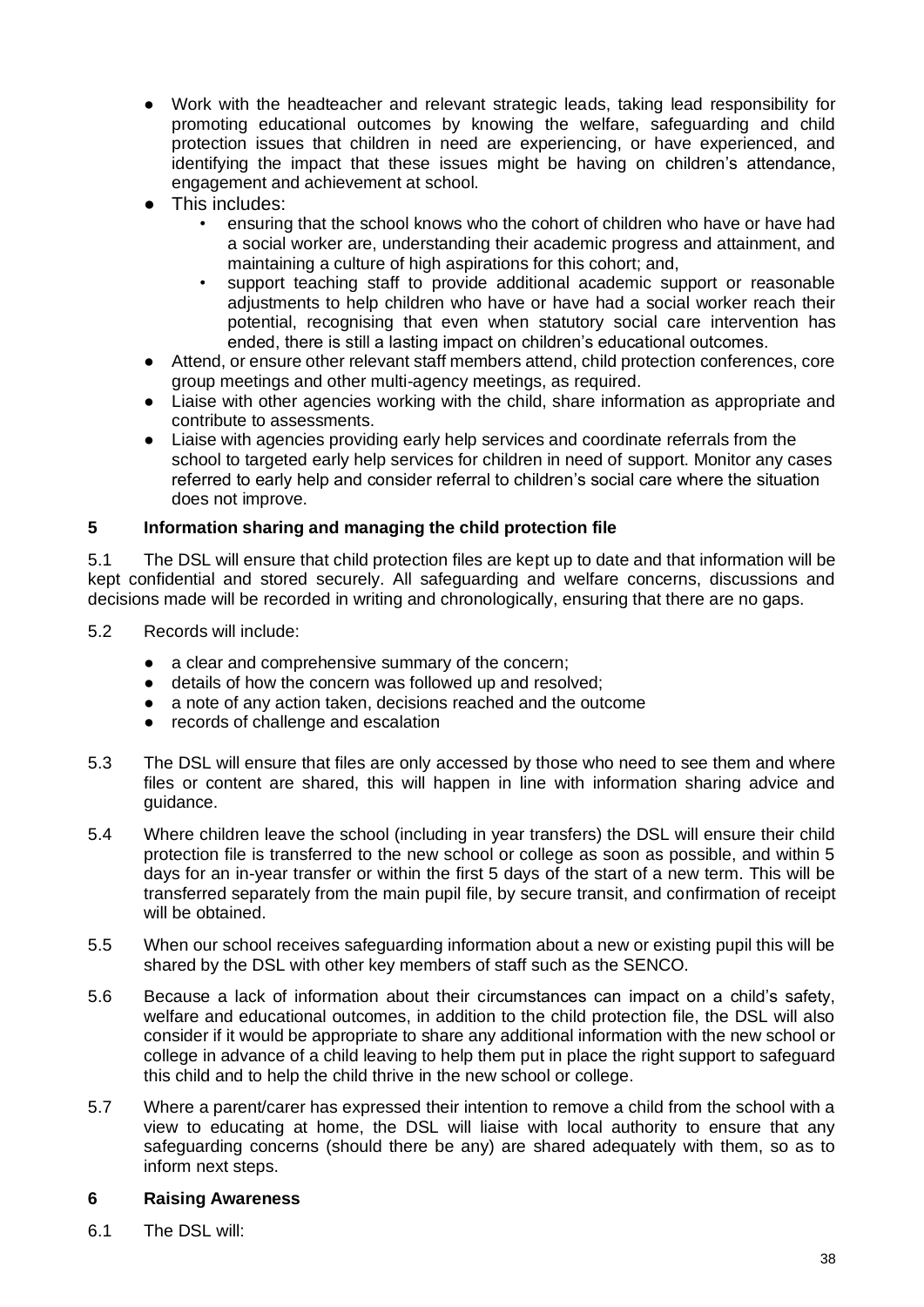- organise whole school safeguarding and child protection training for all staff members annually and provide regular ongoing updates throughout the year;
- ensure each member of staff has access to, and understands, the school's child protection policy and procedures, especially new and part-time staff;
- ensure the school's child protection policy is reviewed annually (as a minimum) and the procedures and implementation are updated and reviewed regularly, and work with the governing body regarding this;
- ensure the child protection policy is available publicly and parents are aware of the fact that referrals about suspected abuse or neglect may be made and the role of the school in this;
- link with the safeguarding partner arrangements to make sure staff are aware of any training opportunities and the latest local policies on local safeguarding arrangements; and
- help promote educational outcomes by sharing the information about the welfare, safeguarding and child protection issues that children who have or have had a social worker are experiencing with teachers and school leadership staff.
- This will include ensuring that the school, and staff, know who these children are, understand their academic progress and attainment and maintain a culture of high aspirations for this cohort; supporting teaching staff to identify the challenges that children in this group might face and the additional academic support and adjustments that they could make to best support these children.
- Ensure that staff understand that children who have a social worker due to safeguarding or welfare needs may need this help due to abuse, neglect and complex family circumstances. A child's experiences of adversity and trauma can leave them vulnerable to further harm, as well as educationally disadvantaged in facing barriers to attendance, learning behaviour and positive mental health.
- Where children need a social worker, this will inform decisions about safeguarding (for example, responding to unauthorised absences or missing education where there are known safeguarding risks) and promoting welfare (for example, considering the provision of pastoral and/or academic support, alongside action by statutory services).
- Ensure that staff are aware that mental health problems can, in some cases, be an indicator that a child has suffered or is at risk of suffering abuse, neglect or exploitation.
- Only appropriately trained professionals should attempt to make a diagnosis of a mental health problem. Staff however, are well placed to observe children day-to-day and identify those whose behaviour suggests that they may be experiencing a mental health problem or be at risk of developing one.
- Where children have suffered abuse and neglect, or other potentially traumatic adverse childhood experiences, this can have a lasting impact throughout childhood, adolescence and into adulthood. It is key that staff are aware of how these children's experiences, can impact on their mental health, behaviour and education.
- If staff have a mental health concern about a child that is also a safeguarding concern, immediate action should be taken, following the safeguarding and child protection policy and speaking to the DSL.

#### **7 Training, knowledge and skills**

- 7.1 The DSL (and any deputies) will undergo training to provide them with the knowledge and skills required to carry out the role. This training will be updated at least every two years. The DSL will undertake Prevent awareness training. This training will provide the DSLs with a good understanding of their own role, how to identify, understand and respond to specific needs that can increase the vulnerability of children, as well as specific harms that can put children at risk, and the processes, procedures and responsibilities of other agencies, particularly children's social care, so they:
	- understand the assessment process for providing early help and statutory intervention, including the Kent Support Levels Criteria and Front Door referral arrangements;
	- have a working knowledge of how the local authority conduct a child protection case conference and a child protection review conference and be able to attend and contribute to these effectively when required to do so;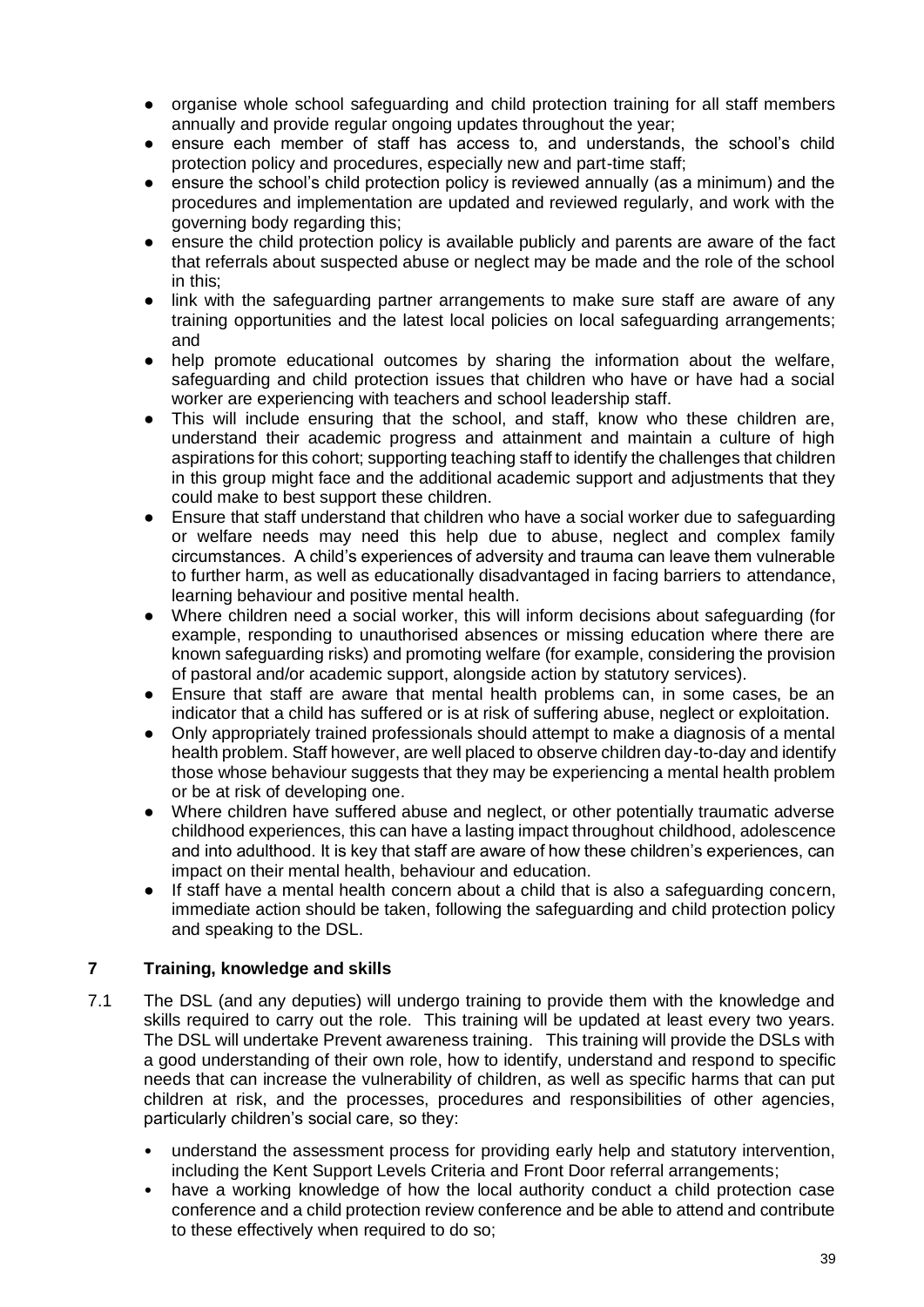- understand the importance of the role the DSL has in providing information and support to children social care in order to safeguard and promote the welfare of children;
- understand the lasting impact that adversity and trauma can have, including on children's behaviour, mental health and wellbeing, and what is needed in responding to this in promoting educational outcomes;
- are alert to the specific needs of children in need, those with special educational needs and disabilities (SEND), those with relevant health conditions and young carers;
- understand the importance of information sharing, both within the school, and with the safeguarding partners, other agencies, organisations and practitioners;
- understand and support the school with regards to the requirements of the Prevent duty and are able to provide advice and support to staff on protecting children from the risk of radicalisation;
- are able to understand the unique risks associated with online safety and be confident that they have the relevant knowledge and up to date capability required to keep children safe whilst they are online at school;
- can recognise the additional risks that children with special educational needs and disabilities (SEND) face online, for example, from online bullying, grooming and radicalisation and are confident they have the capability to support children with SEND to stay safe online;
- obtain access to resources and attend any relevant or refresher training courses; and,
- encourage a culture of listening to children and taking account of their wishes and feelings, among all staff, in any measures the school may put in place to protect them.
- 7.2 In addition to the formal training set out above, their knowledge and skills will be refreshed (this might be via e-bulletins, meeting other DSLs, or simply taking time to read and digest safeguarding developments) at regular intervals, as required, and at least annually, to allow them to understand and keep up with any developments relevant to their role.

#### **8 Providing support to staff**

- 8.1 Training will support the DSL in developing expertise, so they can support and advise staff and help them feel confident on welfare, safeguarding and child protection matters. This includes specifically to:
	- ensure that staff are supported during the referrals processes; and
	- support staff to consider how safeguarding, welfare and educational outcomes are linked, including to inform the provision of academic and pastoral support.
	- supervision is provided through the Trust
	- Trust safeguarding forums provide further support

#### **9 Understanding the views of children**

- 9.1 It is important that children feel heard and understood at our school. Therefore, the DSL will be supported in developing knowledge and skills to:
	- encourage a culture of listening to children and taking account of their wishes and feelings, among all staff, and in any measures the school may put in place to protect them; and
	- understand the difficulties that children may have in approaching staff about their circumstances and consider how to build trusted relationships which facilitate communication.

#### **10 Holding and sharing information**

- 10.1 Due to the critical importance of recording, holding, using and sharing information effectively the DSL will be equipped to:
	- understand the importance of information sharing, both within the school, and with other schools and colleges on transfer including in-year and between primary and secondary education, and with the safeguarding partners, other agencies, organisations and practitioners;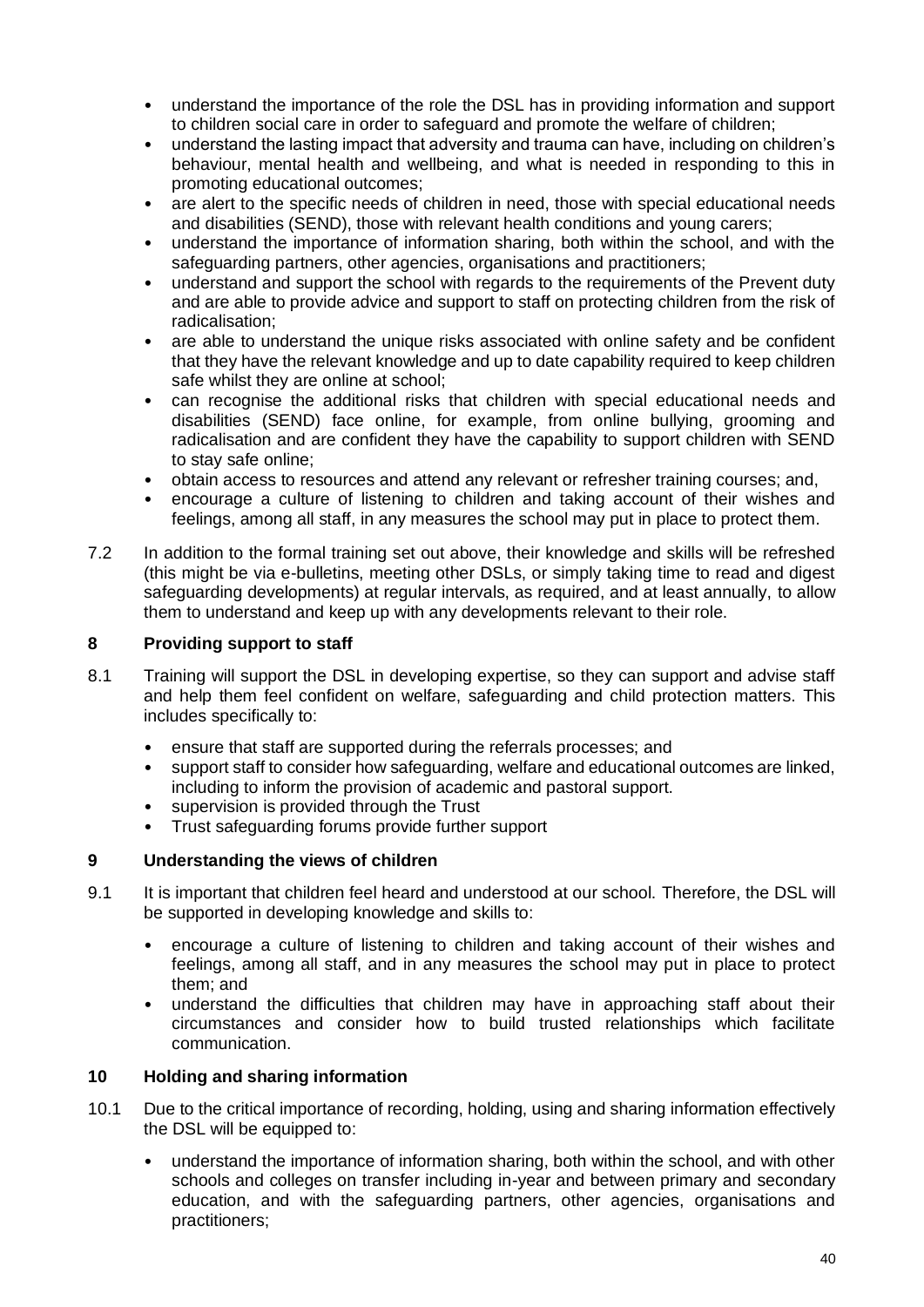- understand relevant data protection legislation and regulations, especially the Data Protection Act 2018 and the UK General Data Protection Regulation (UK GDPR); and
- be able to keep detailed, accurate, secure written records of concerns and referrals and understand the purpose of this record-keeping.

#### **11 Quality Assurance**

- 11.1 Monitor the implementation of and compliance with policy and procedures, including periodic audits of child protection and welfare concerns files (at a minimum twice a year).
- 11.2 Complete a self-assessment audit of the school's safeguarding arrangements which will be monitored by the Safeguarding Leadership Group.
- 11.3 Provide regular reports, to the governing body detailing changes and reviews to policy, training undertaken by staff members and the number of children with child protection plans and other relevant data.
- 11.4 Take lead responsibility for remedying any areas for development identified in safeguarding and child protection arrangements.
- 11.5 The Trust requires all Headteachers to carry out regular quality assurance of record keeping.